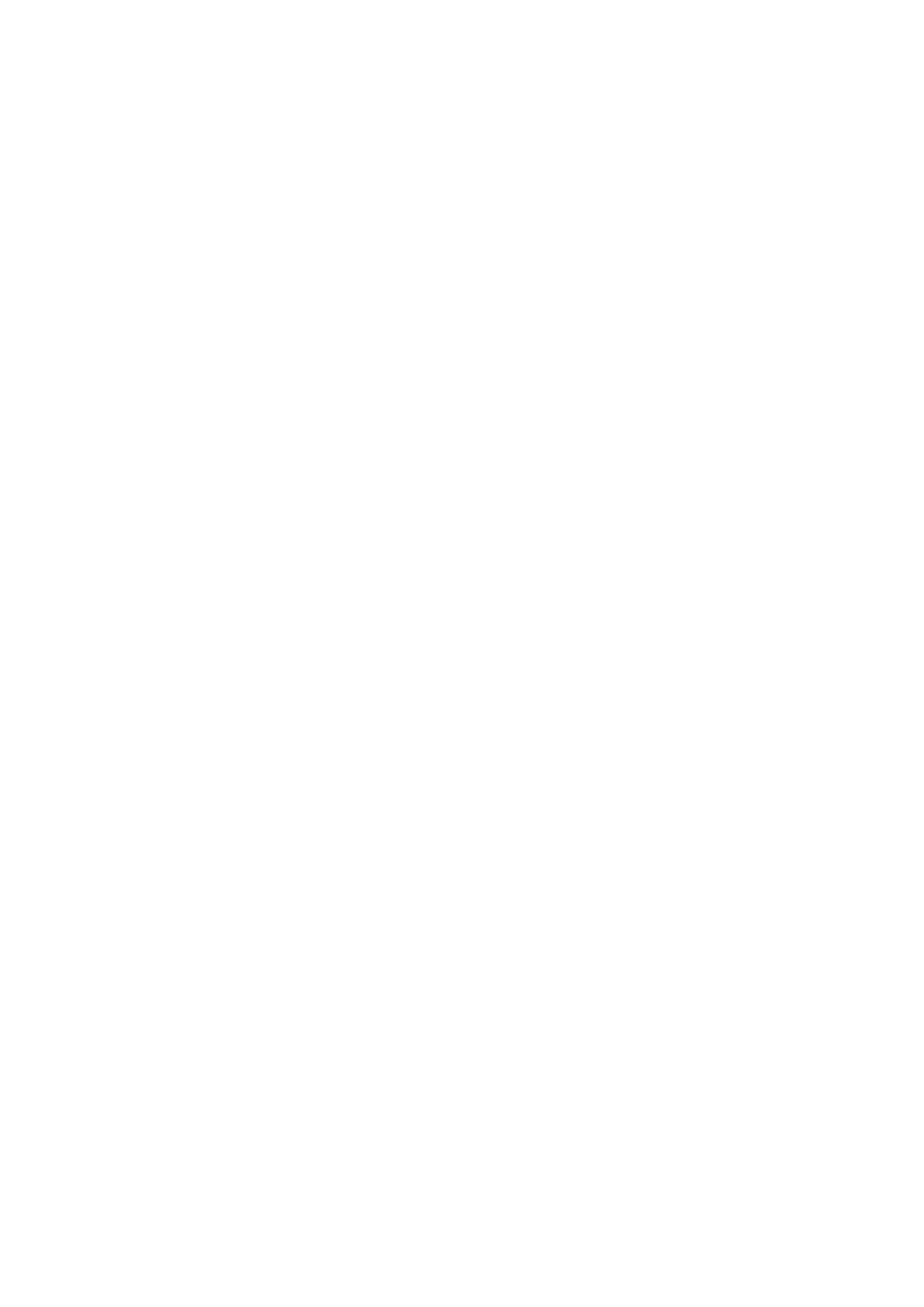

# *Workshop on Combined Exposure to Chemicals 11-12 July 2011, Berlin*

Workshop Report No. 22

Brussels, October 2011

ISSN 2078-7200-22 (print) ISSN 2078-7219-22 (online)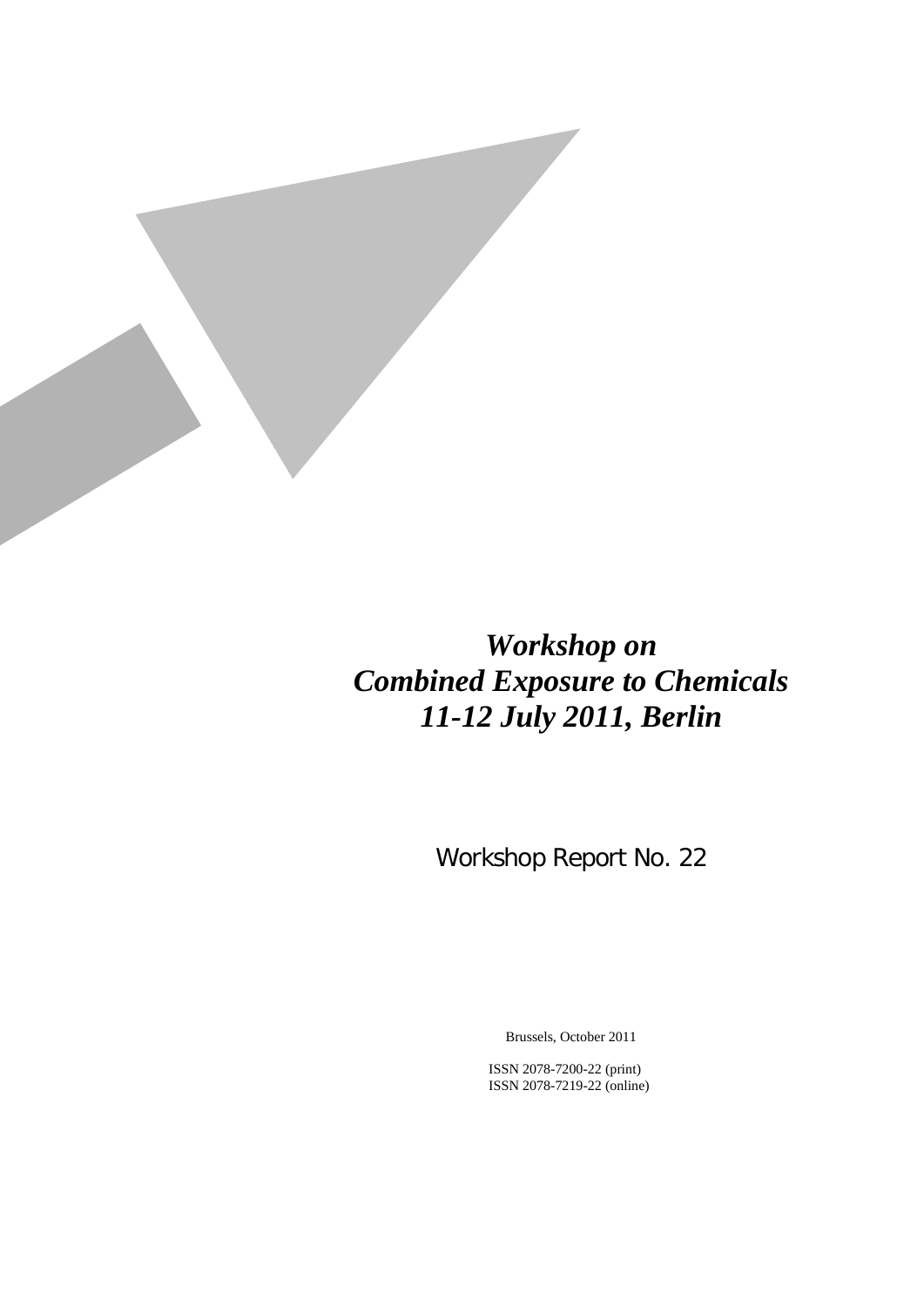# **ECETOC WORKSHOP REPORT No. 22**

#### **© Copyright – ECETOC AISBL**

European Centre for Ecotoxicology and Toxicology of Chemicals 4 Avenue E. Van Nieuwenhuyse (Bte 6), B-1160 Brussels, Belgium.

All rights reserved. No part of this publication may be reproduced, copied, stored in a retrieval system or transmitted in any form or by any means, electronic, mechanical, photocopying, recording or otherwise without the prior written permission of the copyright holder. Applications to reproduce, store, copy or translate should be made to the Secretary General. ECETOC welcomes such applications. Reference to the document, its title and summary may be copied or abstracted in data retrieval systems without subsequent reference.

The content of this document has been prepared and reviewed by experts on behalf of ECETOC with all possible care and from the available scientific information. It is provided for information only. ECETOC cannot accept any responsibility or liability and does not provide a warranty for any use or interpretation of the material contained in the publication.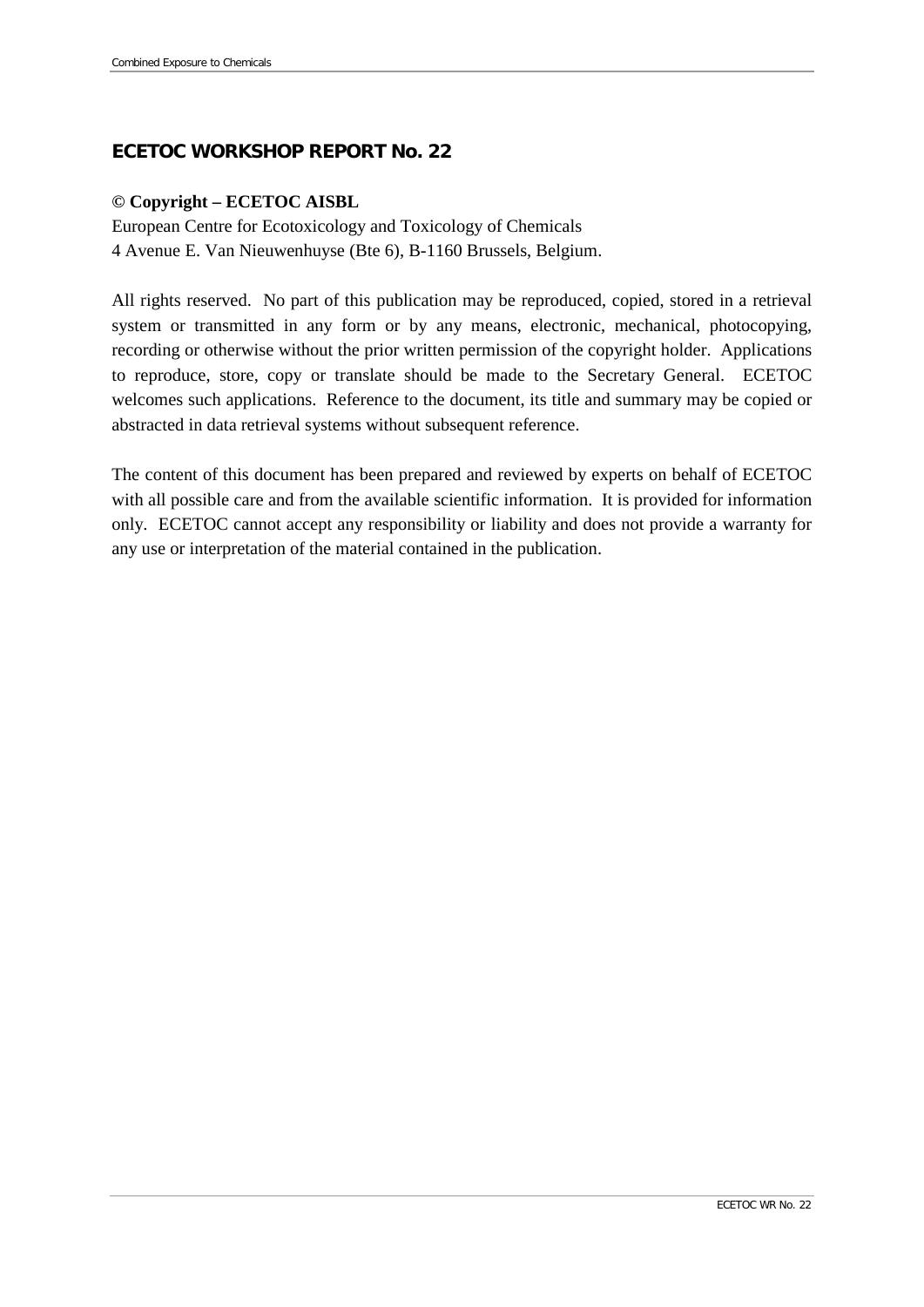# *Workshop on Combined Exposure to Chemicals*

### **CONTENTS**

| 1.                                      | <b>EXECUTIVE SUMMARY</b>                                                                   | 1                       |
|-----------------------------------------|--------------------------------------------------------------------------------------------|-------------------------|
| 2.                                      | <b>AIM OF THE WORKSHOP</b>                                                                 | $\overline{\mathbf{2}}$ |
| 3.                                      | <b>PLENARY LECTURES</b>                                                                    | 3                       |
|                                         | 3.1 Overview on activities on the risk assessment of combined exposures to chemicals       | 3                       |
|                                         | 3.2 Effects of low and high doses of combinations of chemicals on human health             | $\overline{4}$          |
|                                         | 3.3 Effects of combinations of chemicals in the aquatic environment                        | $\sqrt{5}$              |
|                                         | 3.4 Human exposure assessment                                                              | 6                       |
|                                         | 3.5 Exposure in the aquatic environment                                                    | $\boldsymbol{7}$        |
|                                         | 3.6 Conventional approaches to risk assessment of mixtures                                 | $\,8\,$                 |
|                                         | 3.7 WHO/IPCS Framework on risk assessment of combined exposures to multiple chemicals      | 9                       |
|                                         | 3.8 Review of the evidence for the magnitude of low-dose synergy by ILSI/HESI              | 10                      |
|                                         | 3.9 Cumulative risk assessment and MCR approach                                            | 11                      |
|                                         | 3.10 Evaluating impacts of chemicals in the environment                                    | 12                      |
|                                         | 3.11 Direct measurements of human exposure to priority air pollutants – the AIRMEX project | 14                      |
|                                         | 3.12 Toxicity and the assessment of mixtures of chemicals (Opinion of DG SANCO SCs)        | 15                      |
| 4.                                      | <b>BREAKOUT GROUP SESSIONS</b>                                                             | 17                      |
|                                         | 4.1 Breakout Group I: Assessment of combined toxicity                                      | 17                      |
|                                         | 4.2 Breakout Group II: Exposure and risk assessment – human health                         | 21                      |
|                                         | 4.3 Breakout Group III: Exposure and risk assessment – environment                         | 23                      |
|                                         | 4.4 Question posed to each of the groups                                                   | 25                      |
|                                         | 4.5 Plenary discussion                                                                     | 26                      |
| 5.                                      | <b>CONCLUSIONS AND RECOMMENDATIONS</b>                                                     | 27                      |
| <b>ABBREVIATIONS</b>                    |                                                                                            |                         |
| <b>BIBLIOGRAPHY</b>                     |                                                                                            |                         |
| <b>APPENDIX 1: WORKSHOP PROGRAMME</b>   |                                                                                            |                         |
| <b>APPENDIX 2: LIST OF PARTICIPANTS</b> |                                                                                            |                         |
| <b>APPENDIX 3: ORGANISING COMMITTEE</b> |                                                                                            |                         |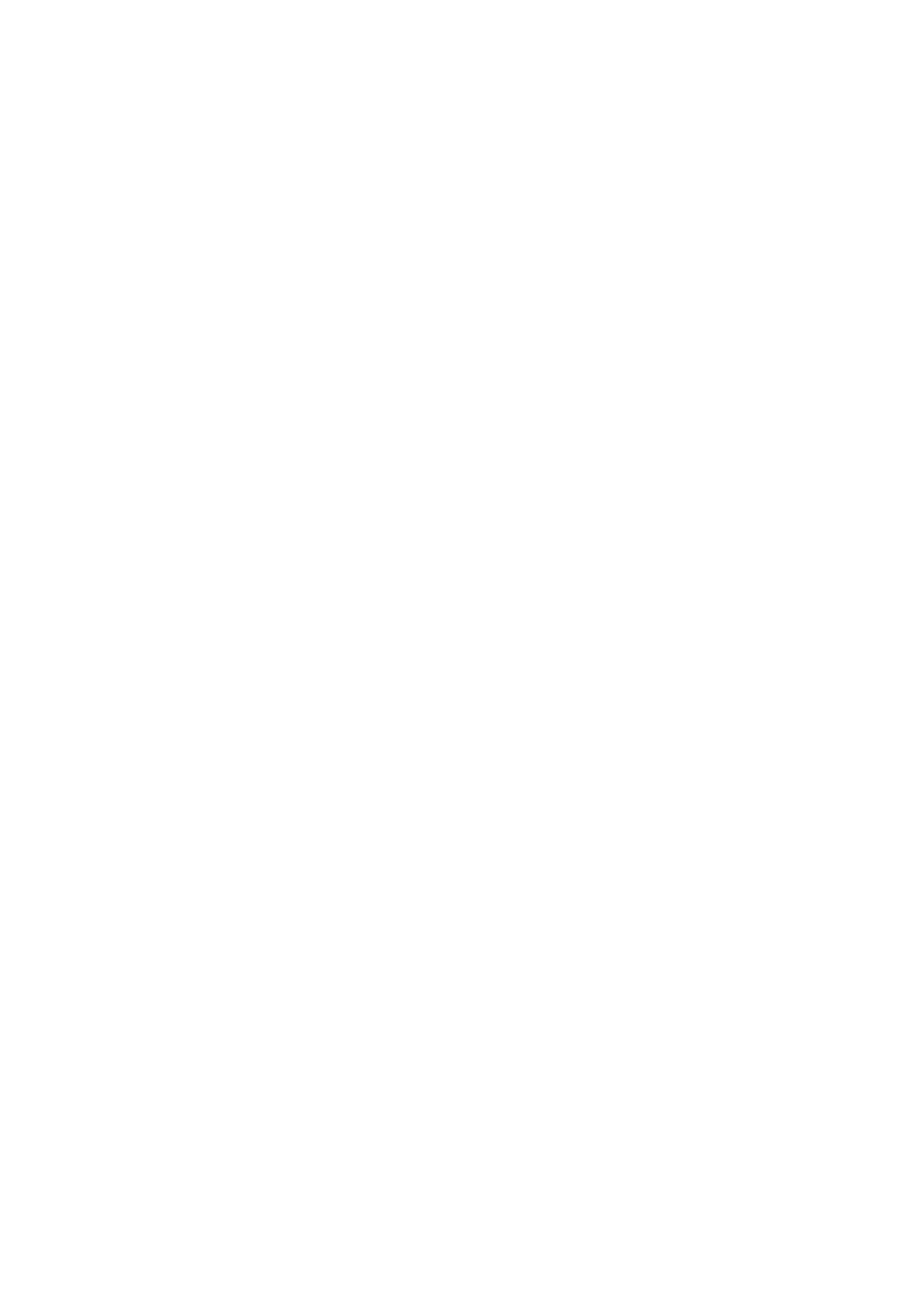# <span id="page-6-0"></span>**1. EXECUTIVE SUMMARY**

In the last 10 years, there has been a significant amount of research into the toxicology of mixtures and coexposure, which has genuinely increased our understanding. Participants at the workshop generally agreed that the WHO/IPCS framework provides a useful tool for risk assessment of combined exposure to multiple chemicals from multiple sources. A suitable problem formulation at the outset of any risk assessment of combined exposures to multiple chemicals was thought to be a fundamental first step.

There was overall recognition that according to available evidence, in practice, the toxicity of mixtures in the environment is often dominated by a few of their components, and that these can be identified by available approaches. In this regard, where relevant data are available, the Maximum Cumulative Ratio approach is a useful tool for both human health and environmental risk assessments.

The current state of knowledge shows that synergy (exceeding additive effects) is rare and appears to be toxicologically significant only at doses at which there is significant toxicity of one or more of the individual components in the combination. The available data indicate that synergy does not normally occur at environmental concentrations of man-made chemicals. For chemicals that have different modes of action, there is currently very little data to support the occurrence of combination effects below their individual predicted no-effect levels. However, in the absence of information on mode of action, dose / concentration addition can be used as the conservative default.

The discussion at the workshop identified a number of areas that require further research, such as better understanding of mode of action, improved methodologies of exposure assessment including assimilation of better databases and data processing methods. The threshold of toxicological concern approach and non-testing methods were suggested as potentially useful tools that also need further development for use in this context.

In recent years, there has been growing public perception and concern about the possibility of 'cocktail effects' of chemicals at very low doses of the single substances (i.e. below levels deemed to be safe for humans and the environment) which are generally not taken into account in regulatory risk assessment. The current evidence offers little support for this; although some of the workshop participants were of the opinion that the current knowledge on combined exposure and effects was too limited to allow such a conclusion. It is important that combined exposures be considered in risk assessment practice − through the use of science-based, targeted and pragmatic tiered approaches. Such approaches should allow identification of any combinations which may require priority attention.

Whilst recognising the importance of addressing the potential risk of combined exposures to chemicals, this should perhaps be seen in light of the various other scientific areas that are important for protecting and improving human health and the environment. However, some workshop participants felt that this view is a general one, which does not only concern the issue of combined exposure and effects of chemicals. Overall though, the use of a tiered approach is strongly recommended to ensure optimum use of resources.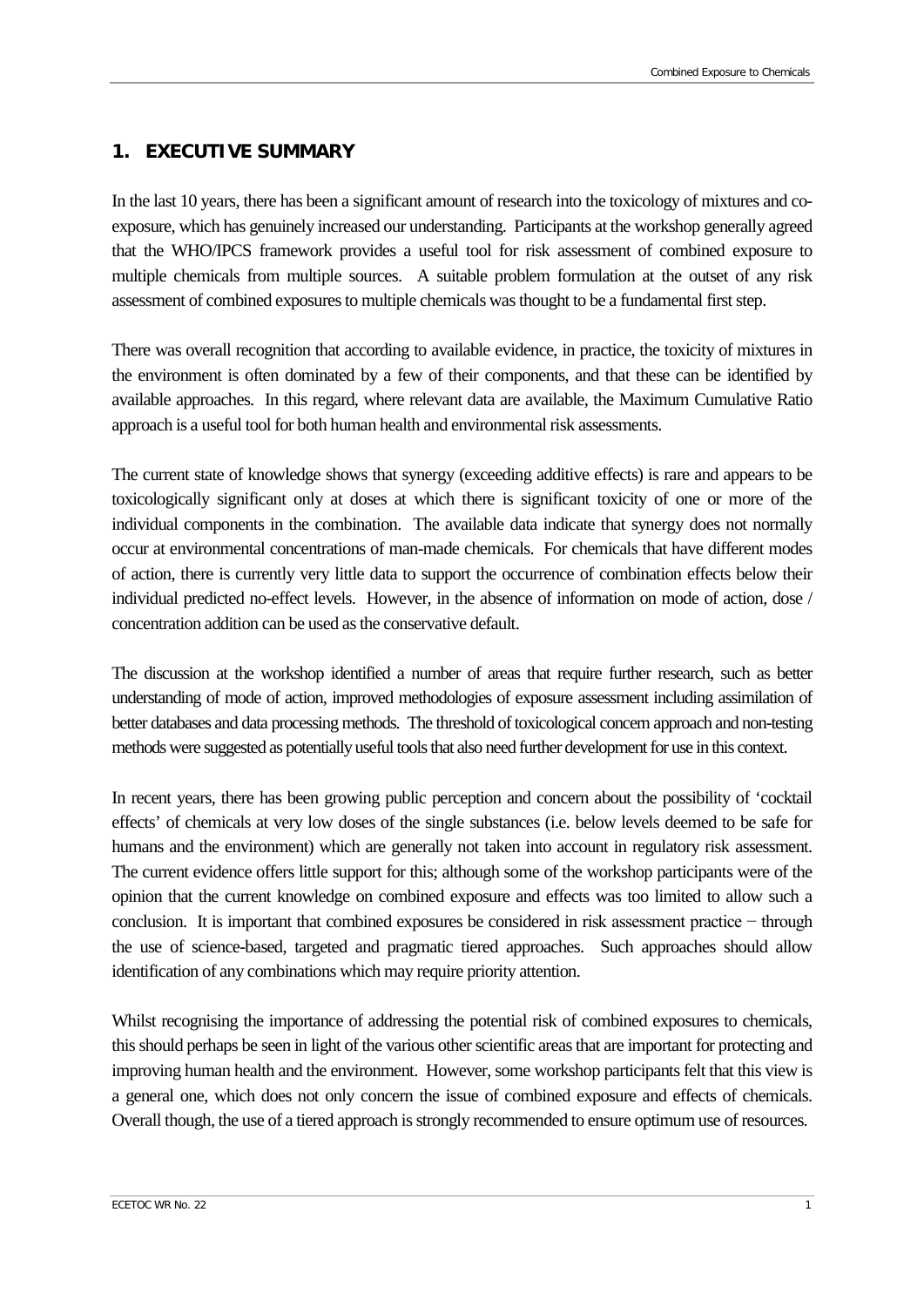# <span id="page-7-0"></span>**2. AIM OF THE WORKSHOP**

Human and environmental chemical risk assessment is predominantly carried out on individual substances, and this is also reflected in most chemical-related legislation. In reality though, humans, fauna and flora are exposed to a variety of substances concurrently. The toxicology of chemical mixtures has usually been addressed through the concepts of concentration or dose addition and independent action, with synergism being acknowledged as only a rare occurrence. Today there is widespread interest in examining the question of whether current risk assessment procedures are adequate for dealing with combined exposure to multiple chemicals. Development of data and methodology for approaching this issue in a scientific fashion is recognised as very important.

ECETOC held this workshop to review a number of key scientific areas which are relevant in the assessment of the health and environmental impact of combined exposures to chemicals. It focussed on the state of the science and on technical aspects of co-exposure, and discussed reliable and pragmatic approaches to risk assessment of combined exposures to chemicals. Participants were representing academia, industry and regulators. Following presentations on the state of the science, breakout group sessions took place to address specific questions and to discuss where the science may need further developing.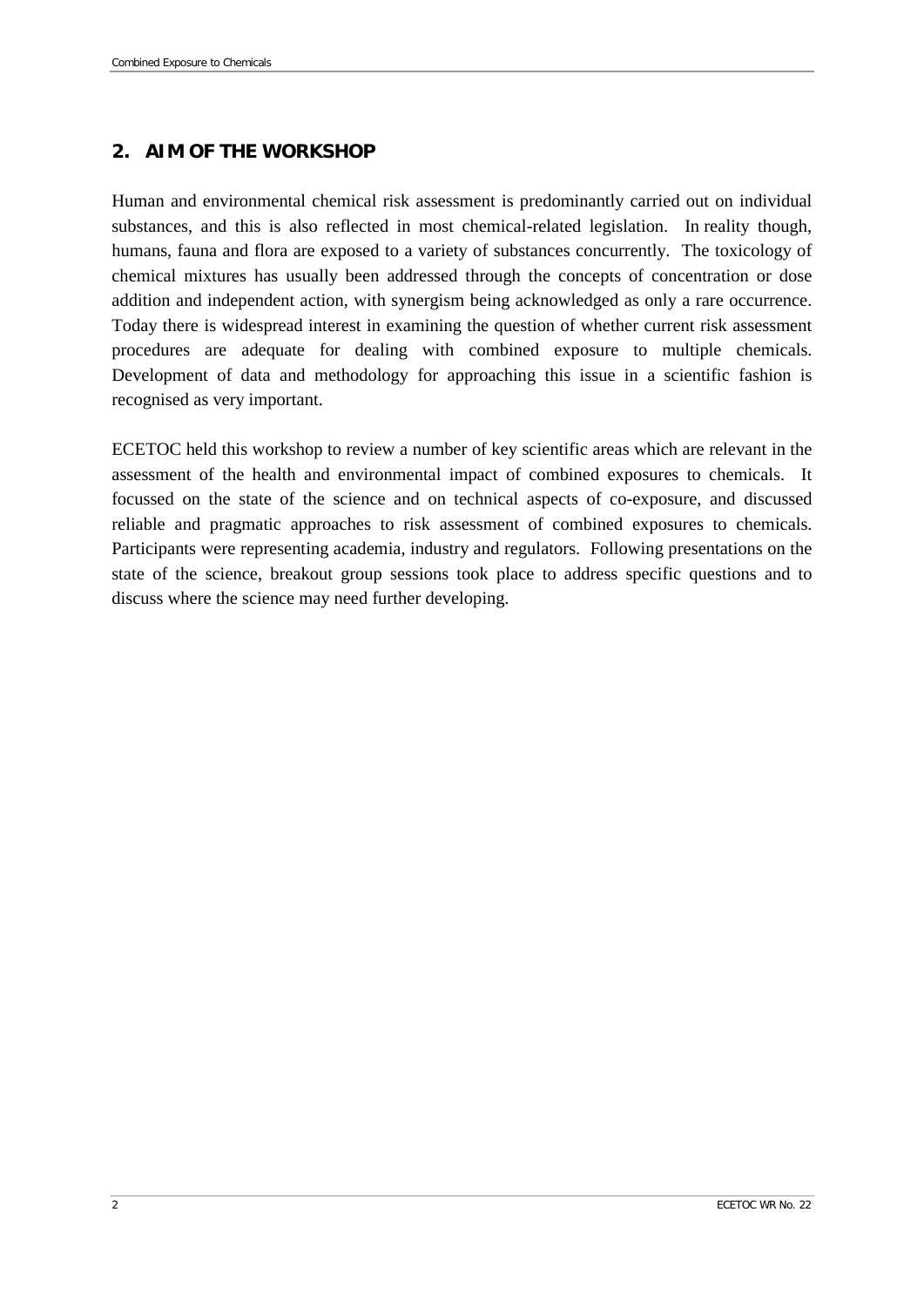#### <span id="page-8-0"></span>**3. PLENARY LECTURES**

#### <span id="page-8-1"></span>*3.1 Overview on activities on the risk assessment of combined exposures to chemicals Carlos Rodriguez, Procter & Gamble, Belgium*

Humans and the environment are continuously being exposed to multiple combinations of substances both from a natural and synthetic origin. Toxicologists have traditionally mostly focused on studying the toxicology of single substances but have not ignored the need of accounting for combinations of substances (mixtures). The field of toxicology of mixtures is well established but remained mainly of academic and specialised areas' interest until recently. Most regulations on the risk assessment of substances are based on the assessment of individual substances. Broad stakeholder's (regulators, industry, NGOs, media) attention to the need for assessing the risks of combined exposure to multiple substances started to mount in the last decade and has continued to develop with increasing intensity ever since. In the last five or six years a variety of regulatory agencies (including EFSA, US EPA, UK IGHRC, and others) have issued or updated documents proposing guidance for addressing one or more aspects of the assessment of combined exposure to substances. In 2007, the WHO/IPCS held an international workshop on the subject whose main outcome was the establishment of an experts group to develop a framework for risk assessment of combined exposures to multiple chemicals. This WHO/IPCS framework was completed last year and was presented at an OECD/WHO/ILSI-HESI workshop last February (Meek *et al*, 2011). In 2007, the EU DG Environment commissioned a review on the 'State of the Art Report on Mixtures Toxicity' which was completed and published by Kortenkamp *et al* in December 2009. Also in December 2009, the EU Council asked the EU Commission to advise on the adequacy of current legislation for addressing the toxicology of mixtures and to propose appropriate guidance. The three non-food Scientific Committees to the EU Health and Consumer Protection Directorate General took on the scientific task and issued their preliminary opinion in June 2011 (SCHER, 2011). Numerous additional activities in the field have been triggered as a consequence of this keen regulatory interest. ECETOC recently formed two task forces, one to review evidence of toxicological effects as a result of low dose interaction of chemicals and the other to develop guidance for assessing the impact of mixtures of chemicals in the aquatic environment. Both ECETOC task forces are currently completing their work. Last year, Cefic established a 'mixtures team' that has proposed a decision tree for helping address the assessment of mixtures. The Cefic decision tree is based on the WHO/IPCS framework and uses the MCR (Maximum Cumulative Ratio) concept developed by Paul Price (Price and Han, 2011). A few years ago, ILSI-HESI started a 'mixtures group'; they have recently completed a review of the evidence for the magnitude of low-dose synergy and are evaluating the use of TTC as a screening assessment tool (Boobis *et al*, 2011). In February this year, SETAC held a special 'Science Symposium on Prospective and Retrospective Environmental Risk Assessment of Mixtures'. These are some important, recent activities in the field. All of them were discussed in this workshop whose participants included some of their key representatives.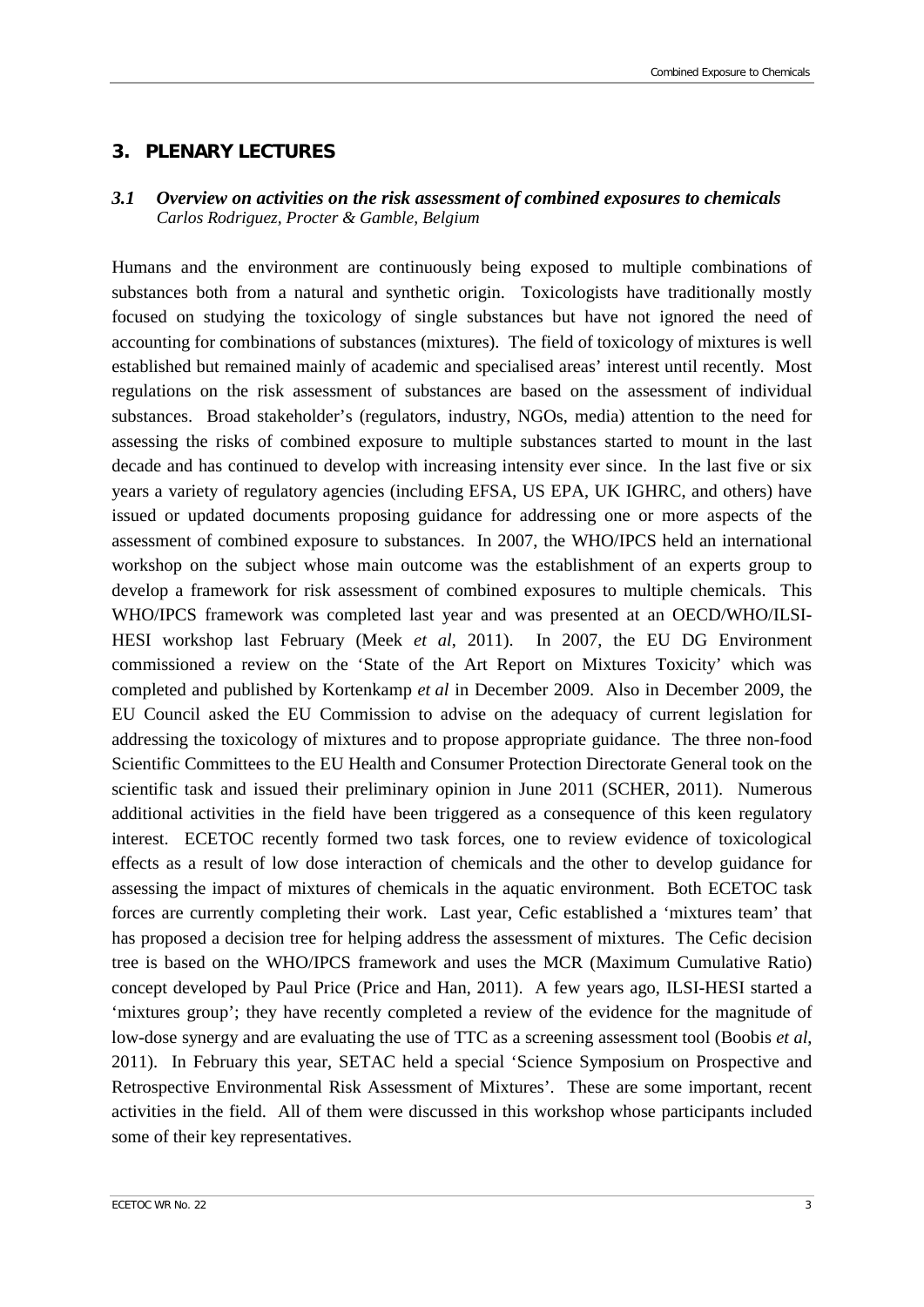# <span id="page-9-0"></span>*3.2 Effects of low and high doses of combinations of chemicals on human health Kim Travis, Syngenta, UK*

There is no doubt that the public is exposed each day to complex combinations of chemicals, whether natural or synthetic. In the case of chemicals subject to regulatory approval, tests on single chemicals and of products or preparations containing multiple chemicals form the basis by which society seeks to ensure the protection of human health. However, this does not explicitly address concerns about combinations of chemicals in the environment to which the public is exposed. For this reason, the topic of mixture toxicology has been active for many years, with thousands of studies being conducted and hundreds of reviews of the field. This presentation sought to distil some lessons from this large body of work.

Much work on mixtures has been done at doses where individual chemicals in the mixture would already cause an effect if dosed alone. In these circumstances all manner of interactions may be seen. Dose addition and independent action are common, though synergy and antagonism also occur. However, if the public is exposed to any regulated chemical at an effect level when dosed alone, this represents a frank failure of existing regulation or exposure controls. Safety or assessment factors should prevent exposures to single chemicals from approaching effect levels. For this reason, the main focus of a discussion about the protection of human health in the context of chemical mixtures needs to be on lower doses, specifically on the effects of combinations of chemicals where each chemical is below a threshold of toxicity (e.g. NOEL).

An ECETOC Task Force has been reviewing the evidence for the effects of combinations of chemicals when each component is at a dose which would not by itself produce an effect (ECETOC, 2012). A thorough literature review has been conducted, with an emphasis on the identification of primary data sources, and with strict criteria for papers to be accepted as relevant for the review. Three classes of relevant studies were identified:

- Studies where combinations of chemicals were only tested at doses close to (but below) the NOEL of individual components.
- Studies where combinations of chemicals were tested at doses well below the NOEL of every individual component.
- Studies where animals are exposed to real or simulated environmental mixtures.

Based on this review, the Task Force is summarising the evidence, and is using it to address the following points in its remit.

- To evaluate whether the evidence on interactions at low doses demonstrates toxicologically relevant effects and determine whether there are any associations with specific modes of action.
- To look at the evidence of chemical interactions and comment on the likelihood of those being important in the context of environmental exposures.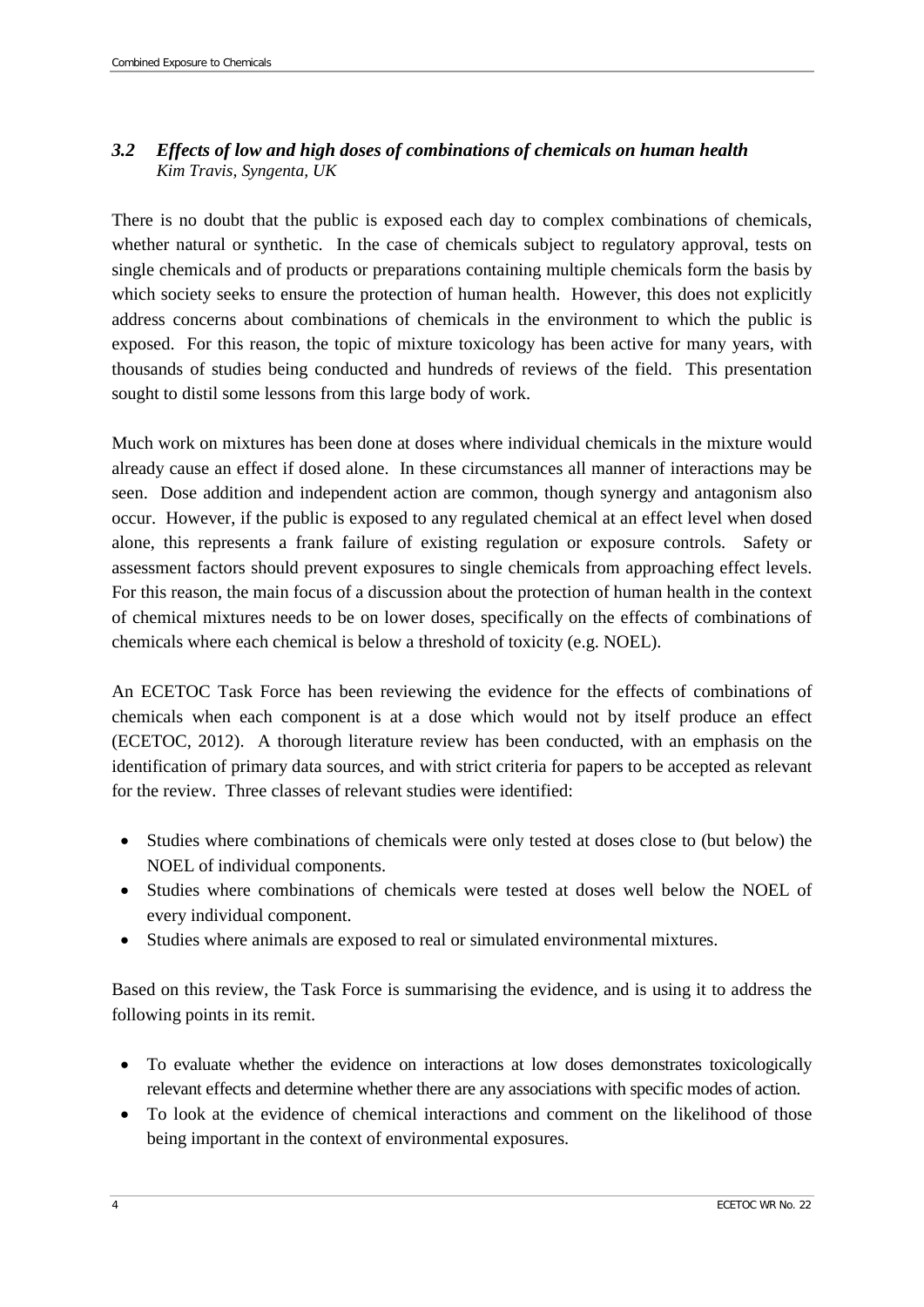• To evaluate the adequacy of current human safety risk assessment practice in light of the conclusions of the above.

Many searches have been done and from these over 500 papers have been reviewed in detail. Work continues and so only preliminary conclusions were presented. Many papers were rejected as one or more chemicals in the mixtures were already present at an effect level. Of those papers meeting the Task Force's criteria, additivity was common, whilst in a number of studies there were no effects at all. In some studies, the nature of the interaction could not be determined. A few cases of deviation from additivity have been identified, both antagonism and synergy, many of which are from *in vitro* studies. The cases of antagonism identified so far will be subject to additional scrutiny, as these are papers of the greatest interest for risk assessment. There is no clear pattern so far distinguishing endocrine disruption from other kinds of effect.

#### <span id="page-10-0"></span>*3.3 Effects of combinations of chemicals in the aquatic environment Mick Hamer, Syngenta, UK*

The potential risk of combinations of chemicals, rather than single chemicals is increasingly being discussed. These combinations of chemicals or mixtures fall into different categories.

- Multi-constituent substances such as petroleum oils, natural dyes and essential oils.
- Chemical formulations and preparations prepared by blending different substances in specific proportions such as plant protection products, biocides, pharmaceuticals and other consumer products.
- Mixtures of chemicals due to co-concurrent release such as effluents, tank mixes of plant protection products.
- Complex mixtures in the environment of unknown composition, consisting of anthropogenic discharges together with natural sources of chemicals mixtures.

An ECETOC Task Force has been looking at ways on how the impact of chemicals on aquatic environments can be assessed (ECETOC, 2011). Numerous laboratory studies have reinforced the position that the long-held concepts of concentration addition and independent action can explain the observed effects. The potential for effects of mixtures of known composition can be determined using these component-based approaches. Whole mixture toxicity testing is another option, indeed it is a requirement for many chemical mixtures such as plant protection products. However, the changing nature of chemical mixtures in the environment due to the differing environmental fate parameters of the component parts, limits the use of these whole mixture approaches in risk assessment. The potential for the impact of chemical mixtures in the environment is even harder to predict or evaluate when not all the components are known and this is where techniques such as whole effluent testing/direct toxicity assessment can be useful,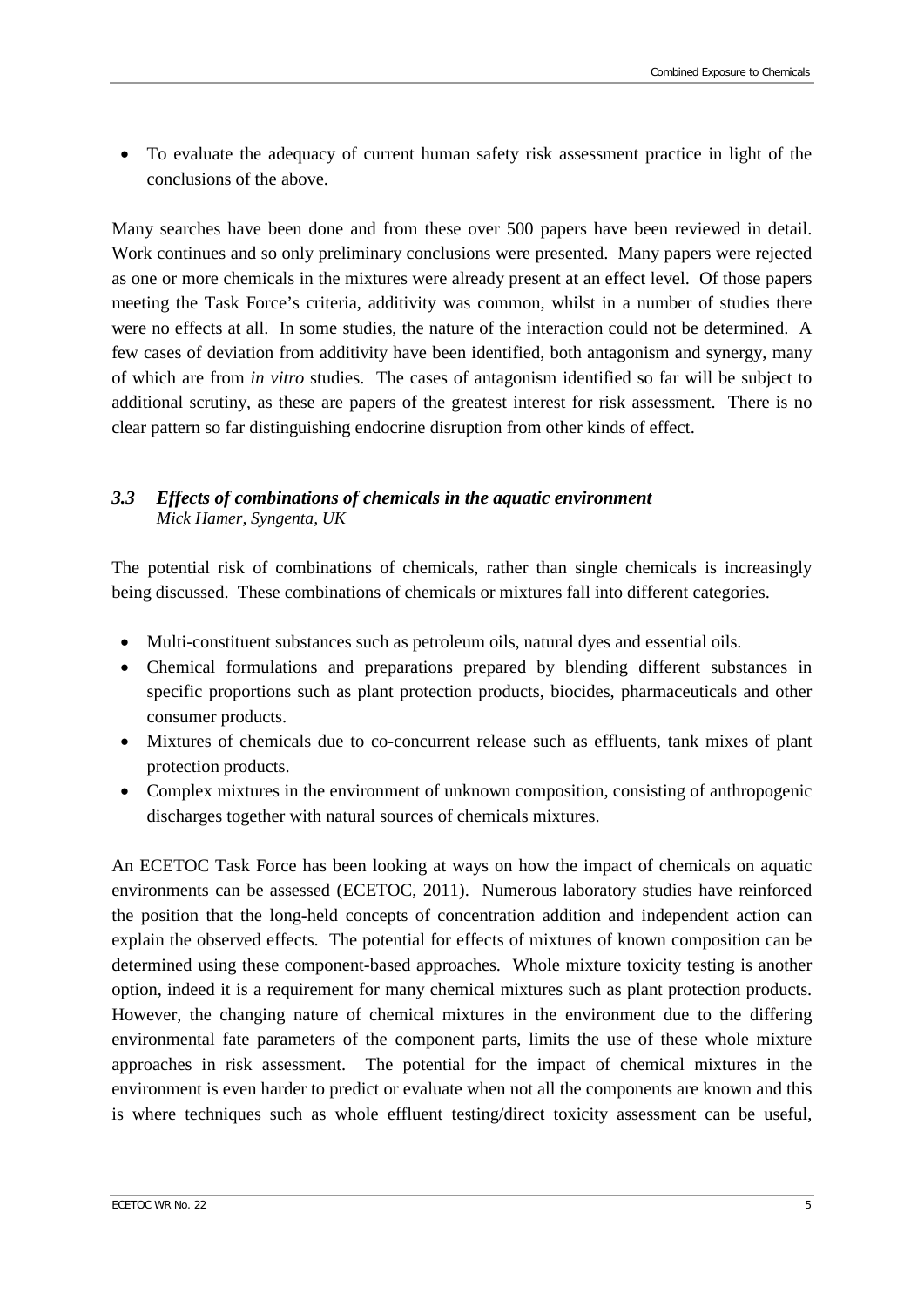followed by toxicity identification and evaluation/effects-directed analysis to characterise the chemical(s) driving the effects.

#### <span id="page-11-0"></span>*3.4 Human exposure assessment*

*Jacqueline van Engelen and Marcel van Raaij, RIVM, The Netherlands*

The role of exposure assessment in risk assessment has long been underestimated. Fortunately, during the last decades it has been realised that refinement of exposure is a cheap, rapid, animalfriendly and effective tool to improve a risk assessment. It is important that exposure assessors work in co-operation with risk assessors, since the exposure assessment needs to be tailored to the specific goal of the risk assessment. At least four objectives for a risk assessment can be distinguished: 1) safety screening 2) authorisation 3) identification of exposure sources 4) health impact assessment. The focus for the exposure assessment will be different for these different objectives. Rough assumptions will be made for screening purposes, whereas for a health impact assessment a probabilistic assessment will be performed.

The level of detail of the exposure assessment, and consequently the data and/or model, need to be decided on a case-by-case basis. If a low tier, conservative, estimate results in 'no concern', there is then no need for a sophisticated approach. On the other hand, when exposure via various routes and various sources needs to be assessed, this might require high tier models and high quality data. In the ideal case, the high tier exposure assessment results in exposure values that are close to realistic levels. Probabilistic approaches and preferably assessment of internal exposure values, by e.g. application of PBPK models in combination with bio-monitoring, are valuable tools.

The dose metric of the exposure assessment should match with the most relevant human health endpoint identified in the toxicity profile of a substance. When the critical effect is related to the AUC, the exposure needs to be calculated as time-weighted average, whereas peak levels of exposure need to be characterised when the critical effect is related to concentration.

In various domains, like exposure assessment for chemicals in non-food consumer products exposure data, including information on use patterns and time-activity data are scattered and scarce. In recent years, information on specific products and/or use patterns has been made publicly available (e.g. in the US exposure factor handbook, SPIN database, US household product database, RIVM factsheets for the ConsExpo model). However, a comprehensive collection of data, including EU data, is highly welcomed. For a probabilistic exposure assessment information on co-use and use over time needs to be made available or needs to be generated.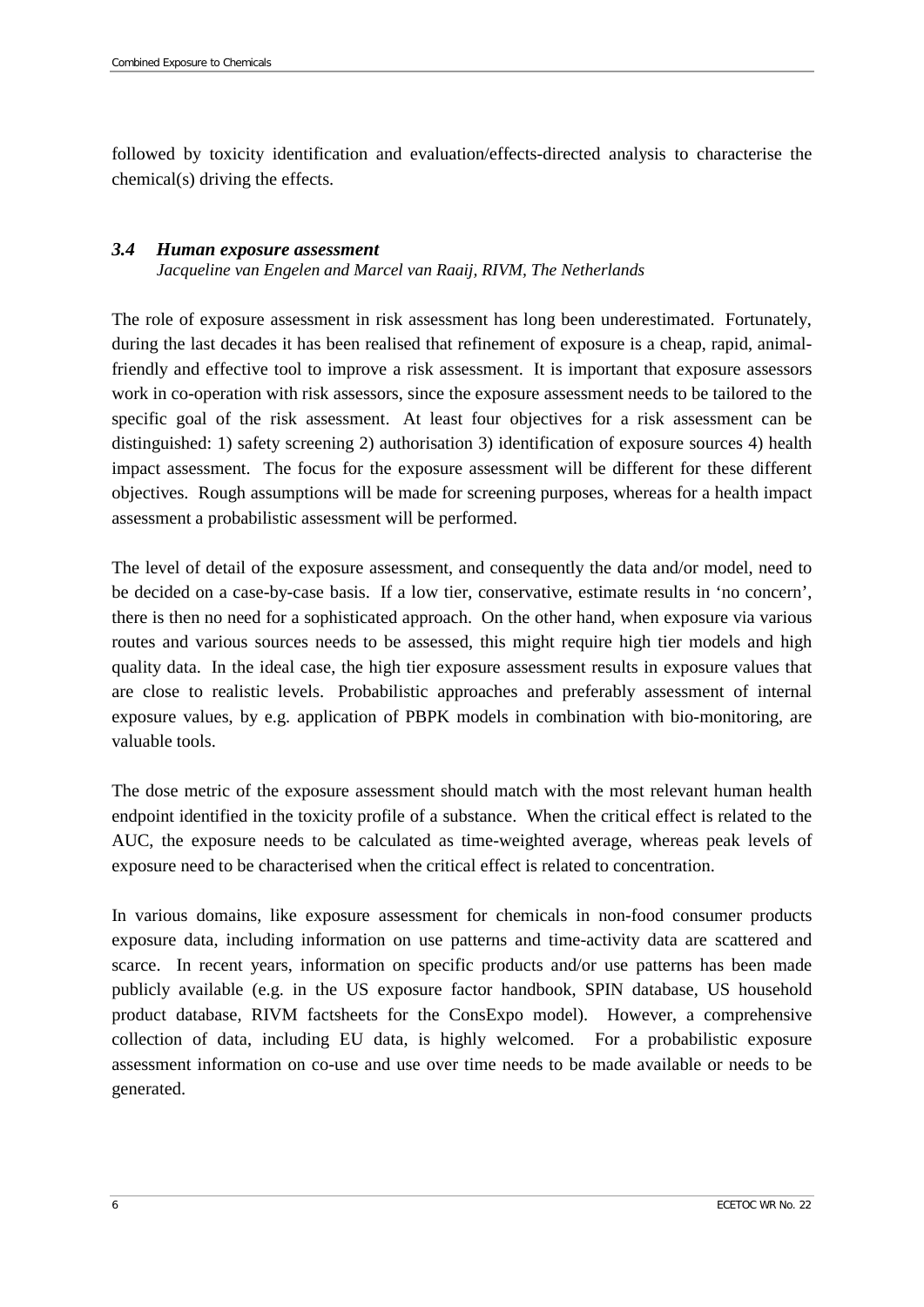### <span id="page-12-0"></span>*3.5 Exposure in the aquatic environment Chris Holmes, Waterborne Environmental, USA*

Gaining a better understanding of the presence of chemical mixtures in the aquatic environment is critical to refined risk assessment. While many methods for estimating the presence and concentration of single chemicals in surface water are available, few approaches attempt to quantify multiple chemicals and/or multiple stressors found in aquatic systems. This can be especially challenging when chemical co-occurrence in space and time is considered. However, it is possible to estimate the presence of multiple chemicals/stressors in spatially- and temporallyexplicit assessments.

This talk presented a number of chemical types and associated sources/routes of entry into surface water. Selected exposure models used to estimate presence or concentrations of chemicals were introduced. For point-source emissions, examples of predicting site-specific concentrations of LAS using the GREAT-ER model (Price *et al*, 2009) and triclosan using LowFlows2000-WQX (Price e*t al*, 2010) in the UK, along with comparison to monitored data, were presented. Of particular interest are approaches which incorporate multiple chemicals, sources and/or stressors as part of the aggregate exposure to aquatic environments, specifically highlighting spatial and temporal dimensions. Several examples of modelling for diffuse source pesticide mixtures are referenced in the recently published preliminary opinion of the three nonfood Scientific Committees to the EU Health and Consumer Protection Directorate General (SCHER, 2011) on the 'Toxicity and Assessment of Chemical Mixtures', and these were discussed in this presentation. Finizio *et al* (2005) assessed the composition and ecotoxicological relevance of predicted pesticide mixtures emitted from maize in Po River valley for combinations of 16 chemicals. Also referenced in the mentioned Scientific Committees report and presented here, Verro *et al* (2009) collected field survey information for 54 substances and calculated multisubstance environmental concentrations over time for a single point in the River Meolo, Italy. Modelling of diffuse sources of chemicals from the urban environment using UK PSD and US EPA models was presented.

Four case studies were presented as examples of modelling exposure of multiple chemicals in the aquatic environment. These case studies covered a range of examples where multiple chemicals in the environment were characterised, including a variety of scales (catchment to regional), simple to complex temporal variability, similar to diverse chemical types, simple to complex hydrologic modelling, and multiple sources and/or routes of entry. A case study from California/US examined the spatial and temporal co-occurrence of 40 different pesticides over a 10-year timeframe with the presence and relative abundance of nine sensitive species. A second study modelled concentrations for nine plant protection products in three catchments located in East Anglia/UK using complex hydrologic models and compared results to monitoring data. The co-occurrence in time and space of all nine plant protection products were shown. The third case study described an eco-epidemiological approach to investigate the likely causes of poor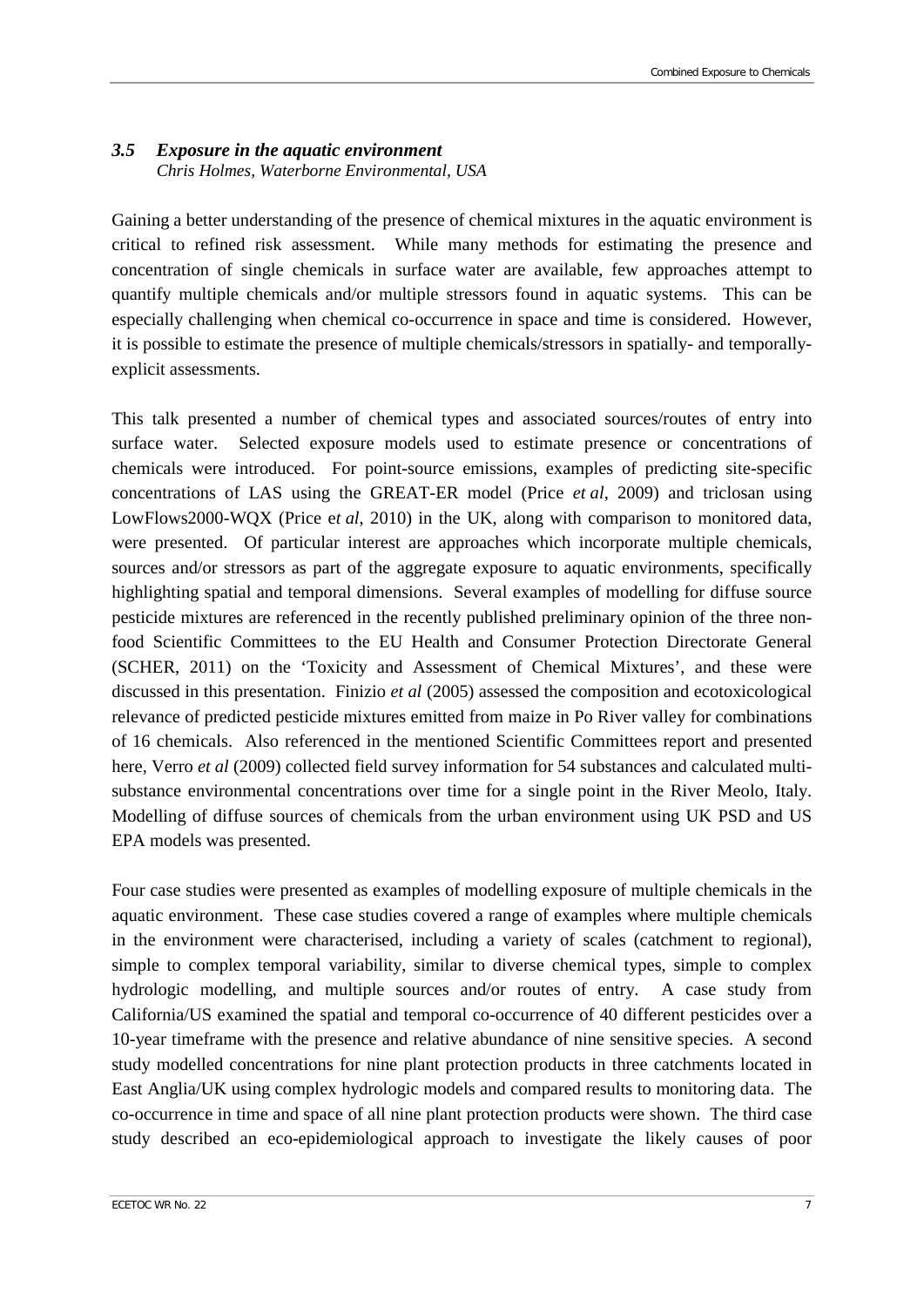biological quality in rivers in England and Wales. Nineteen environmental variables related to waste water treatment plant effluent, water chemistry, pesticides, metals, and land use were combined in space and related to 307 biological monitoring sites for both spring and autumn time periods. Finally, a more comprehensive eco-epidemiological study covering the state of Ohio/US was introduced. Here, over 2,000 biological monitoring sites (fish and aquatic invertebrates) were examined in relation to multiple chemical exposures (including pesticides, pharmaceuticals, hormones, and ingredients from home and personal care products) along with other stressors such as habitat, agriculture, population, soils and water chemistry.

Because of the multiple dimensions in modelling of environmental mixtures (location, time, multiple chemicals, etc.) a simple combination of deterministic endpoints (e.g. a  $90<sup>th</sup>$  percentile) for each chemical may not be appropriate as these may not occur simultaneously in space and time. More refined analyses, including probabilistic approaches (e.g. Monte Carlo), accounting for multiple chemicals/pathways and utilising improved input data may be desirable, although the relationship between the large number of modelling inputs across multiple models must be well understood.

#### <span id="page-13-0"></span>*3.6 Conventional approaches to risk assessment of mixtures John C. Lipscomb, U.S. Environmental Protection Agency, USA*

Humans are never exposed to a single agent; human exposure patterns are dynamic and complex and they modulate the ensuing response(s) among the population. Cumulative risk assessment (CRA) approaches are employed to assess the risks to a given population from multiple agents emanating from multiple sources. Two key concepts in CRA are the suite of agents and the population of interest. In some instances, exposures can be reasonably well characterised, even if the nascent toxic properties of the individual agents cannot. The extent to which the agents have been toxicologically characterised is a major determinant of the choices that are made in a CRA. The initial phase of a CRA is based on the principles (and practice) of mixtures toxicology, where the major issue is characterising the degree to which the mode(s) of action of mixture components (agents) are similar or dissimilar. The concept of using similarity versus independence of MOA has traditionally been used as a means of judging the extent to which one agent is likely to add to the toxicity (response) elicited by a second agent. When both agents act through the same, or similar MOA, then the anticipated response is estimated as a function of the combined individual doses of the agents, adjusted for potency. When two agents act through dissimilar or independent MOAs, then the combined response is predicted as the sum of the separate responses produced by the individuals. While some CRA endeavours have limited the inclusion of chemicals to those acting through the same MOA (e.g. cholinesterase inhibition), CRA applications do not require similarity of MOA. There may be merit in also assessing the commonality among major effects, even when these effects are not key components of the MOA (e.g. enzyme induction). The second phase is to identify the population of interest and characterise the exposures. The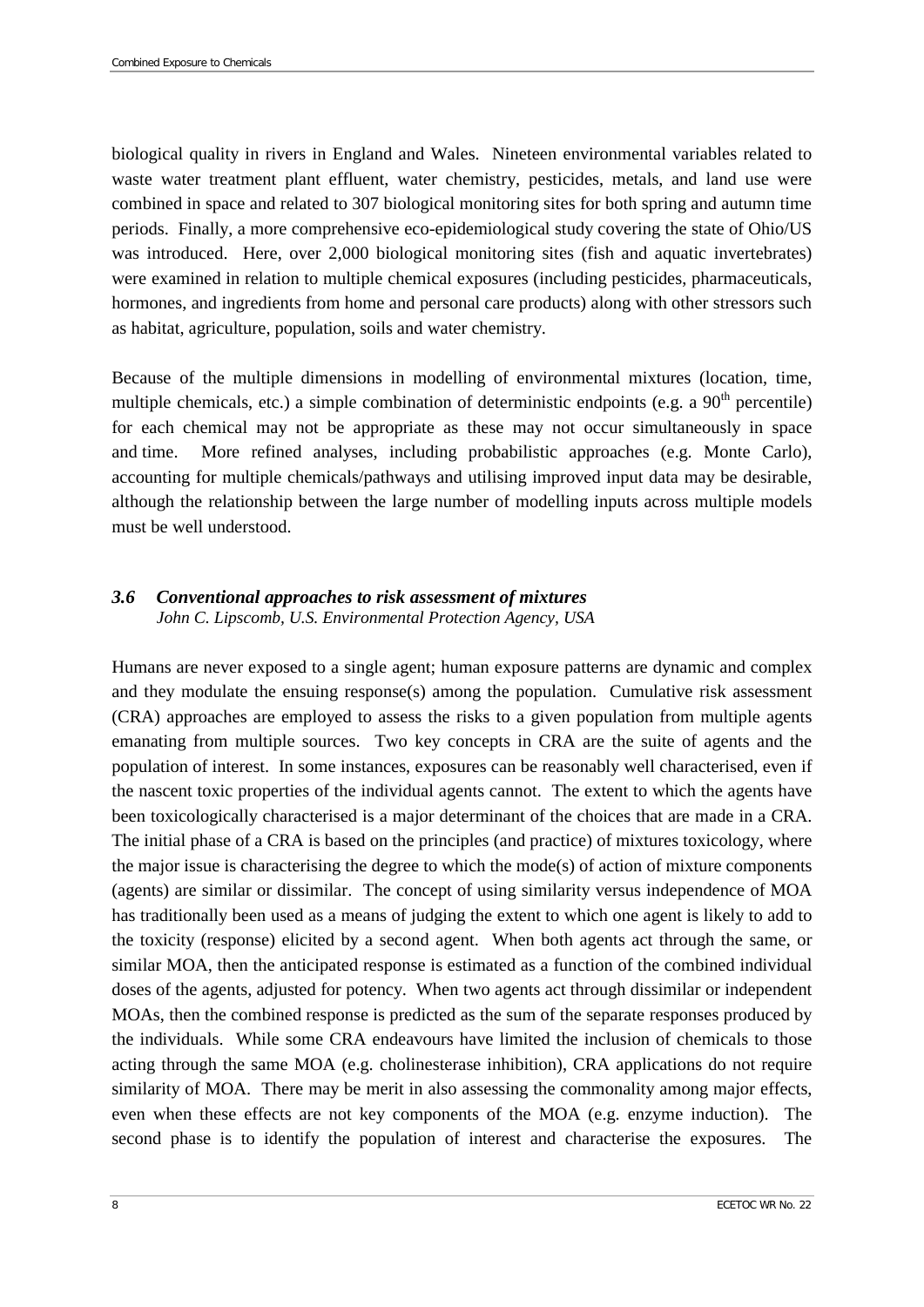anticipated response in individuals may vary within a population, and it is necessary to define the population of interest. CRA may be applied to small, well-defined populations, such as those living near a contaminated site, or to geographically-scattered and diverse populations such as those subjected to national-level regulations. In either case, it is important to define the toxicologically-relevant characteristics of the population and account for their variability in CRA. The presentation provided an overview of CRA and its application, as well as laid out some issues for additional consideration.

Disclaimer: The views expressed in this presentation are those of the author and do not necessarily reflect the views or policies of the US EPA.

#### <span id="page-14-0"></span>*3.7 WHO/IPCS Framework on risk assessment of combined exposures to multiple chemicals Bette Meek, University of Ottawa, Canada*

More efficient methodology for assessing the impact of combined exposures to multiple chemicals has been considered in a project of the World Health Organization (WHO) International Programme on Chemical Safety (IPCS).

Following an initial international workshop to review advances in this area, a draft framework for assessment of combined exposures was developed which includes problem formulation, followed by stepwise consideration of both exposure and hazard in several tiers of increasingly data-informed analyses (Meek *et al*, 2011). These analyses build on recent developments in assessment in a range of international programmes, incorporating predictive approaches in early tiers and increasingly refined, more data-informed and probabilistic analyses in later tiers.

The framework, authored by M.E. (Bette) Meek, Alan R. Boobis, Kevin M. Crofton, Gerhard Heinemeyer, Marcel Van Raaij and Carolyn Vickers, is illustrated by a number of case studies which provide examples of assessments in different tiers. The framework and case studies were recently considered in a second international workshop for which proposed follow-up includes international co-ordination in the development of a broader range of more encompassing case studies.

Recommendations regarding terminology and the status of development of the framework, its content, review and application have been described. Evolving experience in its application has been illustrated by examples with special emphasis on the critical content of problem formulation, the role of predictive tools in grouping of chemicals for consideration and the importance of explicit delineation of relative uncertainty and sensitivity for tiered exposure assessment.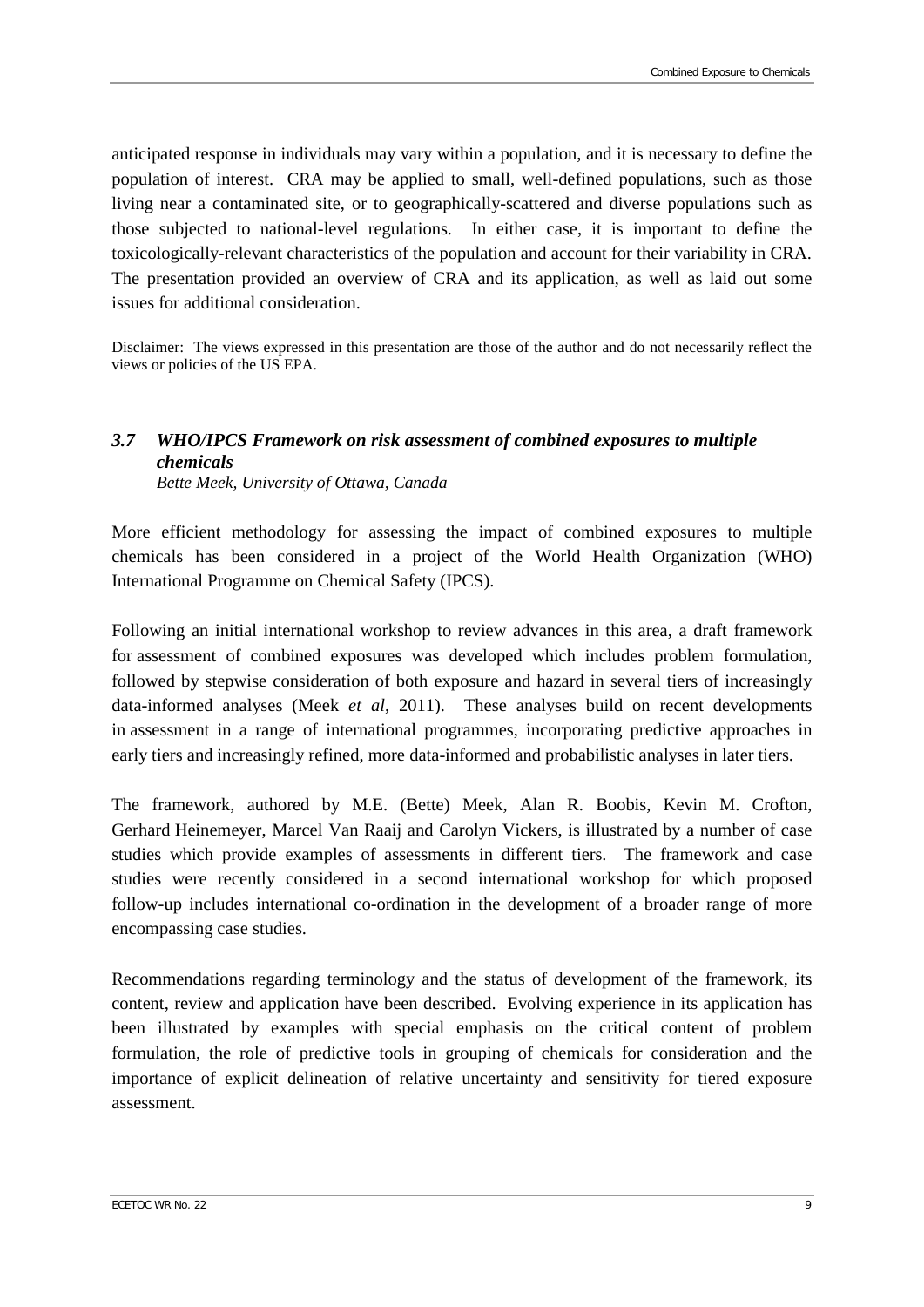#### Figure 1: A conceptual representation of the framework (Meek **et al**, 2011)

#### **Problem Formulation for Combined Exposure Assessment**

- What is the nature of exposure?
- Is exposure likely, taking into account the context?
- Is there a likelihood of co-exposure within a relevant timeframe?
- What is the rationale for considering compounds in an assessment group?



#### <span id="page-15-0"></span>*3.8 Review of the evidence for the magnitude of low-dose synergy by ILSI/HESI Alan R. Boobis, Imperial College London, UK*

Exposure to chemicals almost never occurs in isolation; rather there is co-exposure to several chemicals. As it is not feasible to test all potential combinations, default assumptions are used in the risk assessment of relevant assessment groups. The most common such assumptions are dose or response addition, as appropriate, depending on available information on the mode of action of the mixture components. The ILSI Health and Environmental Sciences Institute convened a tripartite working group comprising scientists from academia, government and industry, to explore the development of a screening level risk assessment as part of a tiered approach in the risk assessment of co-exposures to chemicals. Specifically, the threshold of toxicological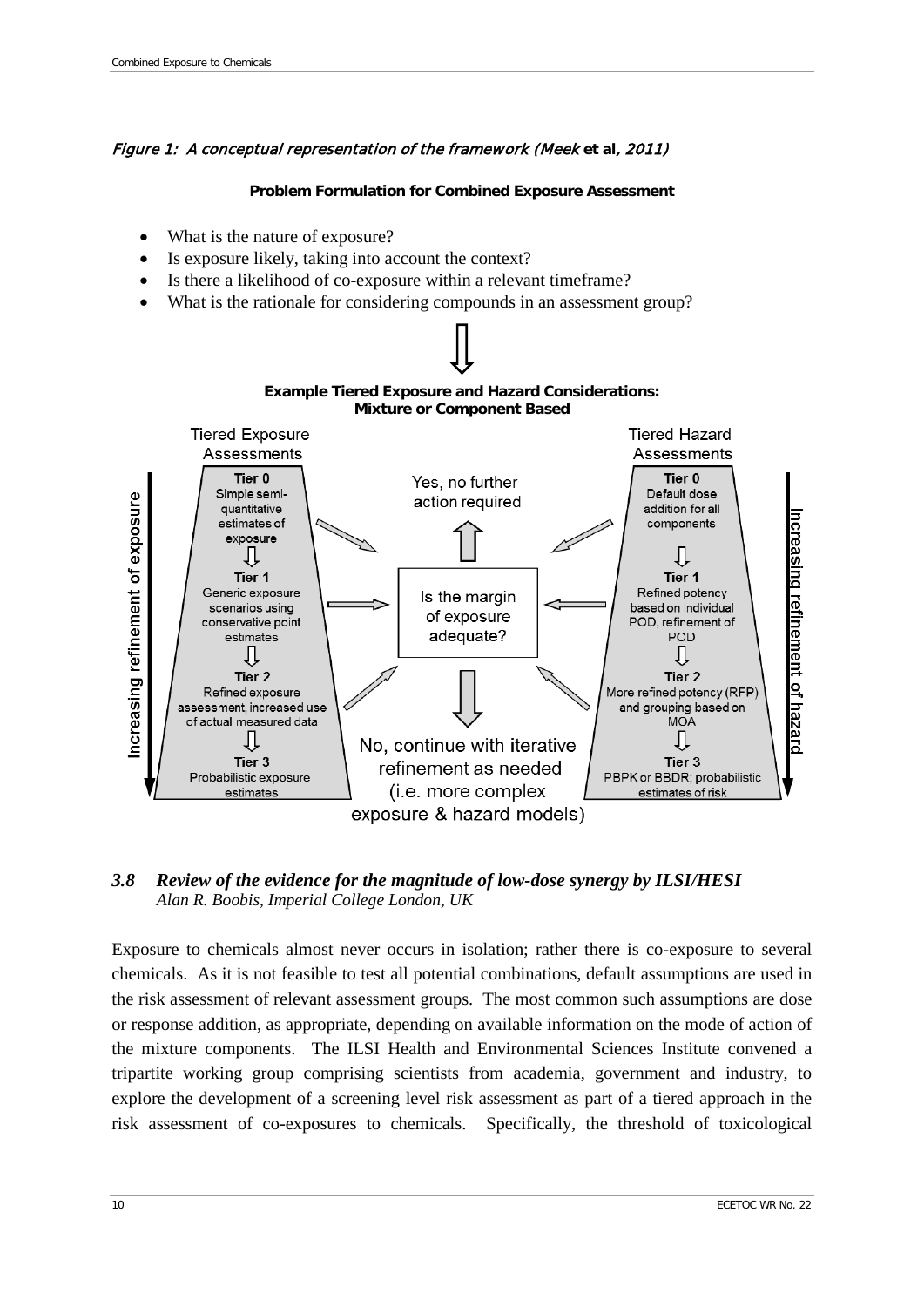concern (TTC) was investigated for this purpose. In such a screening approach, chemicals that could conceivably share a mode of action would be assumed to exhibit dose addition, as this would be more conservative than assuming response addition. However, before applying such an approach, it was necessary to take into account any synergistic interactions that might occur at low, environmentally relevant exposure levels.

A systematic literature review on the occurrence and magnitude of synergy in mammalian test systems was therefore performed (Boobis *et al*, 2011). The emphasis was on studies undertaken at doses close to the points of departure (PODs) for the mixture components. The search identified 90 studies on mixture additivity. However, few of the papers included a quantitative estimate of the magnitude of any synergy at low doses. Only 11 papers included such information. The methodology used varied amongst the studies, including the null hypothesis tested, the POD used to investigate synergy and whether or not the slope of the dose-response curve was considered. The method used for calculating the magnitude of the synergistic interaction also varied amongst the studies. Based on the findings of this review, it was concluded that consistent approaches should be applied for quantification of synergy, including: defining synergy in terms of departure from dose addition; development of harmonised procedures for assessing synergy at low exposure levels; and standardisation of the POD used when calculating synergy.

Only six studies provided useful, quantitative estimates of synergy. The magnitude of synergy at low doses, but exceeding the PODs of the mixture components, observed in these studies ranged from 1.5 to 3.5-fold, i.e. the effects observed were not more than 3.5-fold those predicted by dose addition. Such information suggests that it should be possible to use the TTC approach for screening and prioritisation of co-exposures to chemicals, as part of a broader, tiered approach for mixture toxicology.

Acknowledgement: The work described reflects the efforts of the ILSI HESI Risk Assessment Methodology working group on Mixtures.

### <span id="page-16-0"></span>*3.9 Cumulative risk assessment and MCR approach Paul Price, Dow Chemical, USA*

Human and environmental receptors are exposed to multiple chemicals from multiple sources. Despite widespread discussion of the need to consider cumulative exposures when determining chemical safety, there has been little investigation into how much greater the cumulative toxicity would be than the toxicity from individual chemicals. Because of the considerable level of resources required by cumulative assessments, it is useful to determine when this difference is large and a cumulative assessment is needed and when it is sufficiently small that a chemical-by-chemical approach is adequate.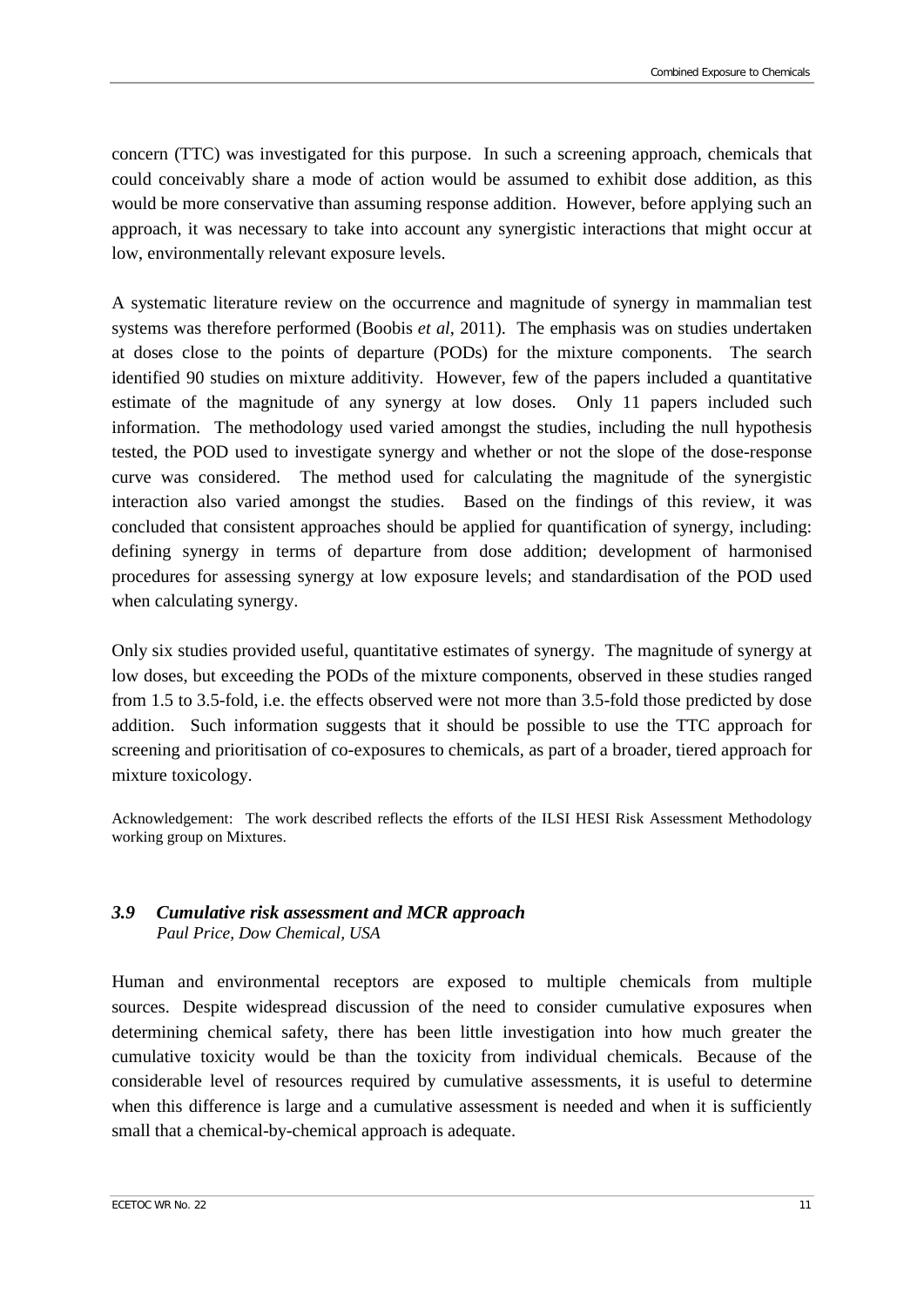In this talk the use of a simple tool was described, the Maximum Cumulative Ratio (MCR), that provides a quantitative measure of the magnitude of the toxicity that is 'missed' by not performing a cumulative risk assessment (Price and Han, 2011). The MCR can be applied whenever there are sufficient data to use either a TEQ (toxicity equivalents)-based approach or Hazard Index/Hazard Quotient approach for the evaluation of cumulative toxicity of individuals in a population. By calculating the MCR for individuals with known cumulative exposures, the tool can determine if there is value in performing cumulative risk assessments for similar populations or if certain groups of chemicals consistently have larger or smaller need for a cumulative risk assessment. This information can be used to guide future collections of data and risk management decisions.

A case study was presented of the application of MCR to human exposures to mixtures of pesticides in surface waters. In this study it was shown how the MCR can be used within the WHO/IPCS tiered approach for assessing the toxicities of mixtures (Meek *et al*, 2011). Specifically, the example examines how MCR values from exposures to mixtures of pesticides change as the mixtures are assessed under simple assumptions of additivity (Tier 1), when mechanism of action is considered (Tier 2), and when probabilistic models of non-cancer toxicity are used (Tier 3). In the examples presented MCR values found in lower tiers declined in the higher tier assessments. This suggests that findings of low MCR values in Tier 0 and 1 assessments are valid indications of a limited need for a cumulative assessment that do not change with refinements in the estimates of exposure or toxicity.

#### <span id="page-17-0"></span>*3.10 Evaluating impacts of chemicals in the environment Scott D. Dyer, Procter & Gamble, USA*

Logical frameworks by which measured biological impacts can be attributed to chemical mixtures have been developed (ECETOC, 2011). The foundation from which these frameworks derive is the definition of impact. For environmental risk assessment, impact is typically defined as a measured deviance from reference conditions. Reference conditions typically refer to sites in which biological communities are minimally affected by human influences. Large deviances from reference are indicative of large impacts. The Water Framework Directive (WFD) defines reference as sites that are of 'good ecological status'. Several methods have been developed for determining ecological status (e.g. multi-metric indices such as the index of biotic integrity as well as ecological-modelling based approaches such as the River Invertebrate Prediction and Classification System). These methods take into account landscape and local characteristics such as latitude/longitude, altitude, river size and in-stream habitat quality. An important caveat in understanding ecological status is land use. For instance, Barbour *et al* (2006) showed that biological community potential is decreased with increased urbanisation. Hence, chemical mixtures investigations using ecological status information must take urbanisation into account. Using principles found within the WFD, there are two pathway sources that can contribute to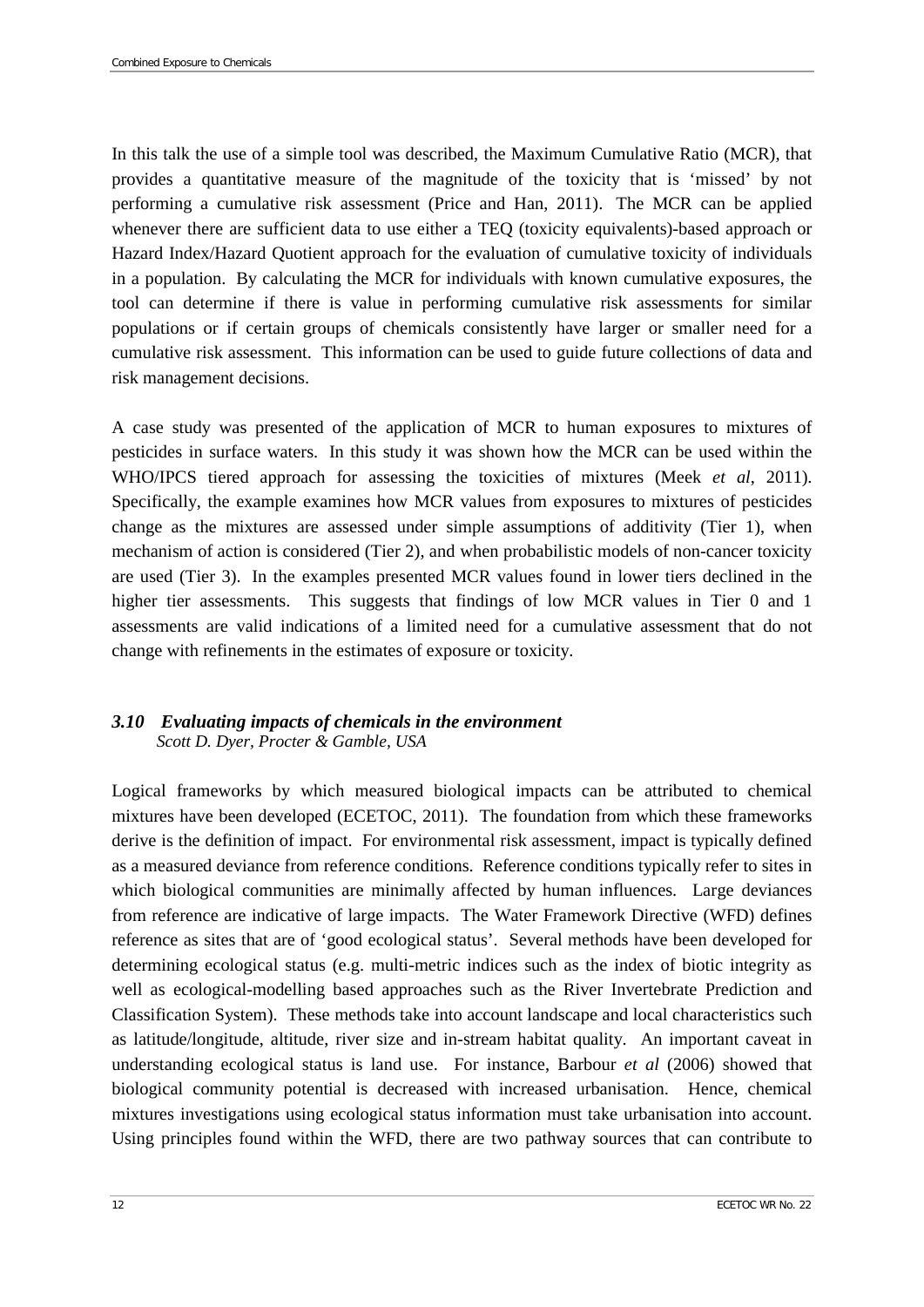potential chemical mixture effects: discrete point sources and dispersive sources. Point sources include poor municipal wastewater treatment, industrial discharge and pour points corresponding to agricultural runoff. Dispersive sources include down the drain consumer products, as they are discharged via multiple wastewater treatment plants (WWTPs), as well as less discrete non-point source runoff from agriculture and other land covers.

The ECETOC framework incorporated both discrete and dispersive sources. For discrete sources, biologically directed toxicity tests (e.g. whole effluent toxicity tests) may be used to determine the potential causes. A case study was presented from >14,000 acute and chronic whole effluent toxicity tests (using the invertebrate [*Ceriodaphnia dubia*] and the fish [*Pimephales promelas*]) collected from hundreds of municipal wastewater treatment plants in four states in the USA. It indicated that <5% of these tests detected toxicity. Wastewater plants that failed were highly related to the proportion of industrial flow as well as having consistent permit violations, insinuating that plants that fail were poorly run plants. Hence, there appeared to be a lack of evidence that well-run municipal plants were delivering toxic effluents (e.g. includes down the drain consumer product chemicals) to receiving waters. An upstream / downstream study conducted in the state of Ohio verified this finding (Dyer and Wang, 2002). Nearly 200 WWTPs were split into two groups: urban and rural with both upstream and downstream data including fish and invertebrate community status, in-stream habitat, dilution and measured conventional water quality parameters. Via t-tests it was shown that urban upstream and downstream sites were significantly adversely impacted compared to rural sites. Downstream urban sites were significantly more impacted than upstream urban sites. Interestingly, there were no significant decreases in any biological metric downstream from rural WWTPs as compared to upstream sites. Importantly, there was no significant difference in the in-stream dilution of urban vs. rural sites. That is, large WWTPs (urban) discharge to large rivers and rural WWTPs typically discharge to small streams. The implications of this study are considerable as one considers the potential mixture effects of down the drain consumer product chemicals. Assuming the per capita use of down the drain product chemicals is the same in urban vs. rural areas, one would have expected both areas to show adverse effects to the ecological status downstream of their respective WWTPs. However, this was not found to be the case. Instead, it appeared that urban discharges contain other chemicals/factors that may be responsible for poorer downstream ecological status.

Since rivers typically receive chemical mixtures from multiple discharges and non-point sources, eco-epidemiological studies are utilised to assess relative causality. A case study from Ohio, USA, was presented where a 'golden dataset' of  $\sim$ 2000 sites containing diverse data such as – hydrology, land use/land cover, soil characteristics, measured conventional pollutants, modelled pesticide, pharmaceutical, hormone and consumer product riverine chemical concentrations (>300 total chemicals), toxic pressure as well as biological community status and local habitat quality – were compiled into a geographically referenced database. Since some variables were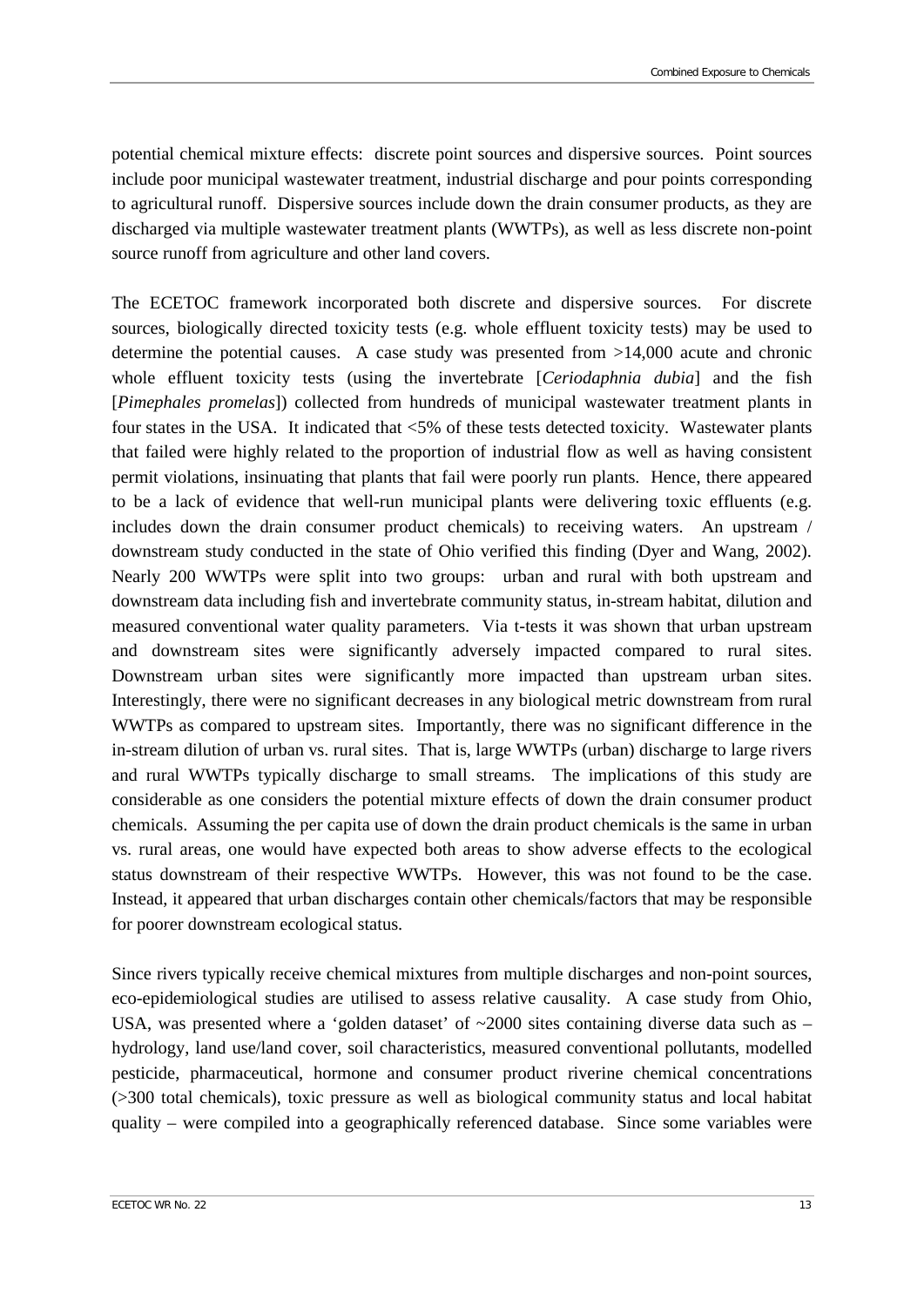highly correlated, they were eliminated or grouped within several statistical methods – including classification and regression trees and the effect and probable-cause method (de Zwart *et al*, 2006). Preliminary analyses from data collected for the 2000-2008 time period suggest that a key factor in appropriate ecological diagnostics is to make sure that reference sites are indeed at reference condition. Within the time period studied, the state had experienced both hurricanes and severe droughts. Preliminary analyses clearly showed that overall the ecological condition of the state's rivers and streams has improved compared to that analysed by de Zwart *et al* (2006). The potential effect of mixtures to reduced ecological status did not appear to be additive across all >300 chemicals, but due to a small number. The 2000-2008 case studies are currently in draft and will be submitted for publication in 2012.

### <span id="page-19-0"></span>*3.11 Direct measurements of human exposure to priority air pollutants – the AIRMEX project*

*Dimitrios Kotzias, Diana Rembges and Josefa M. Barrero-Moreno, Joint Research Centre Ispra, Italy*

The European Indoor Air Monitoring and Exposure Assessment Project (AIRMEX) (2003-2008) was designed with the aim to identify and quantify the principal air contaminants present in public buildings. These include indoor environments frequented by children, such as schools and kindergartens. The project also evaluates to what extent people's exposure to these pollutants is affected whilst working and/or remaining in these areas (Kotzias *et al*, 2009). Within this frame, measuring campaigns in eleven European cities located in Southern, Central and Northern Europe were carried out to monitor indoor/outdoor and personal exposure concentrations of selected volatile hydrocarbons (VOCs) including low molecular weight carbonyls (CARB). In total, about 1000 samples from 182 working environments (offices, class rooms, waiting halls) in public buildings, schools and kindergartens, from 103 private (home) places and from adult volunteers (148 samples) were analysed for VOCs and CARBs (database AIRMEX: [http://web.jrc.ec.europa.eu/airmex/\)](http://web.jrc.ec.europa.eu/airmex/). The campaigns were carried out twice at each site in different seasons to evaluate possible climate-related variations in indoor, outdoor and exposure concentrations. The results indicate that indoor air pollution values are higher than the respective outdoor ones for the chemical families this study focused on. Personal exposure concentrations were higher or similar to indoor concentrations and significantly higher than outdoor concentrations. In some cases, home indoor concentrations by far exceeded public building and school/kindergarten levels and dominated personal exposures indicating the presence of strong indoor sources at home. For some compounds (e.g. benzene, formaldehyde) median or mean average and 95th percentile personal exposures and indoor concentrations are well above health benchmarks, so that outdoor concentration measurements alone would underestimate long-term health risks from human exposure to these pollutants. The non-cancer effect of the combined exposure to the main VOCs at the levels measured in the campaigns was investigated using whole genome gene expression micro-arrays (toxicogenomics). The results show that the presence of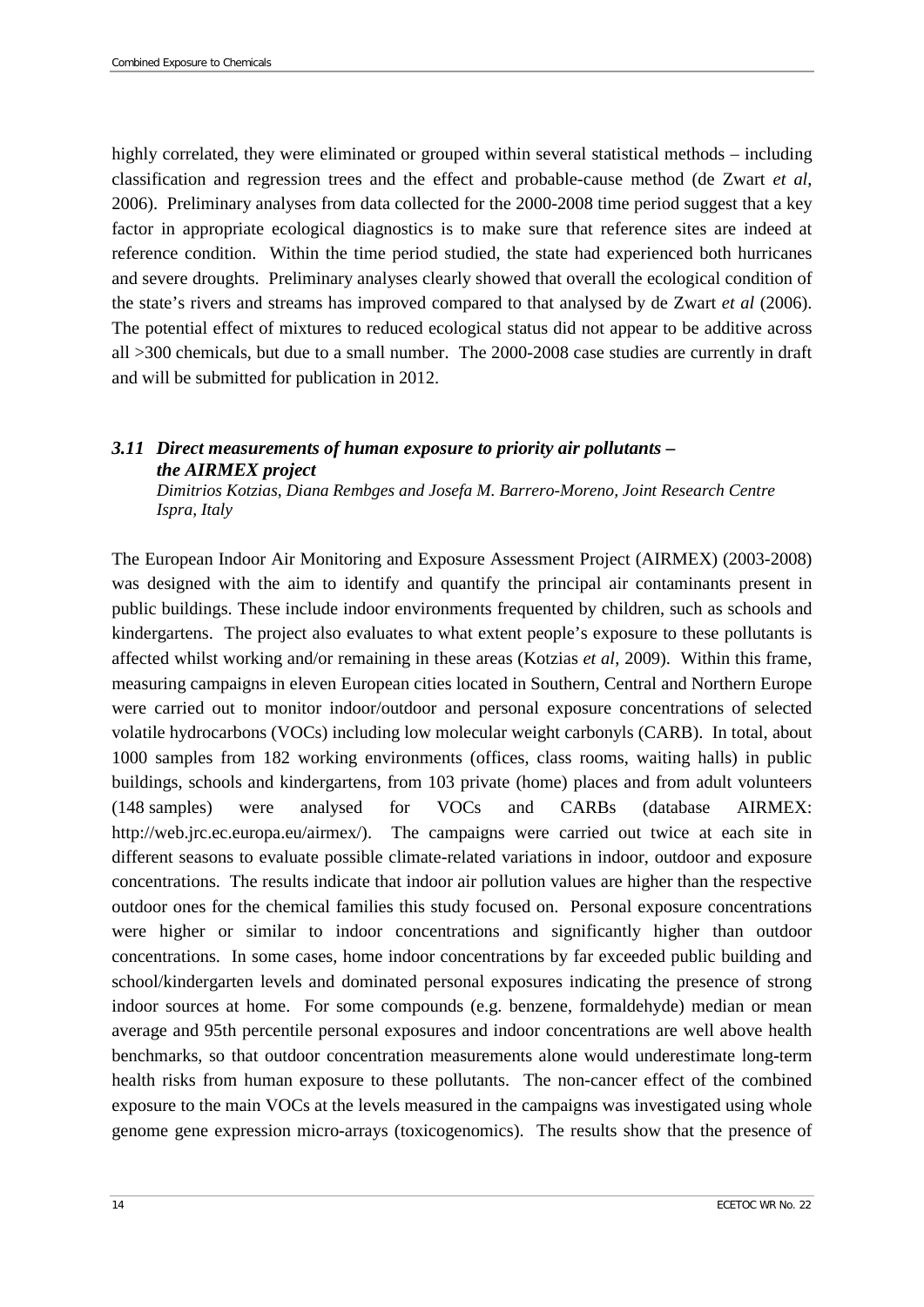toluene in indoor air mixtures comprising benzene and other single aromatic compounds enhances non-carcinogenic responses like inflammation.

#### <span id="page-20-0"></span>*3.12 Toxicity and the assessment of mixtures of chemicals (Opinion of DG SANCO SCs) Helmut Greim, SCHER and Technical University Munich, Germany*

The three non-food Scientific Committees of DG SANCO, i.e. the Scientific Committee on Consumer Safety (SCCS), the Scientific Committee on Health and Environmental Risks (SCHER) and the Scientific Committee on Emerging and Newly Identified Health Risks (SCENIHR) have been asked by the EU Commission to advise on six issues related to chemical mixture. The Commission's concern is to ensure that EU's chemical legislation takes proper account of the latest scientific information on mixture toxicity. The preliminary opinion, having also received input from expert of other relevant EU agencies, was published this July for public commenting (SCHER, 2011).

The presentation introduced the structure and overall content of the report, such as principles of mixture toxicology and methodological aspects of effects and exposure assessment as well as specific aspects relating to ecological effects. Detailed answers to the six issues raised can be summarised as follows (taken from the SCHER, 2001, report):

 $\overline{a}$ 

- 1. Under certain conditions, chemicals may act jointly in a way that the overall level of toxicity is being affected.
- 2. Chemicals with common modes of action may act jointly to produce combination effects that are larger than the effects of each mixture component applied singly. These effects can be described by dose/concentration addition.
- 3. For chemicals with different modes of action (independently acting), no robust evidence is available that exposure to a mixture of such substances is of health concern if the individual chemicals are present at or below their zero-effect levels.
- 4. Interactions (including antagonism, potentiation, synergies) usually occur at medium or high dose levels (relative to the lowest effect levels). At low exposure levels, they are either not occurring or toxicologically insignificant.
- 5. In view of the almost infinite number of possible combinations of chemicals to which humans and environmental species are exposed, some form of initial filter to allow a focus on mixtures of potential concern is necessary. Several criteria for such screening are offered.
- 6. With regard to the assessment of chemical mixtures, a major knowledge gap at the present time is the rather limited number of chemicals for which there is sufficient information on their mode of action. Currently, there is neither an agreed inventory of mode of actions, nor a defined set of criteria how to characterise a mode of action for data-poor chemicals.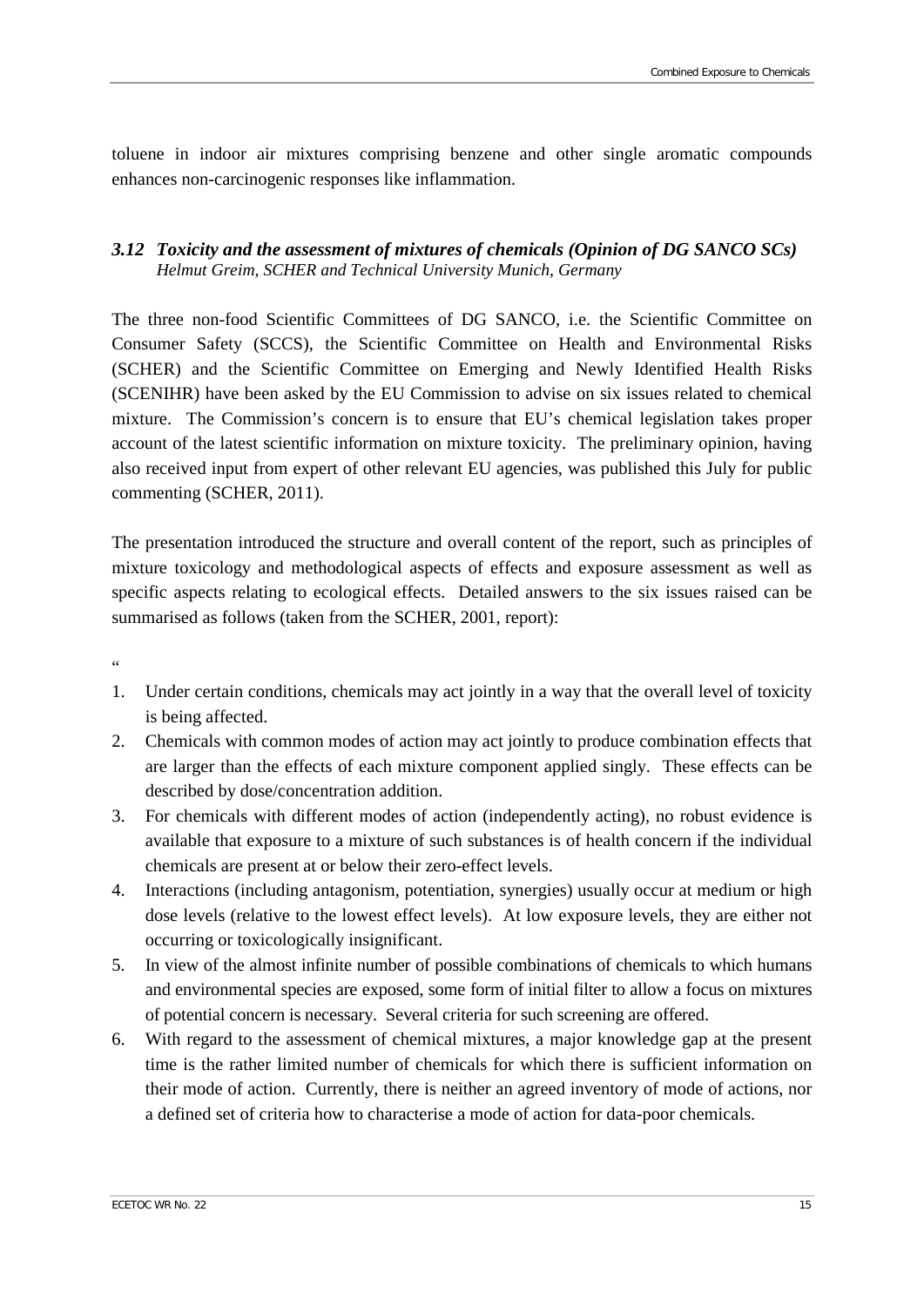7. If no mode of action information is available, the dose / concentration addition method should be preferred over the independent action approach. Prediction of possible interaction requires expert judgement and hence needs to be considered on a case-by-case basis.

Based upon these conclusions, a decision tree for evaluating the risk of chemical mixtures is proposed.

Figure 2: Decision tree for the Risk Assessment of Mixtures (SCHER, 2011)



 $\epsilon$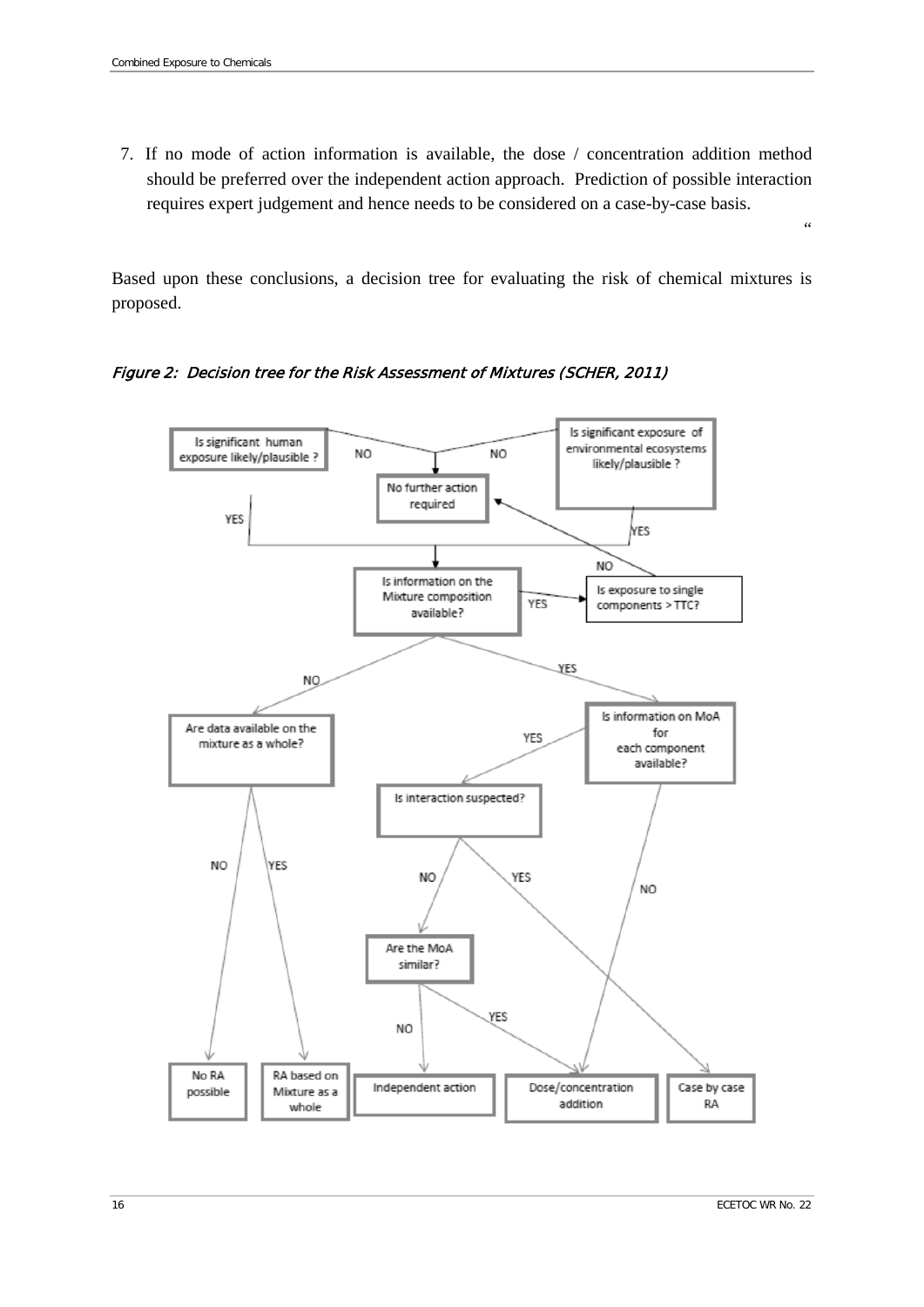## <span id="page-22-0"></span>**4. BREAKOUT GROUP SESSIONS**

The Workshop participants discussed specific questions under three broad themes in breakout groups. The following feedback was given from the discussions.

#### <span id="page-22-1"></span>*4.1 Breakout Group I: Assessment of combined toxicity*

*Moderator:* Thomas Backhaus *Rapporteur:* Alan Boobis

Other members of the breakout group included:

Herman Autrup, Paola Cassanelli, Catherine Clapp, Eric Debruyne, Jean-Lou Dorne, Katherine Flynn, Frédéric Frère, Helmut Greim, Christa Hennes, Per Johansson, Marion Junghans, Markus Junker, Reinhard Kreiling, Marie-Louise Meisters, Karina Petersen, Paul Price, Chantal Smulders, Volker Soballa, Henrik Tyle, Erik Van Miert, Carolyn Vickers.

The discussion within the breakout group was organised along the following major issues:

#### *When do we need to consider combined effects?*

The participants agreed that the fundamental premise for combination effects to warrant attention is the co-occurrence of several chemicals in sufficient proximity in time and space. Whether this is the case has to be decided on the basis of appropriate exposure scenarios, e.g. from an occupational health perspective, based on monitoring data from a particular environmental compartment, exposure modelling efforts or prospective thresholds set for e.g. food and feed. It was stressed that new legislative efforts, e.g. the new regulation on plant protection products or the upcoming biocide regulation, might pose specific legal requirements to consider combined effects.

The threshold of toxicological concern (TTC) concept was discussed as a cut-off criterion for the consideration of mixture effects. It was argued that the TTC describes an appropriate 'no-effect' concentration, and hence a mixture of compounds with dissimilar modes/mechanisms of action can be considered inherently safe if all compounds are present at or below their individual TTC. This, however, was debated. It was also argued that it is principally impossible to prove the absolute absence of an individual effect at the TTC ("absence of proof is not proof of absence") – and hence a mixture might still show biological activity, even if the compounds are present only at their individual TTCs, depending on the number of involved compounds. It was agreed, however, that if the compounds share the same mode/mechanism of action, appropriate fractions of TTC concentrations could be used to ensure that the mixture does not reach a critical effect threshold.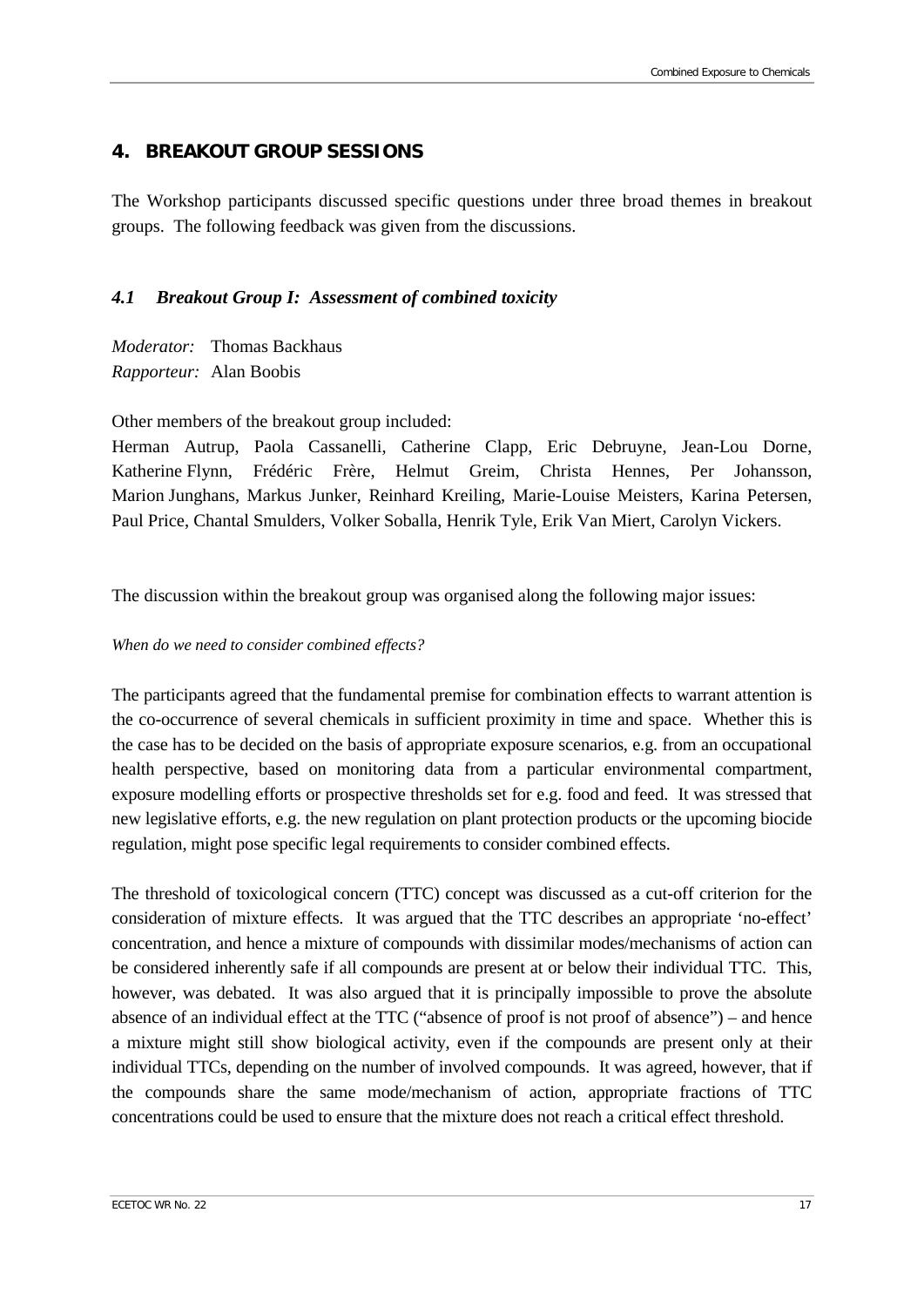Although an ecoTTC concept which follows the philosophy of the TTC concept has been suggested for ecotoxicologial purposes (de Wolf *et al*, 2005), this work needs further refinement and validation. In particular, its potential use in the context of environmental mixture toxicity assessment needs further analysis.

It was a general consensus that there is a lack of appropriate case studies, both in human toxicology and ecotoxicology.

#### *When is it appropriate to apply the available concepts?*

It was unanimously agreed that component-based concepts (mainly concentration / dose addition and independent action) play important roles in the risk assessment of chemical mixtures, given the continuous change in exposure profiles (even with respect to well-defined products). Component-based concepts, by virtue of their very nature, always assume that the chemical composition of the mixture of interest is known or can be estimated with reasonable certainty. Both concepts are based on the idea of a non-interaction of the mixture components, an assumption that needs critical reflection for each assessed mixture. Both are also only applicable to chemicals that are toxic as individual compounds, although perhaps only at a concentration higher than the one present in the mixture.

The quantity and quality of available data and the consideration of uncertainties in the various models were also put forward as critical issues for the application of both concepts. Finally, it was pointed out that it is often a policy decision whether the data available for a particular exposure scenario are regarded as being sufficient for risk assessment and management.

Dose addition was identified as a suitable default in a tier 0 risk assessment for the environmental as well as the human health risk assessment of chemical mixtures. In higher tiers, more sophisticated approaches based on advanced modelling approaches (e.g. PBPK modelling) and the detailed study of physiological and/or ecological interactions are appropriate.

For the environmental hazard and risk assessment it was suggested to use the sum of PEC/PNEC values as a starting point, while keeping in mind that this is potentially violating the basic assumption of dose addition, i.e. that all considered toxicity values refer to the same species and endpoint. However, due to its conservatism and ease of use it was suggested to employ the sum of PEC/PNECs ratios as a first filter, in order to analyse whether there is actually a case to answer. If this is the case, a scientifically more robust Toxic Unit summation (species-by-species or trophic level by trophic level) can be employed as a follow up. In subsequent tiers, more data demanding methods based on species sensitivity distributions could then be used for the environmental assessment of mixtures.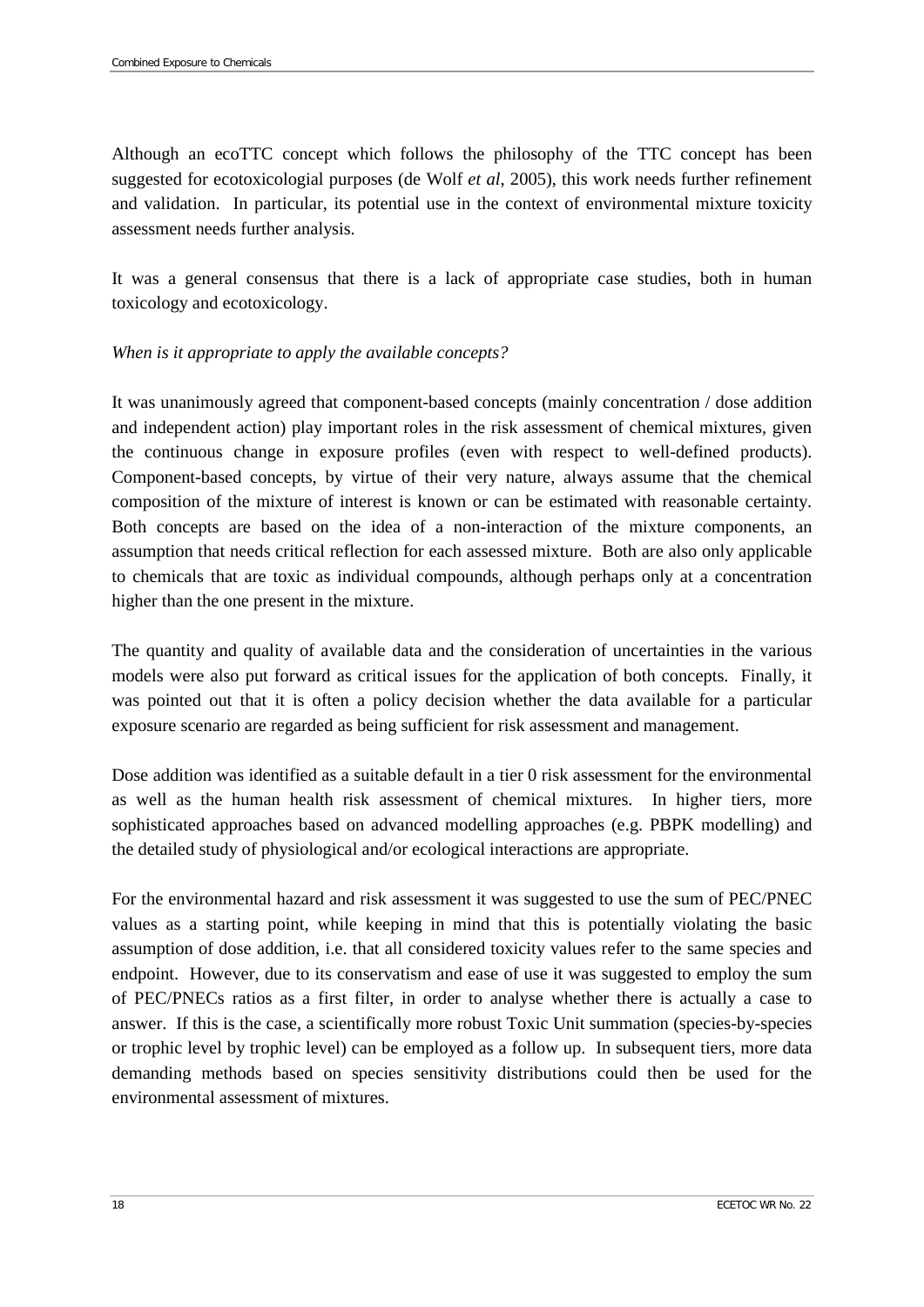It was finally stressed that a complete and adequate documentation of results from studies on individual compounds is critical for the subsequent use of component-based approaches in mixture toxicity assessments. This includes in particular the appropriate description of complete dose-response relationships (instead of providing only NOEC/NOELs or  $EC_{50}$  values). The absence of adequate toxicological or ecotoxicological information was identified as a typically limiting factor for the application of dose addition (DA) and independent action (IA).

#### *Are there adequate criteria for grouping substances?*

Dose addition and independent action are based on competing, mutually exclusive assumptions on the pharmacological similarity and dissimilarity of the mixture components, respectively. DA is based on the idea that the compounds share a similar mode/mechanism of action, while IA assumes that the compounds in a mixture still contribute to the same endpoint, but do that via different modes and mechanisms of action. However, it has also been argued that due to the mathematical relationship between the two concepts, the quantitative differences between the DA- and IA-predicted mixture toxicities are often too small to be of any regulatory concern.

It was hence discussed whether, under which circumstances and to what extent, mode or mechanism of action information is needed for applying the concepts, respectively for selecting the most suitable concept for a given mixture. Although no final consensus was reached, the general feeling was that mode/mechanism of action information plays a more prominent role in human health oriented assessments. This might be because such assessments are usually organ/receptor based, whereas environmental assessments usually focus more on integral effects on the whole organism and how this influences the population. There was agreement that there is value in applying multiple models to a given set of data, given the on-going debate and the often considerable knowledge gaps with respect to the available information on modes/mechanisms of action of the mixture components. It is recognised that this might be difficult if limited data are available since for IA calculations the actual effects of the single mixture components at their given concentration in the mixture need to be known – while usually only the lethal effect concentrations are known (e.g.  $LCEC_{50}$ -values). For such limited data it is possible to calculate the maximum possible factor by which the application of CA as a default approach might overestimate the toxicity if not all substances act through the same mechanism of action. This is done by dividing the highest single toxic unit by the sum of all toxic units in the mixture.

The task of adequately grouping compounds might be simplified if only a comparatively small number of compounds drive the expected toxicity of a mixture. The Maximum Cumulative Ratio (MCR) that has recently been put forward by Price and Han (2011) was discussed as a tool for deciding how much could be gained by an assessment of the mixture components together, as opposed to that of any single dominant compound. A general need was identified for more case studies in order to determine the impact of different grouping criteria on the outcome of the risk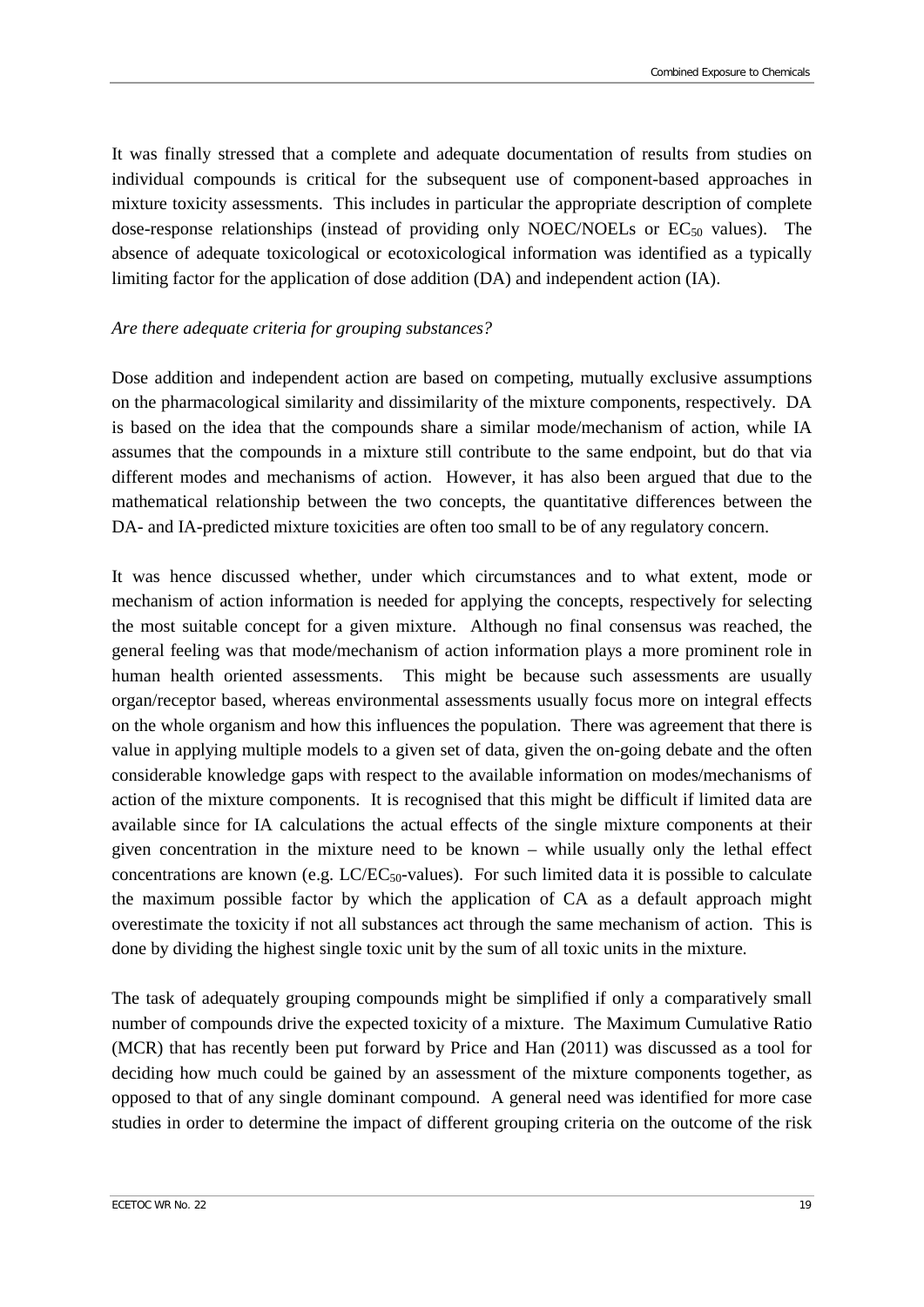assessment within the different regulatory contexts. Further work is particularly needed on developing criteria on how broad assessment groups should be.

*How can the developing methodologies be used in the future e.g. systems biology, adverse outcome pathways?* 

There is currently considerable effort in developing a 'bottom-up' approach to toxicity testing for potential effects on human health, rather than the conventional 'top-down' approach, based on studies in laboratory species. In the evolving paradigm, chemicals would be tested for their effects on toxicity pathways, using *in silico* (e.g. QSAR) and *in vitro* approaches, with only limited, if any, testing *in vivo*. Hence, adverse health effects would be predicted on the basis of effects on intermediate processes. These developing methodologies could be used in the assessment of combined exposures to chemicals in several ways. As they will be based on toxicity pathways, or key events, similarities and dissimilarities in mode of action will be more readily identified, aiding the grouping of compounds and the selection of the appropriate prediction concept. The development of relatively inexpensive and rapid assays would enable more combinations of chemicals to be tested experimentally. As part of the evolving paradigm involves the development of effective methods for extrapolation from effects *in vitro* to *in vivo*, for example by using physiologically-based toxicokinetics, higher tier assessments, which rely on estimates of combined target tissue concentration, will be more readily performed. It should be stressed however, that whilst substantial resources are being committed to the development of such methodologies, it is by no means certain which will be available in a sufficiently reliable form in the near future.

For the environmental assessment of mixtures, new tools need to be developed and validated that can describe and predict the impact of chemical mixtures on population processes and recovery phenomena. QSARs and chemometric approaches were discussed as surrogates for bridging gaps in single substance data and a general lack of information on modes and mechanisms of action.

#### *General comments*

- Methods should:
	- Generate information relevant to adverse health effects and have the ability to test a wide variety of chemical combinations.
	- Provide quantitative data on dose-response (qualitative hazard identification is not informative for combined risk assessments) for use in defining common assessment groups and effects of concern that occur at relevant exposure levels.
- Apply new methods to problem formulation.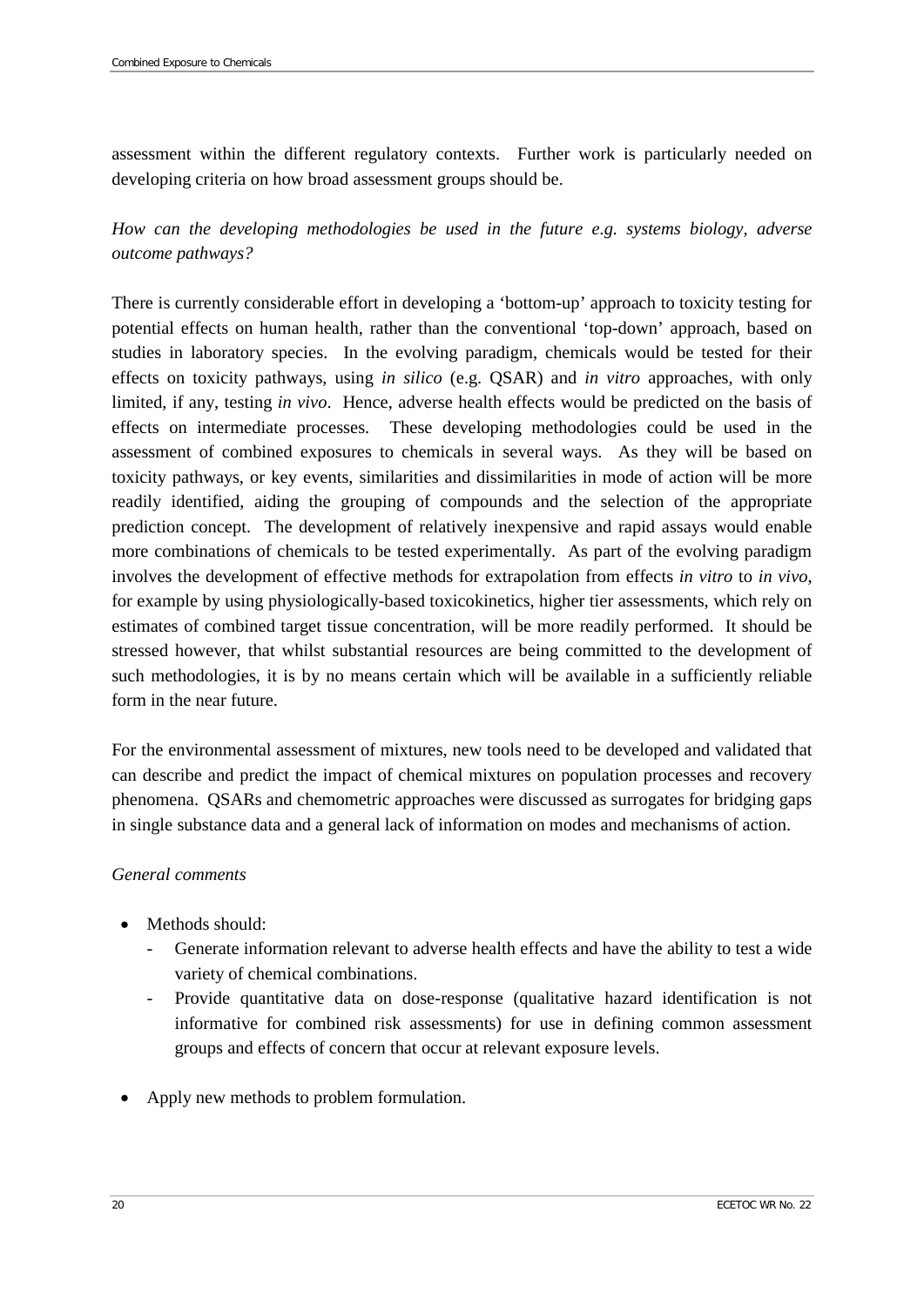- Toxicity testing in the 21st century: QSARs etc. [Implications for the types of models that will be used].
- Prediction/estimation of parameters for PBPK models:
	- HTS technique.
	- QSAR and other chemometric approaches.
- Value of knowledge of key events, accessible by *in vitro* and other 'Tox 21' approaches in combined risk assessments.
- Possible applications in ecotoxicology e.g. by enabling wider range of species sensitivities to be determined, using *in vitro* assays?
- Systems biology and 'omics in ecotoxicology and toxicology.
- Improved approaches to assess population dynamics and recovery in ecotoxicology.

#### <span id="page-26-0"></span>*4.2 Breakout Group II: Exposure and risk assessment – human health*

*Moderator:* Bette Meek *Rapporteur:* Martin Wilks

Other members of the breakout group included:

Karine Angeli, Jim Bridges, Neil Carmichael, Jacques de Gerlache, Claudia Drucker, Alexius Freyberger, Hans Ketelslegers, Dimitris Kotzias, Barry Maycock, Britta Michalski, Pierre Nord, Mark Pemberton, Carlos Rodriguez, Erik Tielemans, Jacqueline van Engelen, Corinna Weinz, Frederike Wiebel.

*Are the available methods/tools for assessing combined exposure to chemicals adequate and, if not, what is needed?* 

- Approaches to assessments of combined exposures to multiple chemicals may vary from those for exposure to individual chemicals from a variety of sources.
- Current methods are available for single chemical assessment. The issue is whether these are applicable/need to be changed to assess combined exposures.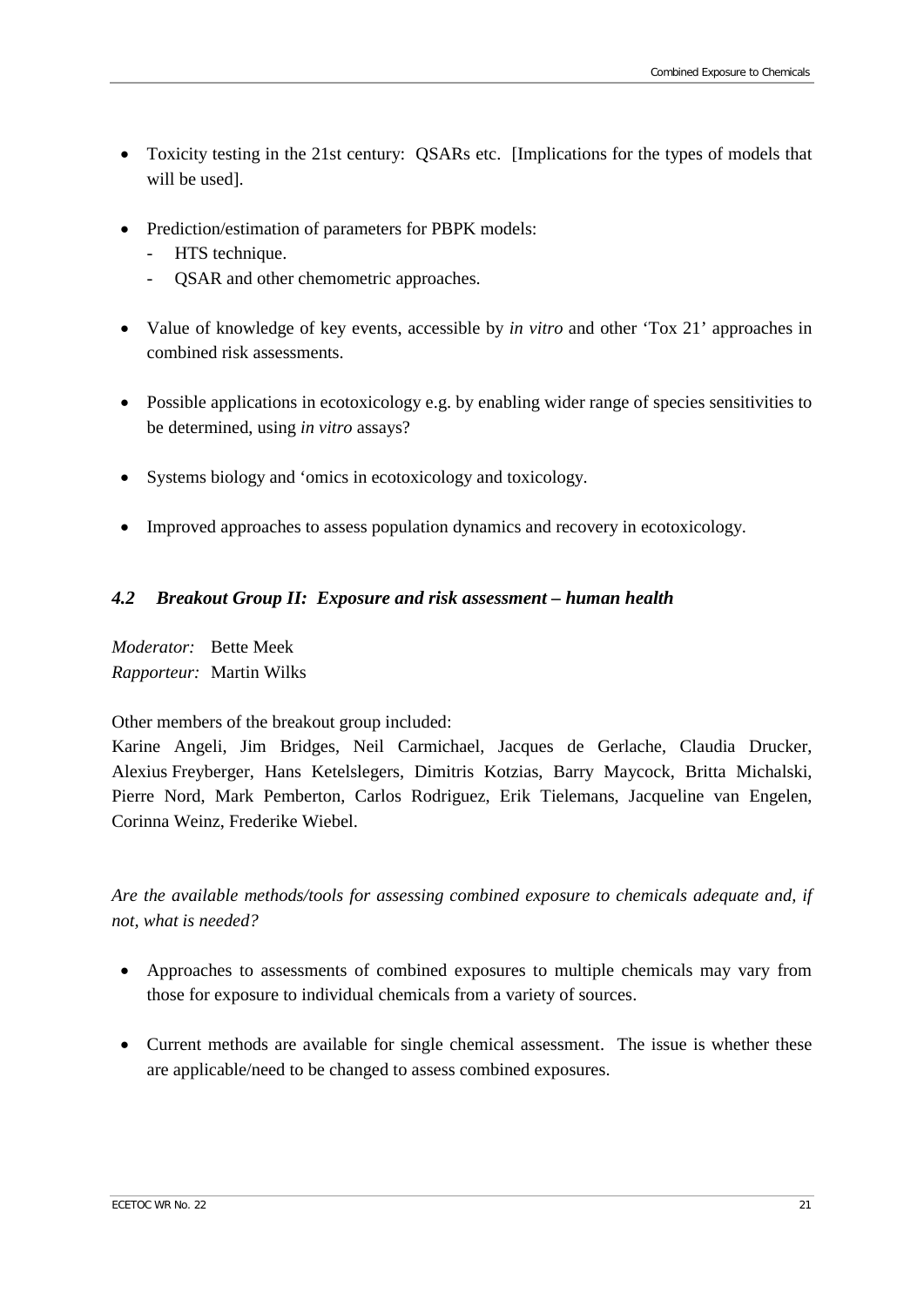- Towards improving predictability, better use should be made of the tools and data that are already available by verifying their applicability to combined exposures. For example, through targeted monitoring data and by using the principles applied in 'data-rich' situations (e.g. pesticides) and related fields (e.g. ecotoxicology) for 'data-poor' situations (e.g. low volume chemicals).
- A stepwise approach is essential.

# *How can exposure considerations inform on the need for conducting risk assessment of combined exposures?*

- It is important to establish that co-exposure does in fact occur.
- In relation to establishing the potential for co-exposure, use profiles (such as source, frequency, duration of use) are more relevant than, for example, production volume.
- Essential information for the prioritisation of combined exposure assessments also includes routes of exposure, physico-chemical properties (such as stability and volatility) and the population likely to be exposed (e.g. consumer versus non-consumer use).

# *What type of data (quantity and quality) are required for each level of the assessment tiers for combined exposure, and how can uncertainty be accounted for?*

- Moving through the tiers makes predictions more realistic and reduces the need for conservatism. Worst case assumptions are made in the lower tiers. However the level of protection does not change and must be sufficient at all levels of the tiered assessment to protect human health.
- Uncertainty is related to the degree of precision of the available information.
- There is a need for better communication. Terminology is crucial in establishing a common understanding of the terms used, for example 'conservative' or 'sensitivity analysis'.
- Generic approaches are adequate in the early tiers with more specific information being required in the later tiers.
- A consideration of sensitivity is critical, particularly in relation to the drivers at the lower tiers.
- Additional data allows the refinement of models. Data are more important in the higher tiers.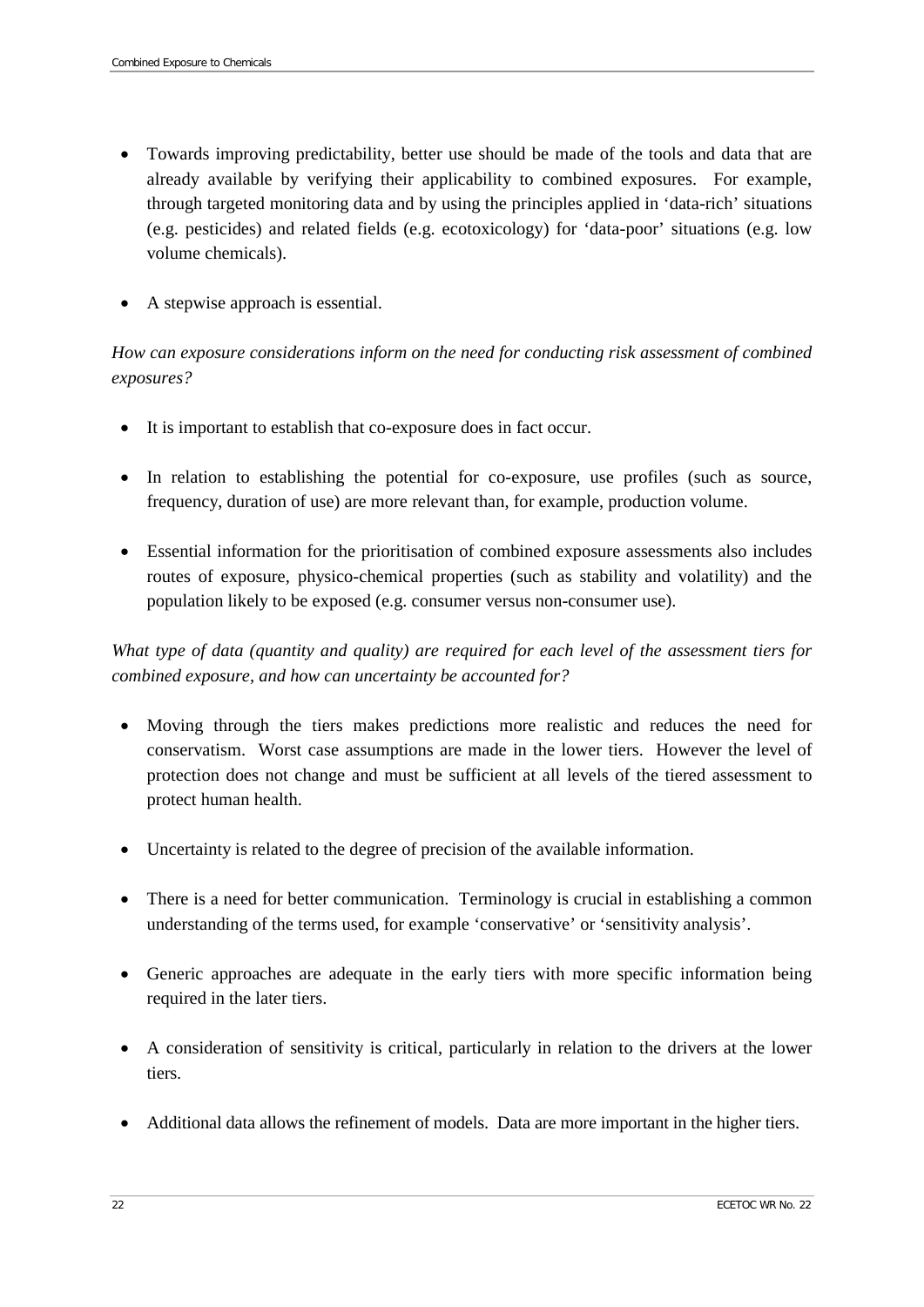#### *What technologies would be helpful in the future?*

- Currently, developing technologies show more promise in relation to hazard assessment (e.g. identification of mode of action) than to exposure assessment.
- With regard to hazard assessment, better identification of 'mode of action' is needed to refine groupings.
- With regard to exposure assessment:
	- additional development and testing of methodology in relation to tiered approaches for combined exposures are desirable;
	- 'exposome' is currently a theoretical concept rather than a methodology;
	- communication is important (e.g. in ensuring that the difference between exposure and risk is fully understood).
- Coordinated monitoring strategies are required for verifying early tier models and for improving higher tier assessments. In a tiered approach it is important to have a series of increasingly comprehensive, data-rich exposure models available.

#### <span id="page-28-0"></span>*4.3 Breakout Group III: Exposure and risk assessment – environment*

*Moderator*: Theo Brock *Rapporteur:* Tobias Frische

Other members of the breakout group included:

Erwin Annys, Abigail Bartram, Peter Day, Klaas den Haan, Axel Dinter, Scott Dyer, Malyka Galay Burgos, Vladimir Garkov, Anne Gourmelon, Mick Hamer, Chris Holmes, Reinhard Länge, John Lipscomb, Maximillian Mühe, Louise Pope, Johannes Tolls, Kim Travis, Marco Vighi, Paul Whitehouse.

#### *What tools are available for the assessment of environmental exposure to mixtures?*

A general observation was that the situation is complex and different with regard to prospective or retrospective risk assessment. With regard to prospective risk assessment the definition of environmentally relevant mixtures (i.e. mixture composition: number, identity and concentrations of individual substances) was generally considered easier than for retrospective risk assessment but not without problems. Prospective environmental risk assessment of technical mixtures is (at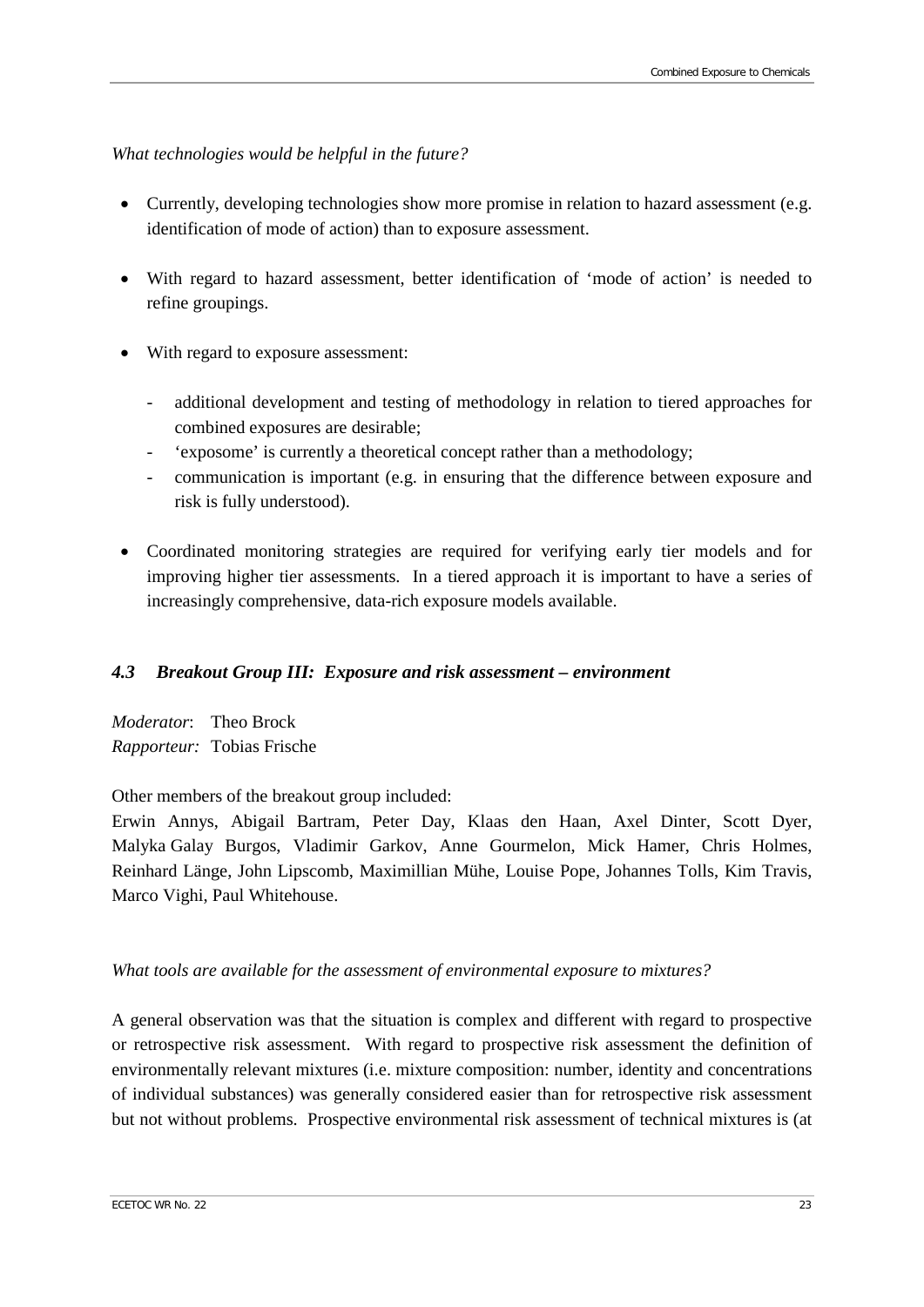least partly, i.e. especially for acute exposure) covered by current legislation on plant protection products, biocides, pharmaceuticals and REACH, while a focus on retrospective assessment came with the Water Framework Directive. In considering the tools available and/or required for mixture risk assessment, each was considered separately and as indicated below. The discussion was restricted to the aquatic compartment.

#### **A. Prospective assessment**

- Reasonable prioritisation criteria are needed to establish which chemicals should be included in a prospective mixture risk assessment for a given exposure scenario.
- There are adequate models for point and non-point sources for a mixture exposure assessment.
- There is a lack of access to basic input data to run the exposure models.
- Existing exposure models have limitations for prospective exposure assessment for complex (i.e. less well defined mixtures, see above) technical mixtures (apart from petroleum products). Retrospective assessment using monitoring was considered the only way forward for such complex mixtures.
- No specific guidance is yet available in relation to mixture exposure assessment (i.e. for the derivation of a PECmix). Overly conservative assumptions should be avoided, given that typically they have already been made for single substances exposure assessment.
- Time-variation in exposure towards mixtures should be considered, such as peak versus time-weighted average.
- Responsibility in the case of formulated products/technical mixtures rests with the producer/notifier.

#### **B. Retrospective assessment**

- Emission data are largely missing.
- Data in relation to point sources and chemicals emitted are available for certain catchment areas.
- There is a need for improved co-operation between the agencies involved in assessment and management, particularly with regard to data sharing.

*What tools are available for the assessment of environmental effects of mixtures?* 

#### **A. Prospective assessment**

- In relation to the predictive toxicity assessment of mixtures, concentration addition (CA) is a pragmatic but a relatively worst-case to realistic worst-case tier 1 screening approach.
- Questions arise in relation to how to proceed at higher tier levels (e.g. mesocosms, field studies) and of the applicability of CA for long-term effects/chronic exposure.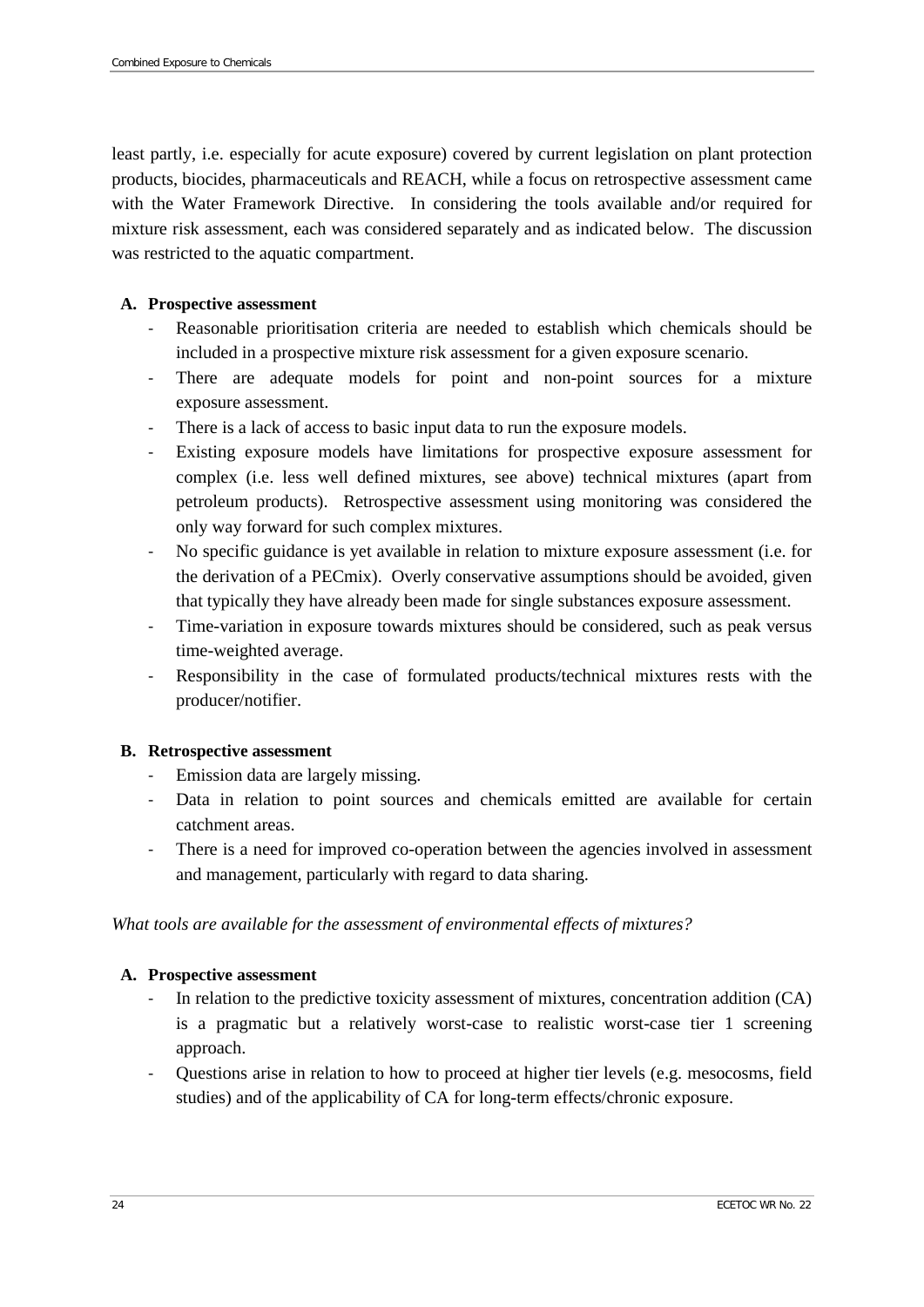- PEC/PNEC summation (as an even more pragmatic approach for mixture risk assessment): It is crucial to know how the PNEC is derived to ensure scientific integrity of the PEC/PNEC summation. More debate around this issue is needed.
- Data-poor situations need to be considered (e.g. input of QSAR data).

#### **B. Retrospective assessment**

- As with prospective assessment, CA is suited for a screening assessment of the effect of mixtures in the environment.
- ms-PAF [multi-substance potentially affected fraction of species, as calculated from a species sensitivity distribution for a defined mixture] is also a suitable tool, but the ecological significance of this approach has to be further explored.
- A definition of representative environmental reference conditions is crucial.

#### *Discussion on 'problem formulation'*

- "As environmental quality is constantly improving, is there really a problem with mixtures?" ["Maybe, maybe not!"]
- With regard to the prospective risk assessment of technical mixtures/products (especially those with active ingredients), a consideration of mixture toxicity is generally needed, but there is a lack of explicit guidance on how to conduct the mixture risk assessment (i.e. through different tiers and for different legislations).
- With regard to using retrospective risk assessment data from several in-put sources, there is a question of whether focus is on the relevant mixtures and on the substances that contribute. Other environmental stressors should be considered if risk management is required.
- It is recommended that exposure modelling is verified by chemical monitoring.

#### <span id="page-30-0"></span>*4.4 Question posed to each of the groups*

*Can these approaches be applied in a regulatory context?* 

- Approaches such as those of WHO/IPCS and DG SANCO can be applied in a regulatory context, but application will depend on the problem formulation.
- Problem formulation is essential in human health risk assessment towards identifying priority groupings.
- Regulatory drivers and regulatory context are important.
- There is a need to be pragmatic.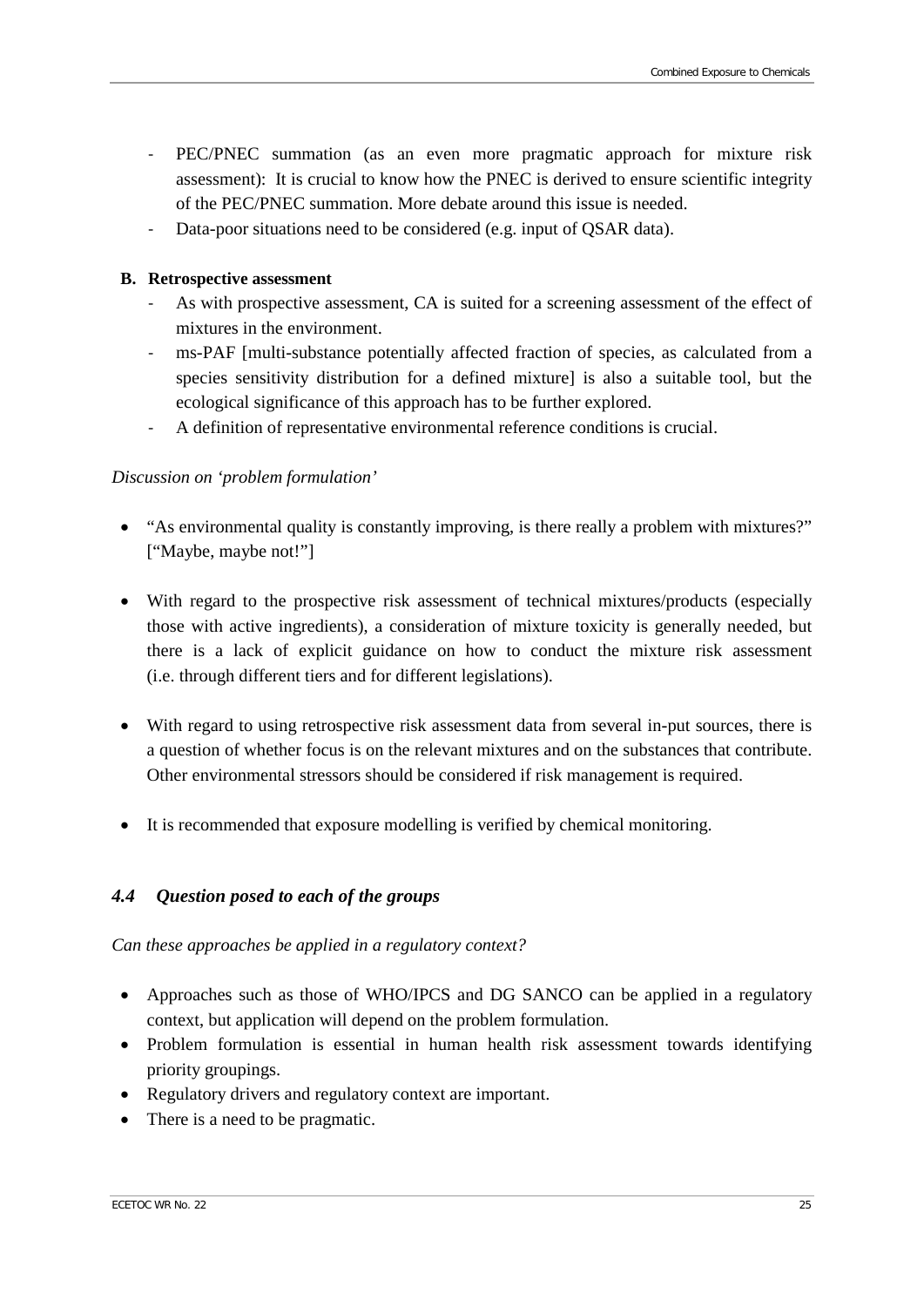- Lower tier assessments are useful to identify a need for critical data.
- Concentration addition can be used as a default in a regulatory context as worst case.
- There should be some conclusion/communication in a tiered approach when a lower tier is not passed.

### <span id="page-31-0"></span>*4.5 Plenary discussion*

Following the reports from the breakout sessions, a general discussion took place led by Mark Pemberton. The points raised were:

- Problem formulation is essential in considering the combined exposure to chemicals and towards establishing under which conditions there is a real/theoretical problem, i.e. there is a need to identify populations of interest and to characterise exposure.
- Prioritisation is essential and a step-wise approach required.
- There is a strong need to develop relevant exposure data in all areas. Improved exposure data banks are needed with better coordination between them.
- A tiered approach is necessary in the risk assessment of co-exposures to chemicals. The ECETOC TRA tool is an example of a first level tool. What is also needed is the next level tool for all three, i.e. environment, worker and consumer exposure.
- The TRA approach involves a high degree of 'conservatism'. An agreement on the levels of conservatisms is needed, especially for consumer exposure.
- The TTC concept should be developed further, particularly in relation to environmental assessments.
- There is a problem of communication, e.g. a clear understanding of the terminology used is needed.
- There is a substantial amount of data available on case studies. These data could inform under which conditions there is a problem and which end points to study. More use should be made of existing knowledge and more case studies studied to identify the gaps in knowledge. Combined exposure assessments should be performed only when there is justification that they are needed, and with a tiered and targeted approach.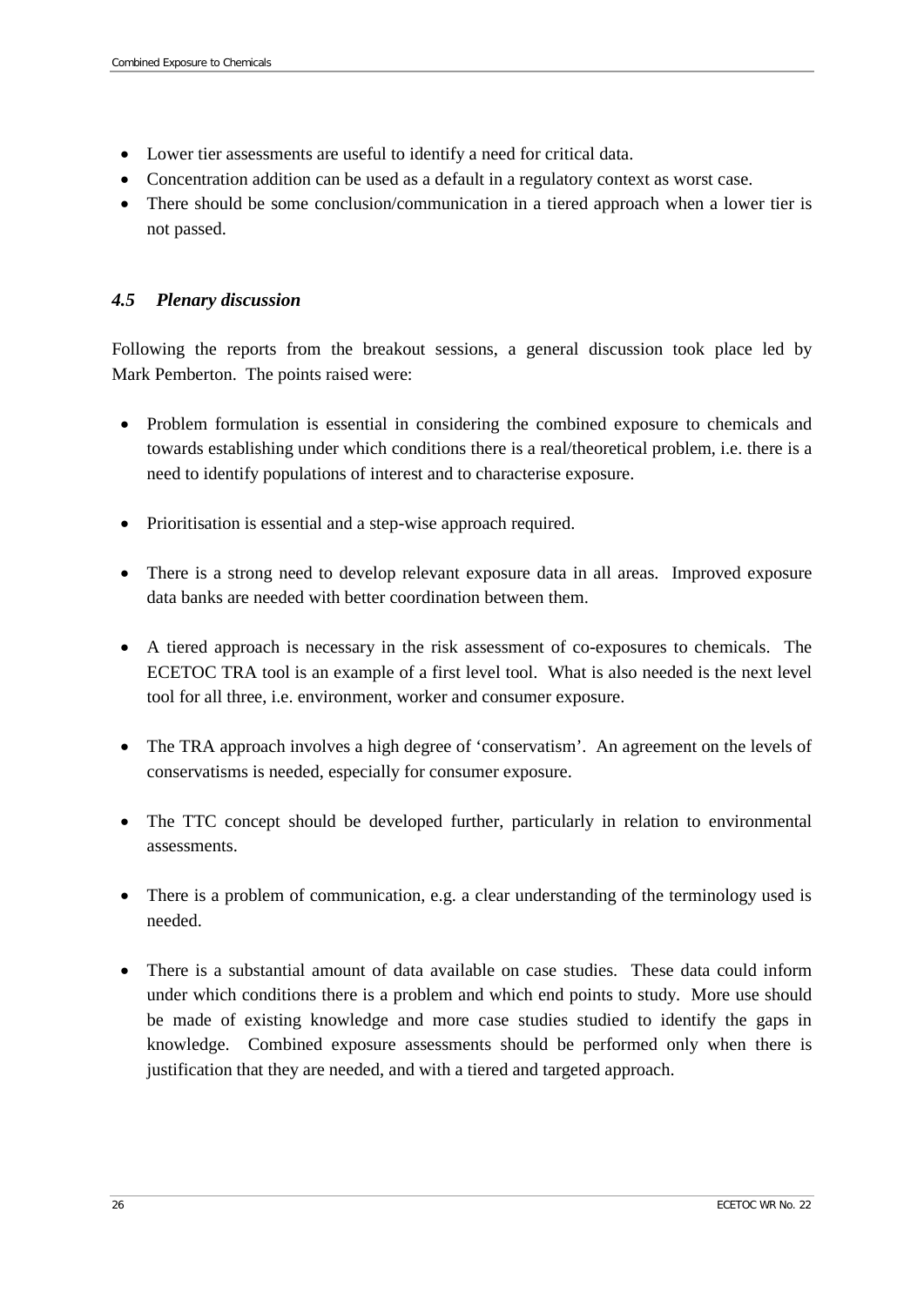## <span id="page-32-0"></span>**5. CONCLUSIONS AND RECOMMENDATIONS**

#### *Concluding remarks from Jim Bridges*

Professor Jim Bridges presented his views as a participant on the outcome of the workshop.

#### *Scope of the topic*

It is important to establish the scope of the issue, i.e. whether one should be looking at everything or focusing on one aspect – and if so how the focus should be decided. For example is this in relation to chemicals alone or chemicals in combination with biological and physical stressors? In addition are these mixtures from specific sources or all situations involving combined exposure, and are these all combinations and mixtures, or only selected ones? Finally, is exposure only simultaneous or also sequential?

#### *Prerequisites for an assessment*

Prerequisites for an assessment are transparent and robust criteria for identifying combinations to be given priority for assessment, and suitable measured and/or modelled exposure data. This raises an important question of what is acceptable imprecision in exposure data, beyond which no assessment is worthwhile.

#### *General conclusions*

Some general conclusions can be drawn at this stage. General categorisation of interactions has been agreed, but not the terminology. Synergy or antagonism are uncommon, but might occur at a relatively low magnitude. In an investigation of a combined exposure, a few chemicals may have a predominant impact, thus it is important to identify such chemicals at an early stage. Critical issues are framing the problem, and communication of the findings.

#### *Procedures*

With regard to procedures, a tiered approach beginning with limited data and a high degree of conservatism is required, moving if necessary to a requirement of more realistic data, with a reduction in conservatism and increased expert input. This raises the question, however, of what is 'realistic' conservatism. TTC or equivalent is a potentially important element of lower tier assessment.

#### *Promising developments*

There are currently a number of promising developments. These include an increasing understanding of MOA in risk assessment, and improving data bases/data processing methods and their use, for example, in QSAR.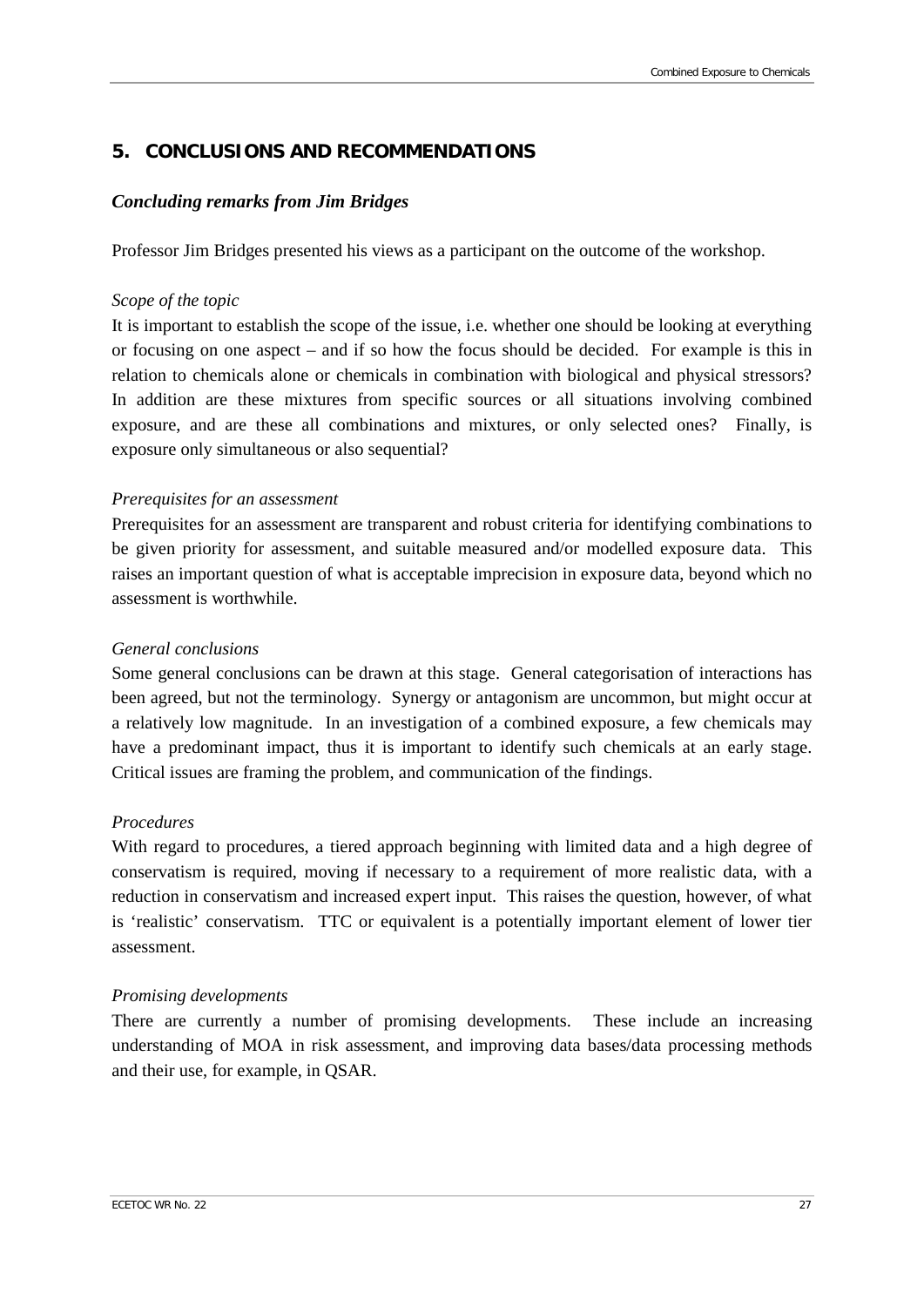#### *Particular challenges*

Particular challenges are how to group chemicals for both exposure and hazard characterisation, establishing what would constitute a realistic tiering of exposure methods to fit the WHO/IPCS framework<sup>[1](#page-33-0)</sup>, how to address major data gaps that are not readily filled, and how the increasing dependence on *in vitro* methods for data generation might influence the future strategy.

#### *What next?*

The next steps are suggested as the development of transparent, scientifically-valid criteria for prioritising combinations that need to be assessed, and considering interactions where exposure to biological or physical stressors is currently near the threshold for effects. A much greater priority should be given to exposure assessment, which is also vital for TTC. A need has also been identified for a range of case studies to validate/improve the assessment of mixtures. Finally guidance should be formulated on how to address combinations of chemicals across the various domains.

#### *Departing discussion point*

Finally, as a departing discussion point, perhaps some consideration should be given to establishing the position of the risk assessment of mixtures among the various priority areas for improving the contribution of the sciences to protecting human health and the environment.

<span id="page-33-0"></span><sup>&</sup>lt;sup>1</sup> During the Workshop, it was suggested that more case studies should be useful to illustrate the WHO/IPCS framework including methods for tiered exposure assessments.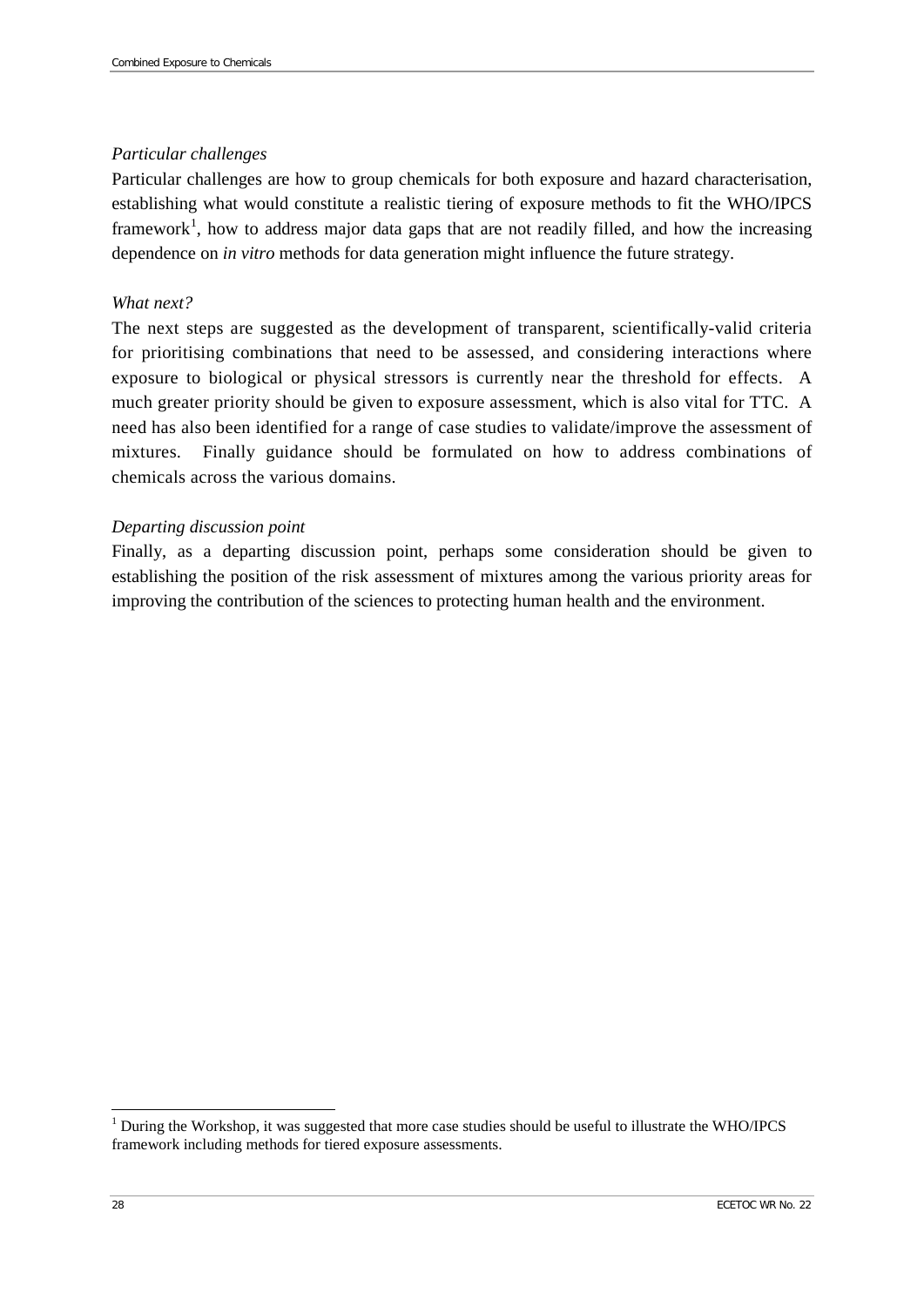## <span id="page-34-0"></span>**ABBREVIATIONS**

| <b>AIRMEX</b>   | European Indoor Air Monitoring and Exposure Assessment Project                     |  |  |
|-----------------|------------------------------------------------------------------------------------|--|--|
| <b>CA</b>       | Concentration addition                                                             |  |  |
| <b>CARB</b>     | Low molecular weight carbonyls                                                     |  |  |
| Cefic           | <b>European Chemical Industry Council</b>                                          |  |  |
| <b>CRA</b>      | Cumulative risk assessment                                                         |  |  |
| DA              | Dose addition                                                                      |  |  |
| <b>DG</b>       | Directorate General                                                                |  |  |
| DG SANCO        | EU Health and Consumer Protection Directorate General                              |  |  |
| <b>EFSA</b>     | <b>European Food Safety Authority</b>                                              |  |  |
| EU              | European Union                                                                     |  |  |
| <b>GREAT-ER</b> | Geographically-referenced Regional Exposure Assessment Tool<br>for European Rivers |  |  |
| <b>HESI</b>     | <b>Health and Environmental Sciences Institute</b>                                 |  |  |
| <b>HTS</b>      | High throughput screening                                                          |  |  |
| IA              | Independent action                                                                 |  |  |
| <b>ILSI</b>     | <b>International Life Sciences Institute</b>                                       |  |  |
| <b>IPCS</b>     | International Programme on Chemical Safety                                         |  |  |
| LAS             | Linear alkylbenzene sulfonate                                                      |  |  |
| <b>MCR</b>      | Maximum Cumulative Ratio (approach)                                                |  |  |
| <b>MOA</b>      | Mode of action                                                                     |  |  |
| ms-PAF          | Multi-substance potentially affected fraction                                      |  |  |
| <b>NGO</b>      | Non-governmental organisation                                                      |  |  |
| <b>NOEL</b>     | No observed effect level                                                           |  |  |
| <b>OECD</b>     | Organisation for Economic Co-Operation and Development                             |  |  |
| <b>PBPK</b>     | Physiologically based pharmacokinetic (modelling)                                  |  |  |
| <b>PEC</b>      | Predicted environmental concentration                                              |  |  |
| <b>PNEC</b>     | Predicted no effect concentration                                                  |  |  |
| <b>POD</b>      | Point of departure                                                                 |  |  |
| <b>PSD</b>      | Pesticides Safety Directorate                                                      |  |  |
| <b>QSAR</b>     | Quantitative structure activity relationship                                       |  |  |
| <b>REACH</b>    | Registration, evaluation, authorisation and restriction of chemicals               |  |  |
| <b>RIVM</b>     | Dutch National Institute for Public Health and the Environment                     |  |  |
|                 |                                                                                    |  |  |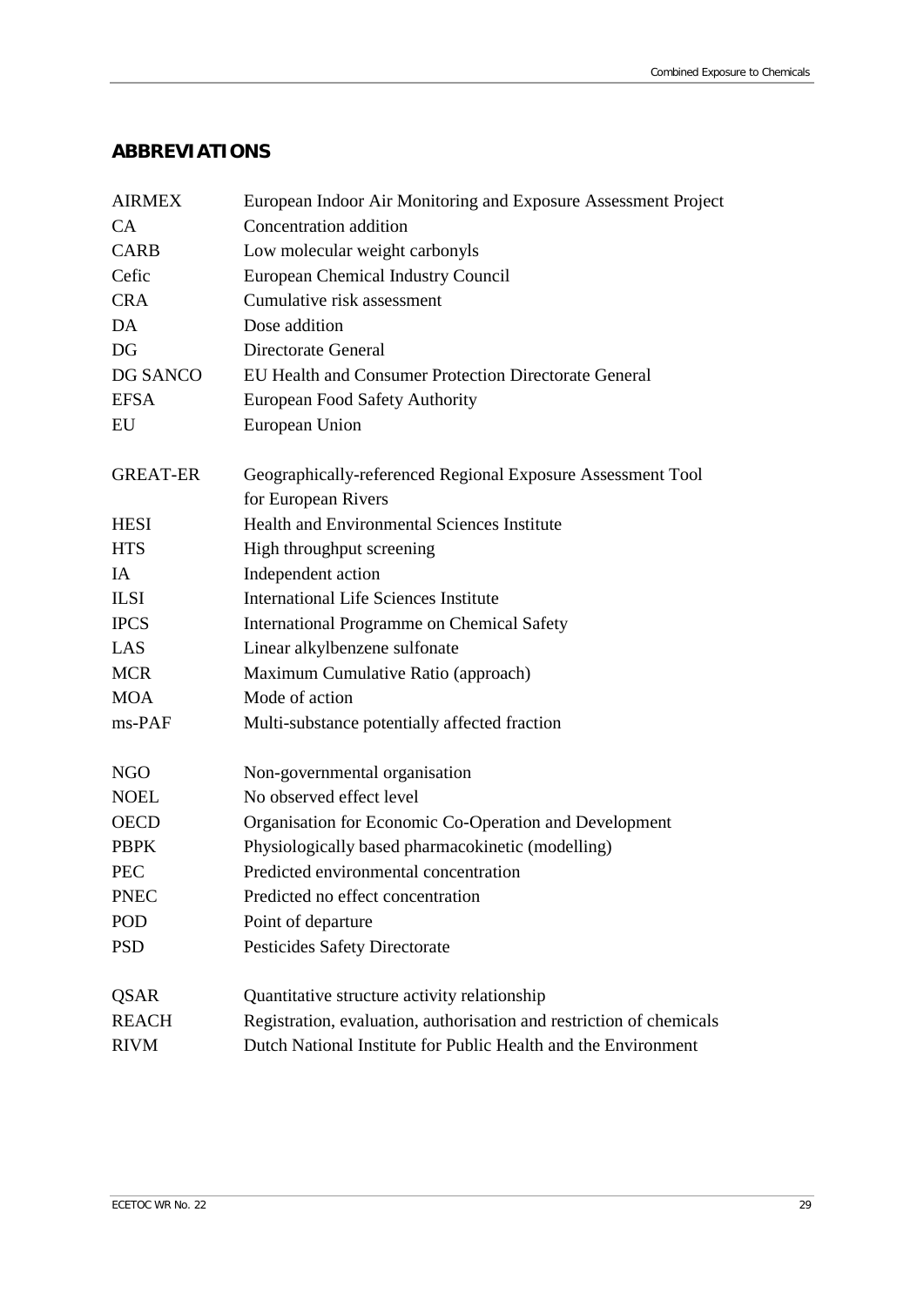| <b>SCCS</b>     | Scientific Committee on Consumer Safety                               |
|-----------------|-----------------------------------------------------------------------|
| <b>SCENIHR</b>  | Scientific Committee on Emerging and Newly Identified Health Risks    |
| <b>SCHER</b>    | Scientific Committee on Health and Environmental Risks                |
| <b>SETAC</b>    | Society of Environmental Toxicology and Chemistry                     |
| <b>SPIN</b>     | Substances in Preparations in Nordic Countries (database)             |
| <b>TEQ</b>      | Toxicity equivalents                                                  |
| <b>TRA</b>      | Targeted risk assessment                                              |
| <b>TTC</b>      | Threshold of toxicological concern                                    |
| <b>UK IGHRC</b> | United Kingdom Interdepartmental Group on Health Risks from Chemicals |
| US EPA          | United States Environmental Protection Agency                         |
| <b>WFD</b>      | <b>Water Framework Directive</b>                                      |
| <b>WHO</b>      | World Health Organisation                                             |
| <b>WWTPs</b>    | Waste Water Treatment Plants                                          |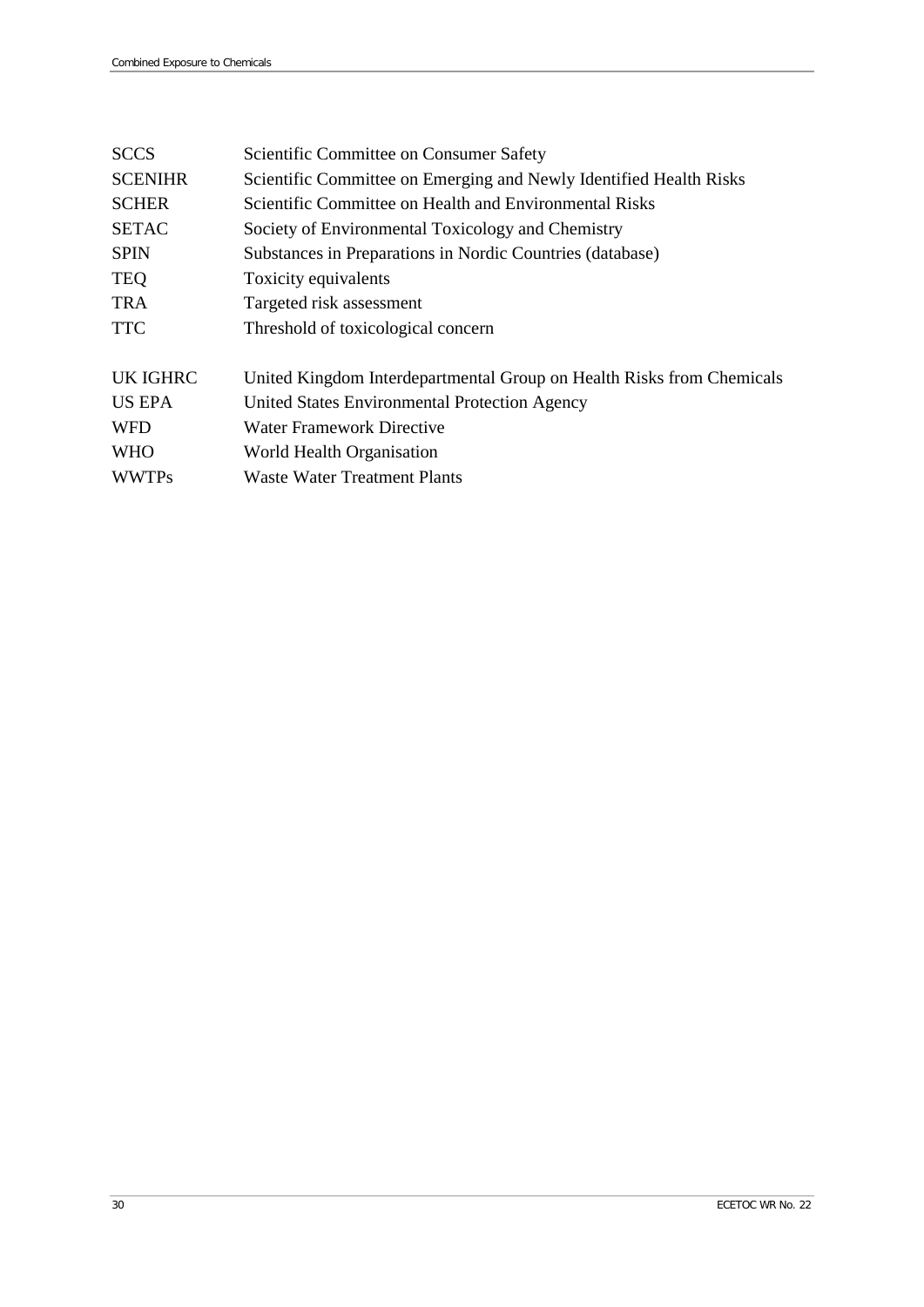#### <span id="page-36-0"></span>**BIBLIOGRAPHY**

Barbour MT, Paul MJ, Bressler DW, Purcell AH, Resh VH, Rankin E. 2006. Bioassessment: A tool for managing aquatic life uses for urban streams. Report 01-WSM-3. Water Environ Res Foundation.

Boobis A, Budinsky R, Collie S, Crofton K, Embry M, Felter S, Hertzberg R, Kopp D, Mihlan G, Mumtaz M, Price P, Solomon K, Teuschler L, Yang R, Zaleski R. 2011. Critical analysis of literature on low-dose synergy for use in screening chemical mixtures for risk assessment. Crit Rev Toxicol 41(5):369-383.

de Wolf W, Siebel-Sauer A, Lecloux A, Koch V, Holt M, Feijtel T, Comber M, Boeije G. 2005. Mode of action and aquatic exposure thresholds of no concern. Env Tox Chem 24(2):479-485.

de Zwart D, Dyer SD, Posthuma L, Hawkins CP. 2006. Predictive models attribute effects on fish assemblages to toxicity and habitat alteration. Ecol Appl 16:1295-1310.

Dyer SD, Wang X. 2002. A comparison of stream biological responses to discharge from wastewater treatment plants in high and low population density areas. Environ Toxicol Chem 21(5):1065-1075.

ECETOC. 2011. Development of guidance for assessing the impact of mixtures of chemicals in the aquatic environment. Technical Report No. 111. European Centre for Ecotoxicology and Toxicology of Chemicals, Brussels, Belgium (in Press).

ECETOC. 2012. Mixtures effects at doses relevant for human safety assessments. Technical Report No. XXX. European Centre for Ecotoxicology and Toxicology of Chemicals, Brussels, Belgium (work in progress).

Finizio A, Villa S, Vighi M. 2005. Predicting pesticide mixtures in surface waters from a given crop. Agric Ecosyst Environ 111:111-118.

Kortenkamp A, Backhaus T, Faust M. 2009. State of the Art Report on Mixture Toxicity. Study Contract Number 070307/2007/485103/ETU/D.1. Final Report to the Directorate General for the Environment, EU Commission.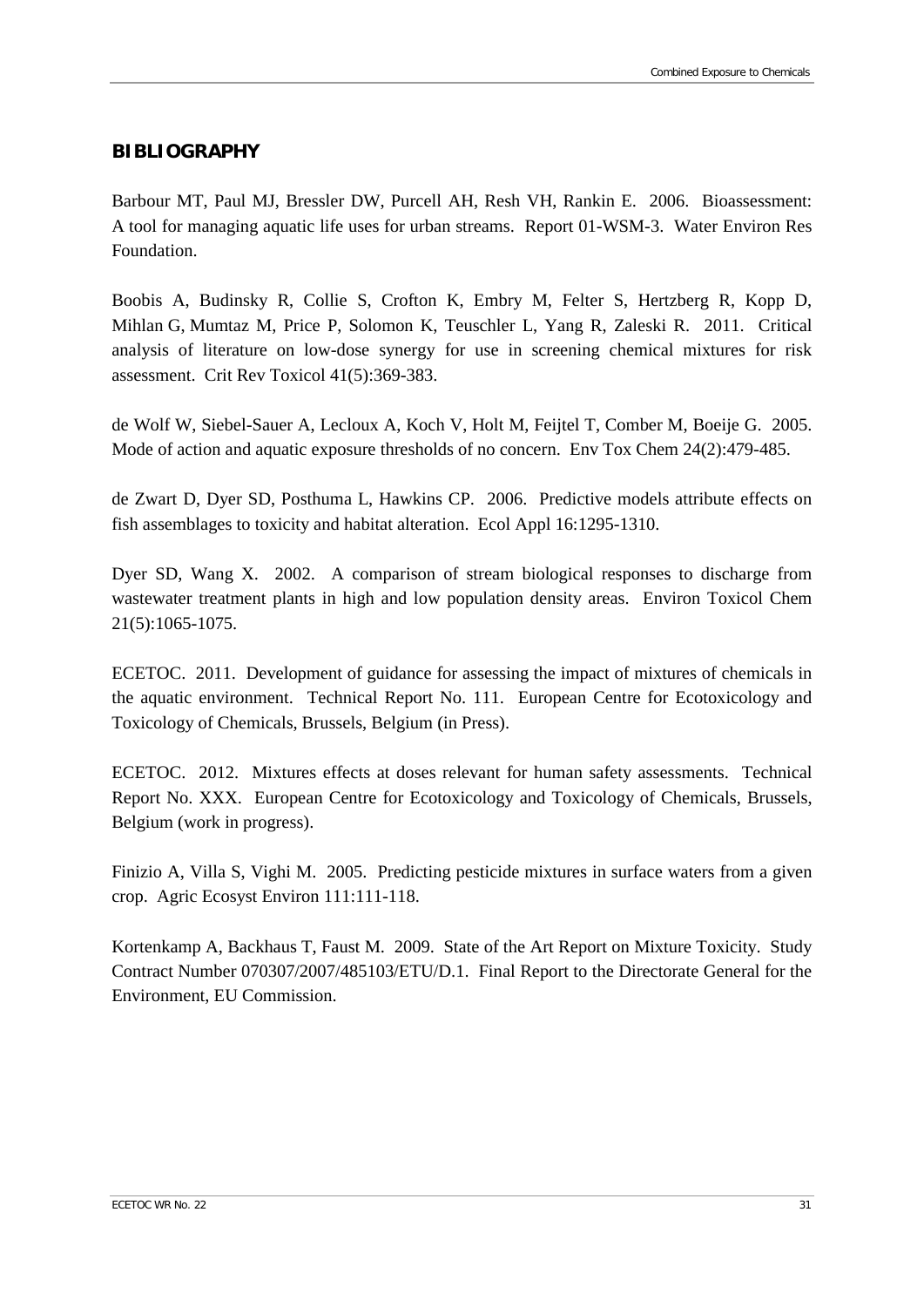Kotzias D, Geiss O, Tirendi S, Barrero J, Reina V, Gotti A, Cimino Reale G, Casati B, Marafante E, Sarigiannis D. 2009. Exposure to multiple air contaminants in public buildings, schools and kindergartens – the European indoor air monitoring and exposure assessment (AIRMEX) study. Fresenius Environmental Bulletin 18(5a):670–681. [\[http://web.jrc.ec.europa.eu/airmex/\]](http://web.jrc.ec.europa.eu/airmex/)

Meek ME, Boobis AR, Crofton KM, Heinemeyer G, Van Raaij M, Vickers C. 2011. Risk assessment of combined exposure to multiple chemicals: A WHO/IPCS framework. Regul Toxicol Pharmacol 60:S1-S14.

Price PS, Han X. 2011. Maximum Cumulative Ratio (MCR) as a Tool for Assessing the Value of Performing a Cumulative Risk Assessment. Int J Environ Res Public Health 8:2212-2225.

Price OR, Munday DK, Whelan MJ, Holt MS, Fox KK, Morris G, Young AR. 2009. Data requirements of GREAT-ER: Modelling and validation using LAS in four UK catchments. Environ Pollut 157(10):2610-2616.

Price OR, Williams RJ, van Egmond R, Wilkinson MJ, Whelan MJ. 2010. Predicting accurate and ecologically relevant regional scale concentrations of triclosan in rivers for use in higher-tier aquatic risk assessments. Environ Int 36(6):521-526.

SCHER. 2011. Toxicity and Assessment of Chemical Mixtures (Preliminary opinion approved for public consultation). Posted for public comment June 2011.

Verro R, Finizio A, Otto S, Vighi M. 2009. Predicting pesticide environmental risk in intensive agricultural areas. II: Screening level risk assessment of complex mixtures in surface waters. Environ Sci Technol 43(2):530-537.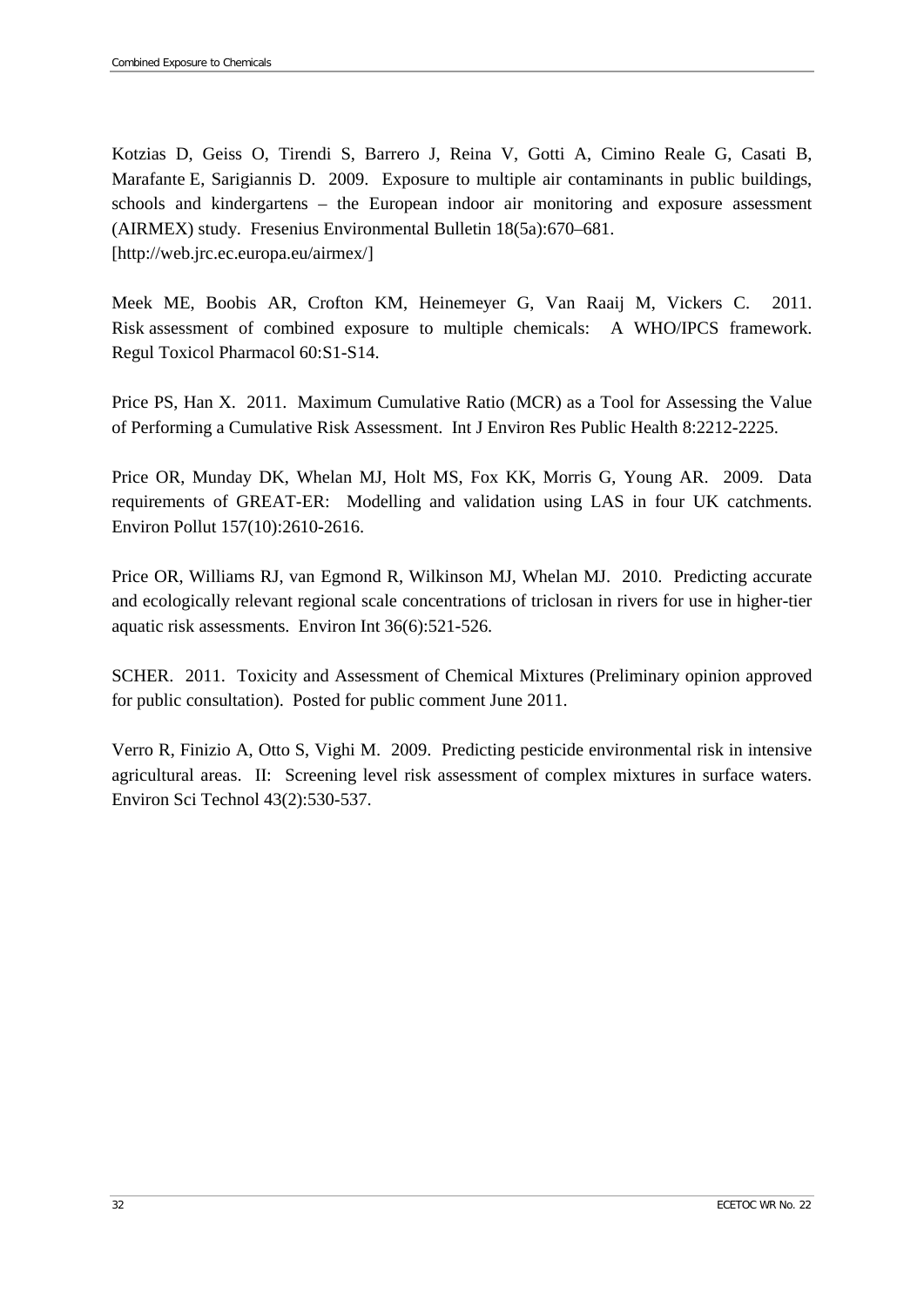# <span id="page-38-0"></span>**APPENDIX 1: WORKSHOP PROGRAMME**

# *Monday 11th July 2011 – morning*

| $08.30 - 09.00$               | Registration                                                                        |                                  |
|-------------------------------|-------------------------------------------------------------------------------------|----------------------------------|
| $09.00 - 09.10$               | Welcome and introduction                                                            | Neil Carmichael<br><b>ECETOC</b> |
| Chair: Christa Hennes, ECETOC |                                                                                     |                                  |
| $09.10 - 09.30$               | Overview on activities on the risk assessment of<br>combined exposures to chemicals | Carlos Rodriguez<br>P&G          |

#### **HAZARD EVALUATION**

| $09.30 - 10.00$ | Effects of low and high doses of combinations of                   | Kim Travis             |
|-----------------|--------------------------------------------------------------------|------------------------|
|                 | chemicals on human health                                          | Syngenta               |
| $10.00 - 10.30$ | Effects of combinations of chemicals in the aquatic<br>environment | Mick Hamer<br>Syngenta |
| $10.30 - 10.45$ | Questions                                                          |                        |

10.45 – 11.25 *Coffee break*

#### **EXPOSURE EVALUATION**

| $11.15 - 11.45$ | Human exposure assessment           | Jacqueline van Engelen   |
|-----------------|-------------------------------------|--------------------------|
|                 |                                     | <b>RIVM</b>              |
| $11.45 - 12.15$ | Exposure in the aquatic environment | Chris Holmes             |
|                 |                                     | Waterborne Environmental |
| $12.15 - 12.30$ | <b>Ouestions</b>                    |                          |
|                 |                                     |                          |
| $12.30 - 13.30$ | Lunch                               |                          |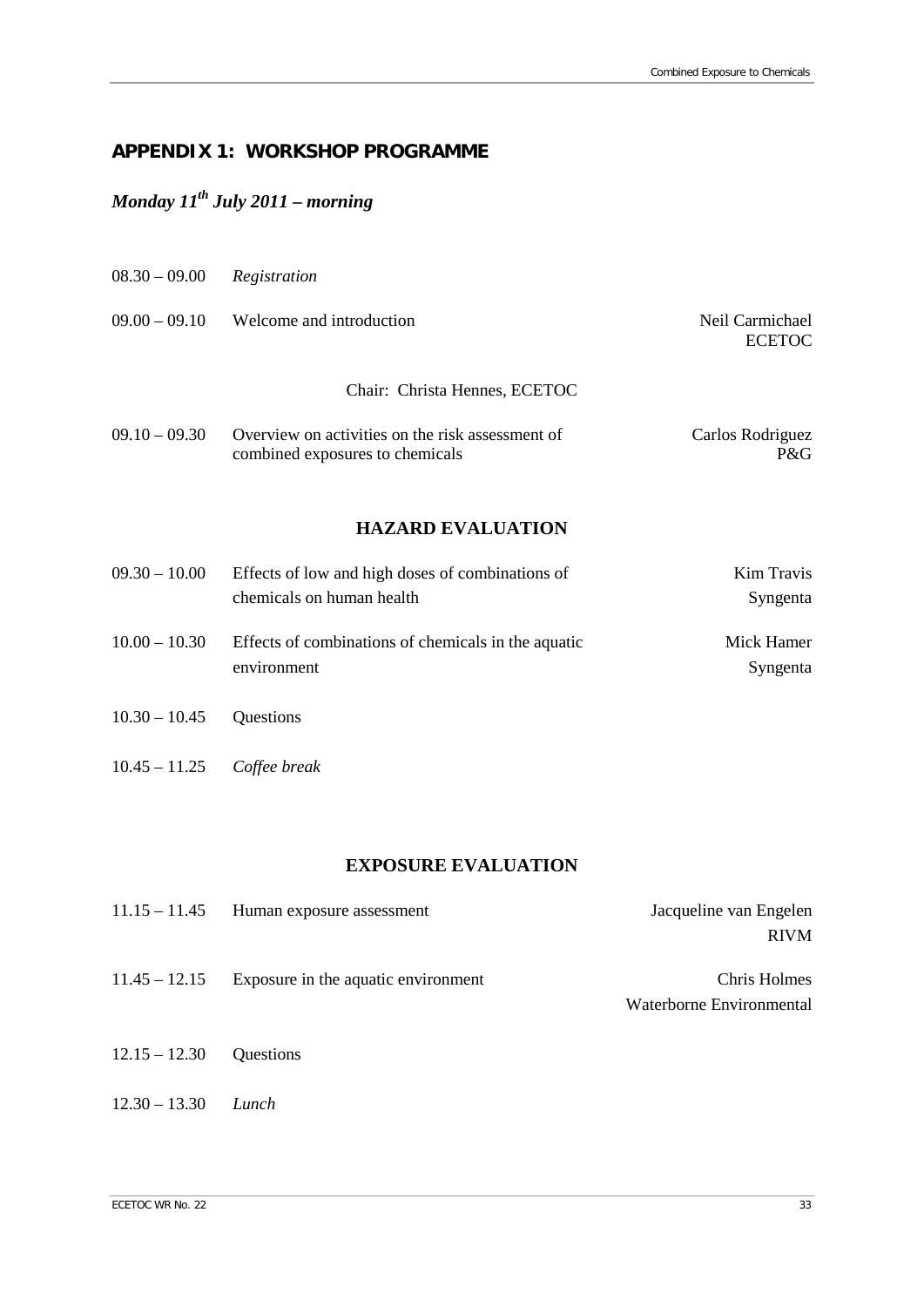# *Monday 11th July 2011 – afternoon*

#### **IMPACT AND RISK ASSESSMENT**

| $13.30 - 14.00$ | Conventional approaches to risk assessment of<br>mixtures                            | John Lipscomb<br><b>US EPA</b>                |
|-----------------|--------------------------------------------------------------------------------------|-----------------------------------------------|
| $14.00 - 14.30$ | WHO/IPCS Framework on risk assessment of<br>combined exposures to multiple chemicals | <b>Bette Meek</b><br>University of Ottawa     |
| $14.30 - 15.00$ | Review of the evidence for the magnitude of<br>low-dose synergy by ILSI/HESI         | Alan Boobis<br><b>Imperial College London</b> |
| $15.30 - 15.15$ | Questions                                                                            |                                               |
| $15.15 - 15.45$ | Coffee break                                                                         |                                               |
| $15.45 - 16.15$ | Cumulative risk assessment and MCR approach                                          | Paul Price<br>Dow Chemicals                   |
| $16.15 - 16.45$ | Evaluating impacts of chemicals in the environment                                   | Scott Dyer<br>P&G                             |
| $16.45 - 17.15$ | Toxicity and the assessment of mixtures of chemicals<br>(Opinion of DG SANCO SCs)    | Helmut Greim<br><b>SCHER</b>                  |
| $19.00 - 22.00$ | <b>Workshop Dinner</b>                                                               |                                               |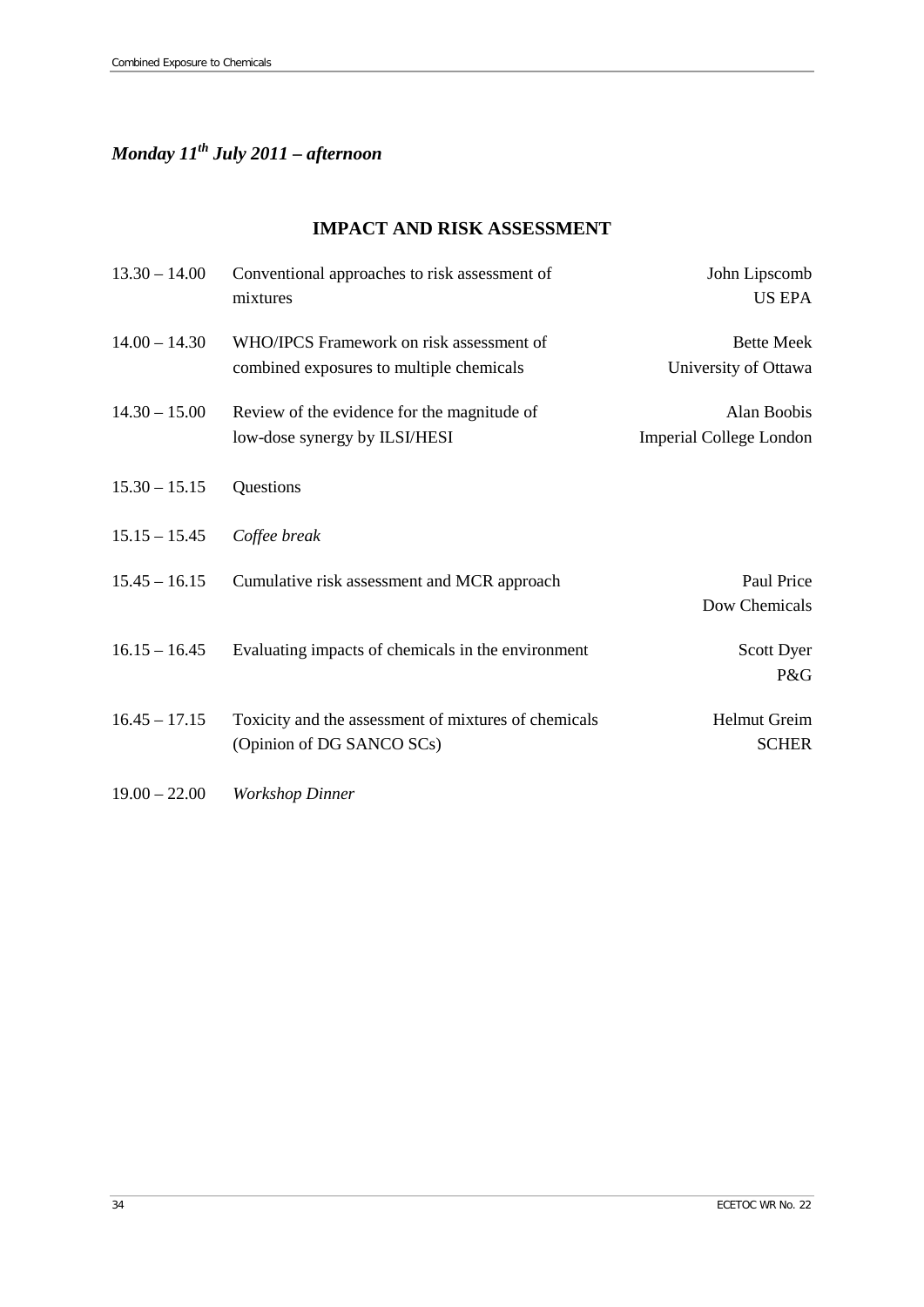# *Tuesday 12th July 2011*

|                   | $09.00 - 09.15$ Introduction to breakout groups                                           | Christa Hennes<br><b>ECETOC</b> |
|-------------------|-------------------------------------------------------------------------------------------|---------------------------------|
| $09.15 - 09.30$   | Project briefing                                                                          | Dimitris Kotzias<br><b>JRC</b>  |
|                   | Direct measurements of human exposure to priority air pollutants - the AIRMEX project     |                                 |
|                   |                                                                                           |                                 |
| $09.30 - 12.30$   | <b>BREAKOUT GROUP DISCUSSIONS</b>                                                         |                                 |
| $(10.30 - 11.00)$ | Coffee break)                                                                             |                                 |
|                   | <b>Breakout Group I:</b><br>Assessment of combined toxicity<br>Moderator: Thomas Backhaus | Rapporteur: Alan Boobis         |
|                   | Exposure and risk assessment - human health<br><b>Breakout Group II:</b>                  |                                 |
|                   | Moderator: Bette Meek                                                                     | Rapporteur: Martin Wilks        |
|                   | <b>Breakout Group III:</b><br>Exposure and risk assessment – environment                  |                                 |
|                   | Moderator: Theo Brock                                                                     | Rapporteur: Tobias Frische      |
|                   |                                                                                           |                                 |
| $12.30 - 13.30$   | Lunch                                                                                     |                                 |

| $13.30 - 14.45$ | Report of the breakout groups | <b>Moderator:</b> Mark Pemberton |
|-----------------|-------------------------------|----------------------------------|
|                 | and panel discussion          | Lucite                           |
| $14.45 - 16.00$ | Conclusions                   | <b>Jim Bridges</b>               |
|                 |                               | University of Surrey             |

*Close of Workshop*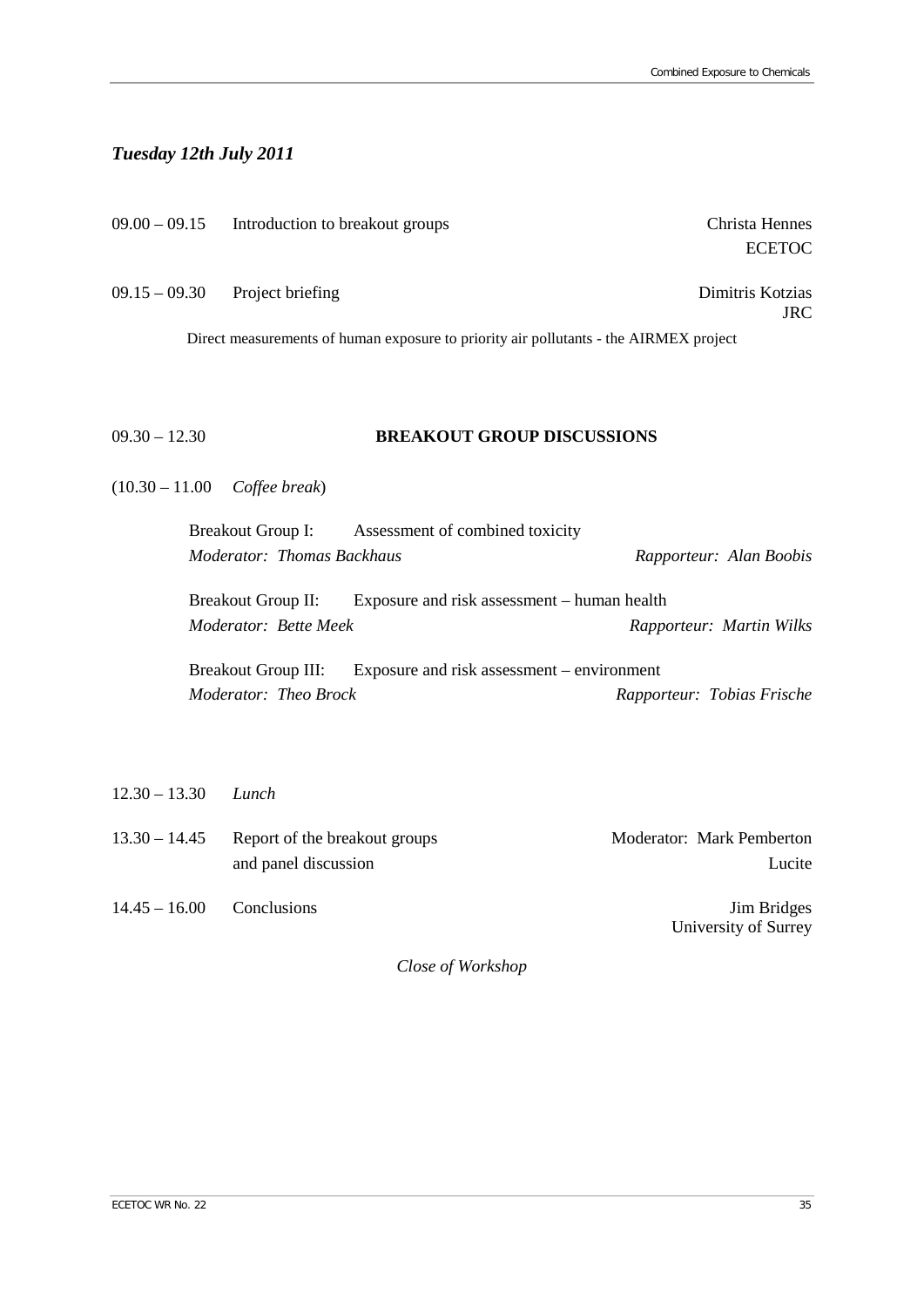# <span id="page-41-0"></span>**APPENDIX 2: LIST OF PARTICIPANTS**

**Name Affiliation Email**

Karine Angeli **ANSES-DPR-UETIV**, France [karine.angeli@anses.fr](mailto:karine.angeli@anses.fr) Erwin Annys Cefic, Belgium [ean@cefic.be](mailto:ean@cefic.be) Herman Autrup University of Aarhus, Denmark [ha@mil.au.dk](mailto:ha@mil.au.dk) Thomas Backhaus University of Göteborg, Sweden thomas.backhaus@dpes.gu.se Abigail Bartram AstraZeneca, UK [abigail.bartram@astrazeneca.com](mailto:abigail.bartram@astrazeneca.com) Alan Boobis Imperial College of London, UK [a.boobis@imperial.ac.uk](mailto:a.boobis@imperial.ac.uk) Jim Bridges University of Surrey, UK [J.Bridges@surrey.ac.uk](mailto:J.Bridges@surrey.ac.uk) Theo Brock Wageningen UR, The Netherlands theo.brock@wur.nl Margaret Butler Consultant, UK [msb3@btinternet.com](mailto:msb3@btinternet.com) Neil Carmichael **ECETOC**, Belgium neil.carmichael@ecetoc.org Paola Cassanelli Defra, UK [paola.cassanelli@defra.gsi.gov.uk](mailto:paola.cassanelli@defra.gsi.gov.uk) Catherine Clapp Unilever, UK [catherine.clapp@unilever.com](mailto:catherine.clapp@unilever.com) Peter Day **ECPA**, Belgium **[peter.day@ecpa.eu](mailto:peter.day@ecpa.eu)** Eric Debruyne Bayer CropScience, France [eric.debruyne@bayer.com](mailto:eric.debruyne@bayer.com) Jacques de Gerlache Solvay, Belgium [jacques.degerlache@solvay.com](mailto:jacques.degerlache@solvay.com) Klaas Den Haan Concawe, Belgium [klaas.denhaan@concawe.org](mailto:klaas.denhaan@concawe.org) Axel Dinter DuPont de Nemours, Germany [Axel.Dinter@deu.dupont.com](mailto:Axel.Dinter@deu.dupont.com) Jean-Lou Dorne EFSA, Italy [jean-lou.dorne@efsa.europa.eu](mailto:jean-lou.dorne@efsa.europa.eu) Claudia Drucker VCI, Germany [claudia.drucker@vci.de](mailto:claudia.drucker@vci.de) Scott Dyer P&G, USA [dyer.sd@pg.com](mailto:dyer.sd@pg.com) Katherine Flynn Safe Consortium, Belgium [katherine.flynn@safeconsortium.org](mailto:katherine.flynn@safeconsortium.org) Frederic Frere Harlan, Switzerland [ffrere@harlan.com](mailto:ffrere@harlan.com) Alexius Freyberger Bayer, Germany [alexius.freyberger@bayer.com](mailto:alexius.freyberger@bayer.com) Tobias Frische UBA, Germany tobias.frische@uba.de Malyka Galay Burgos ECETOC, Belgium [malyka.galay-burgos@ecetoc.org](mailto:malyka.galay-burgos@ecetoc.org) Vladimir Garkov EC DG-Sanco, EU [vladimir.garkov@ec.europa.eu](mailto:vladimir.garkov@ec.europa.eu) Anne Gourmelon **OECD**, France [anne.gourmelon@oecd.org](mailto:anne.gourmelon@oecd.org) Helmut Greim Technical University Munich, Germany [helmut.greim@lrz.tu-muenchen.de](mailto:helmut.greim@lrz.tu-muenchen.de) Mick Hamer Syngenta, UK [mick.hamer@syngenta.com](mailto:mick.hamer@syngenta.com) Christa Hennes ECETOC, Belgium [christa.hennes@ecetoc.org](mailto:christa.hennes@ecetoc.org) Chris Holmes Waterborne Environmental, USA [holmesc@waterborne-env.com](mailto:holmesc@waterborne-env.com) Per Johansson Swedish Chemicals Agency per.johansson@kemi.se Marion Junghans Swiss Centre Applied Ecotoxicology [marion.junghans@oekotoxzentrum.ch](mailto:marion.junghans@oekotoxzentrum.ch) Markus Junker BASF, Germany [markus.a.junker@basf.com](mailto:markus.a.junker@basf.com) Hans Ketelslegers Exxonmobil, Belgium hans.ketelslegers@exxonmobil.com Dimitris Kotzias EC JRC, Italy [dimitrios.kotzias@ec.europa.eu](mailto:dimitrios.kotzias@ec.europa.eu) Reinhard Kreiling Clariant, Germany [reinhard.kreiling@clariant.com](mailto:reinhard.kreiling@clariant.com)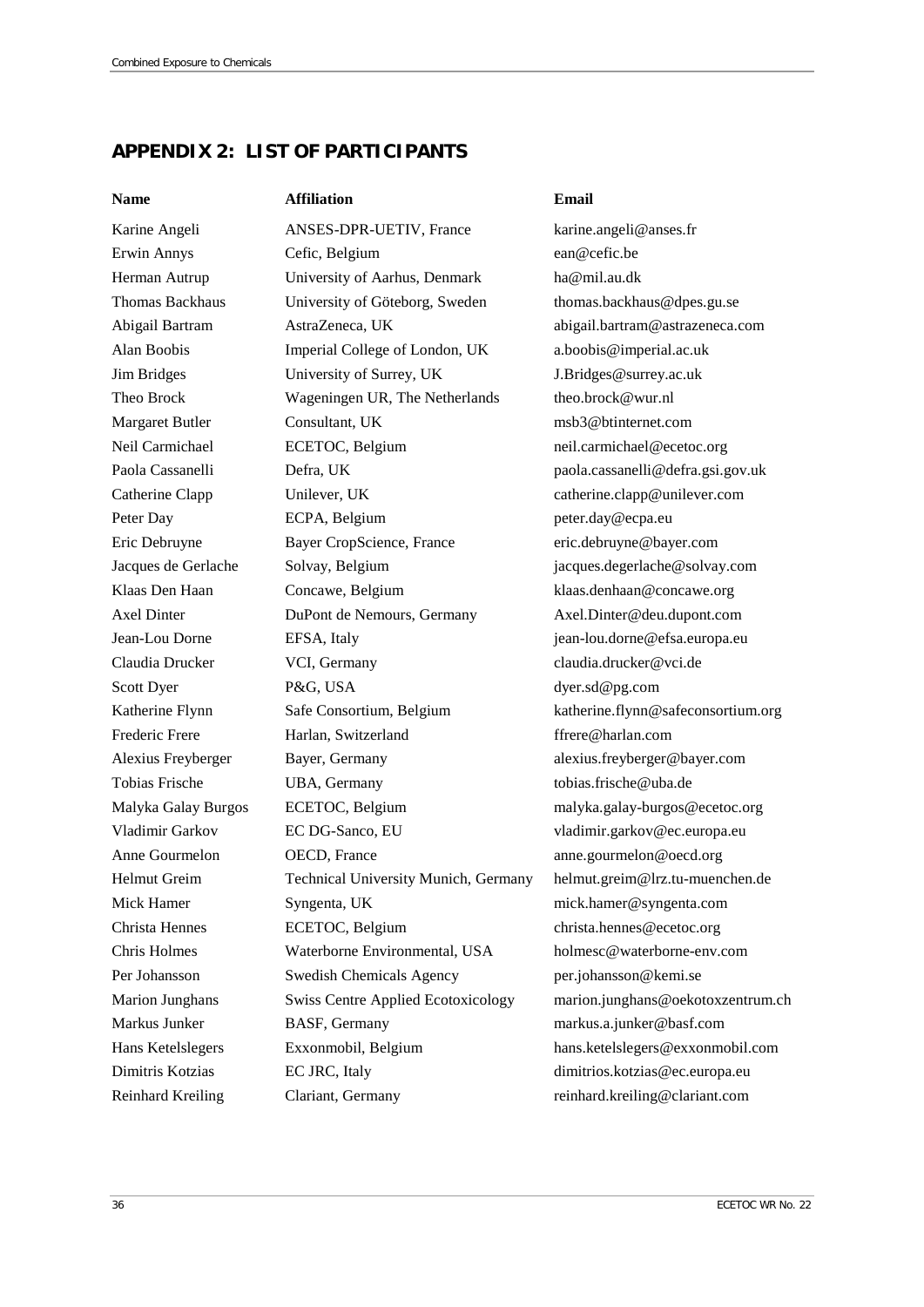#### **Name Affiliation Email**

Reinhard Länge Bayer Healthcare Pharma, Germany [reinhard.laenge@bayer.com](mailto:reinhard.laenge@bayer.com) John Lipscomb US EPA, USA lipscomb.john@epa.gov Bette Meek University of Ottawa, Canada bette.meek@uottawa.ca Britta Michalski BfR, Germany [britta.michalski@bfr.bund.de](mailto:britta.michalski@bfr.bund.de) Sean Milmo Chemical Watch, UK [smilmo@btconnect.com](mailto:smilmo@btconnect.com) Angelo Moretto University of Milan, Italy [angelo.moretto@unimi.it](mailto:angelo.moretto@unimi.it) Pierre Nord Swedish Chemicals Agency [pierre.nord@kemi.se](mailto:pierre.nord@kemi.se) Mark Pemberton Lucite, UK markpemberton@systox.com Karina Petersen MIVA, Norway [karina.petersen@niva.no](mailto:karina.petersen@niva.no) Louise Pope Unilever, UK [louise.pope@unilever.com](mailto:louise.pope@unilever.com) Paul Price **Dow Chemicals, USA** [pprice@dow.com](mailto:pprice@dow.com) Carlos Rodriguez P&G, Belgium rodriguez.c.3@pg.com Chantal Smulders Shell International, NL [chantal.smulders@shell.com](mailto:chantal.smulders@shell.com) Volker Soballa Evonik, Germany [volker.soballa@evonik.com](mailto:volker.soballa@evonik.com) Erik Tielemans TNO, The Netherlands [erik.tielemans@tno.nl](mailto:erik.tielemans@tno.nl) Johannes Tolls Henkel, Germany [johannes.tolls@henkel.com](mailto:johannes.tolls@henkel.com) Kim Travis Syngenta, UK [kim.travis@syngenta.com](mailto:kim.travis@syngenta.com) Henrik Tyle Danish EPA hty@mst.dk Erik Van Miert Solvay, Belgium [erik.vanmiert@solvay.com](mailto:erik.vanmiert@solvay.com) Carolyn Vickers WHO - IPCS, Switzerland vickersc@who.int Marco Vighi Chiversity of Milan, Italy [marco.vighi@unimib.it](mailto:marco.vighi@unimib.it) Corinna Weinz Bayer, Germany corinna.weinz.cw@bayer-ag.de Paul Whitehouse UK Environmental Agency [paul.whitehouse@environment-](mailto:paul.whitehouse@environment-agency.gov.uk)

Martin Wilks Swiss Centre Applied Human Toxicology

Barry Maycock UK Food Standards Agency Barry.Maycock@foodstandards.gsi.gov.uk Marie-Louise Meisters DuPont, Belgium marie-louise.meisters@bel.dupont.com Maximilian Mühe Lysoform Dr.Rosemann, Germany [maximilian.muehe@lysoform.de](mailto:maximilian.muehe@lysoform.de) Jacqueline van Engelen RIVM, The Netherlands jacqueline.van.engelen@rivm.nl [agency.gov.uk](mailto:paul.whitehouse@environment-agency.gov.uk) Frederike Wiebel Henkel, Germany [frederike.wiebel@henkel.com](mailto:frederike.wiebel@henkel.com) martin.wilks@unibas.ch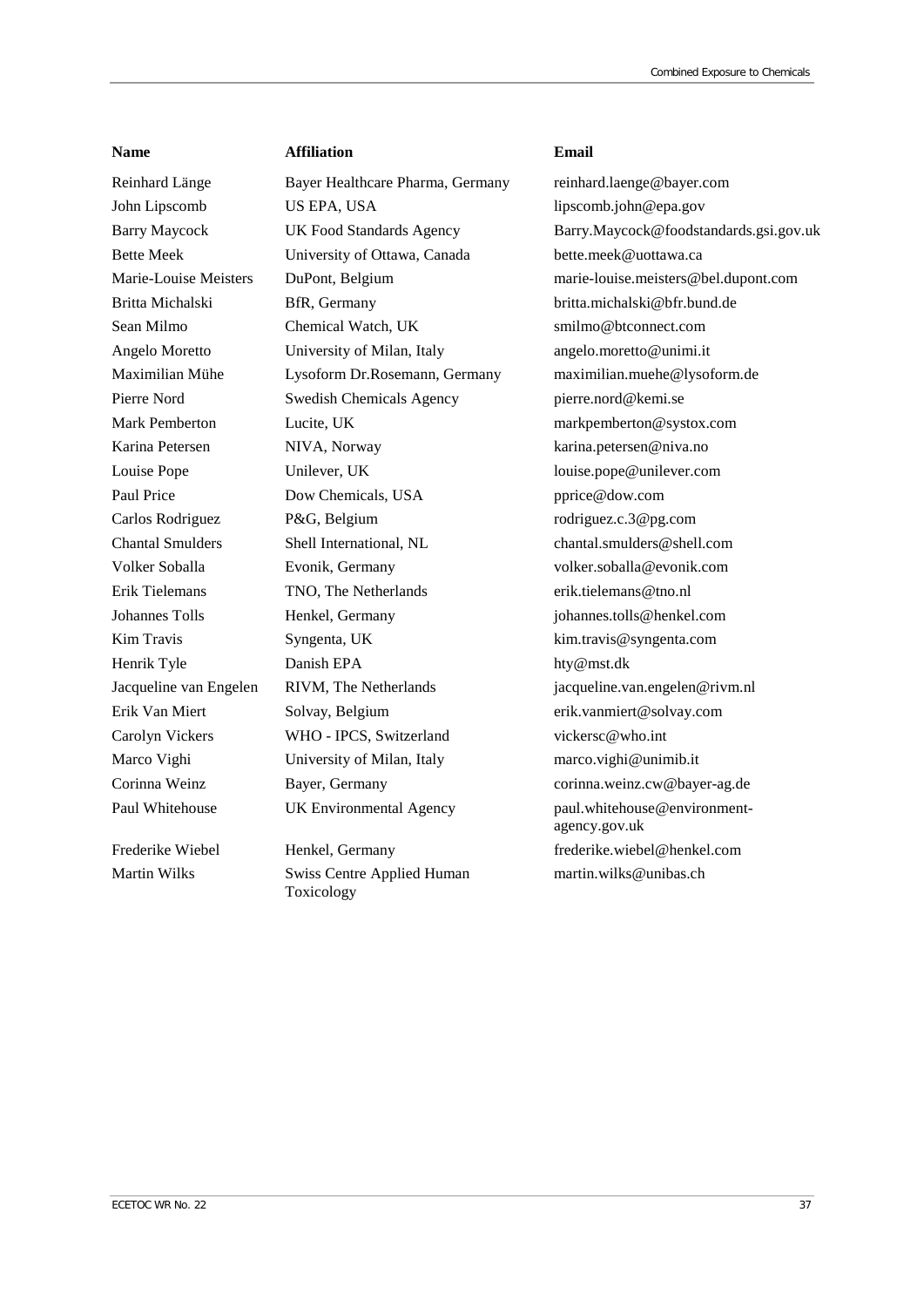# <span id="page-43-0"></span>**APPENDIX 3: ORGANISING COMMITTEE**

Dr. Carlos Rodriguez Procter and Gamble B - 1853 Strombeek-Bever

Dr. Christa Hennes ECETOC B - 1160 Brussels

Dr. Malyka Galay Burgos ECETOC B - 1160 Brussels

Dr. Mick Hamer Syngenta Jealott's Hill International Research Centre UK - Bracknell, Berkshire, RG42 6EY

Dr. Mark Pemberton Lucite UK - Wilmslow, Cheshire, SK9 2QA

Dr. Kim Travis Syngenta Jealott's Hill International Research Centre UK - Bracknell, Berkshire, RG42 6EY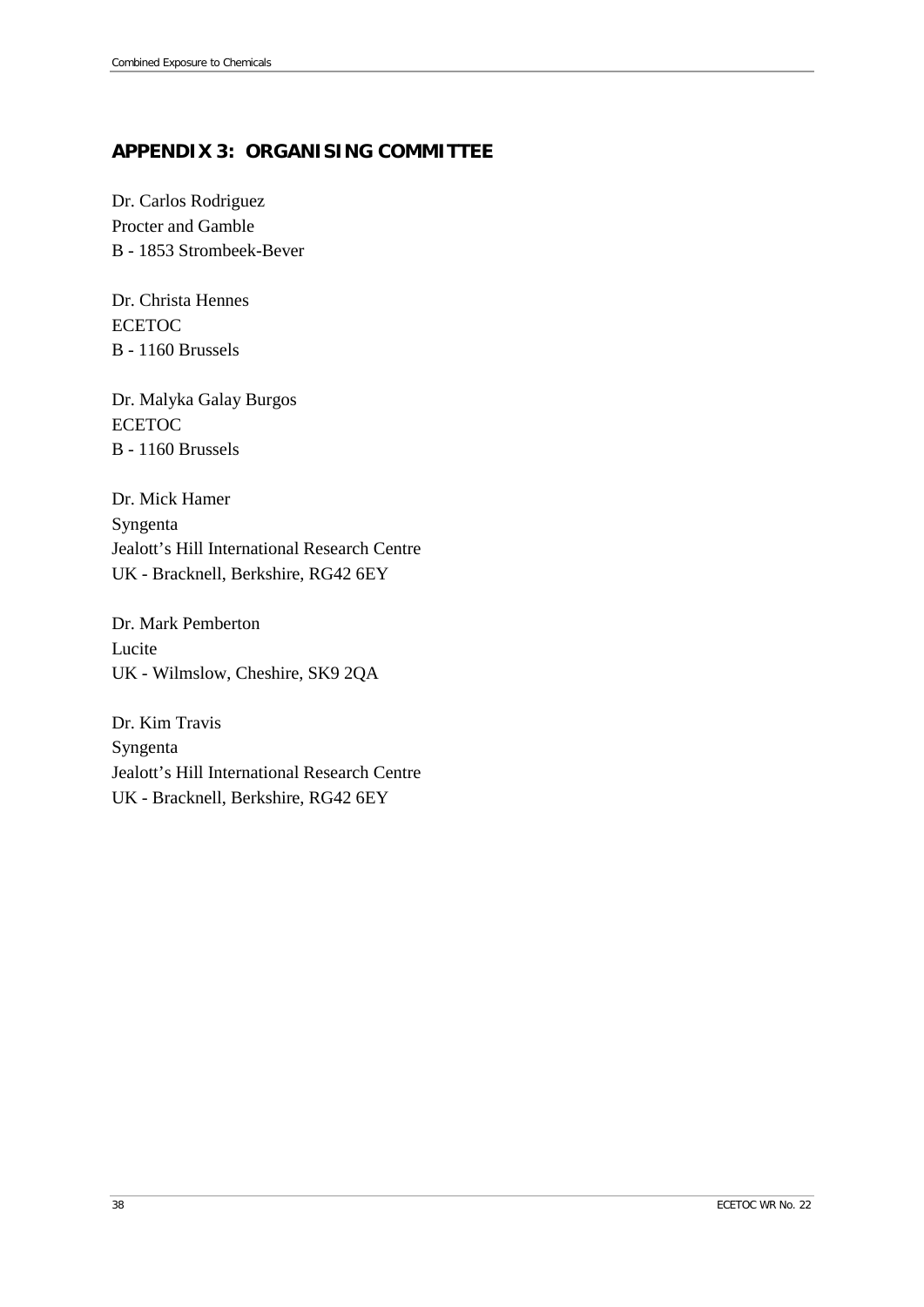## **ECETOC WORKSHOP REPORTS**

#### No. Title

- No. 1 Workshop on Availability, Interpretation and Use of Environmental Monitoring Data. 20-21 March 2003, Brussels
- No. 2 Strategy Report on Challenges, Opportunities and Research Needs Arising from the Definition, Assessment and Management of Ecological Quality Status as Required by the EU Water Framework Directive Based on the Workshop EQS and WFD versus PNEC and REACH - Are They Doing the Job? 27-28 November 2003, Budapest
- No. 3 Workshop on Use of Human Data in Risk Assessment. 23-24 February 2004, Cardiff
- No. 4 Influence of Maternal Toxicity in Studies on Developmental Toxicity. 2 March 2004, Berlin
- No. 5 Workshop on Alternative Testing Approaches in Environmental Risk Assessment. 7-9 July 2004, Crécy-la-Chapelle
- No. 6 Workshop on Chemical Pollution, Respiratory Allergy and Asthma. 16-17 June 2005, Leuven
- No. 7 Workshop on Testing Strategies to Establish the Safety of Nanomaterials. 7-8 November 2005, Barcelona
- No. 8 Workshop on Societal Aspects of Nanotechnology. 9 November 2005, Barcelona
- No. 9 Workshop on the Refinement of Mutagenicity / Genotoxicity Testing. 23-24 April 2007, Malta
- No. 10 Workshop on Biodegradation and Persistence. 26-27 June 2007, Holmes Chapel
- No. 11 Workshop on the Application of 'Omics in Toxicology and Ecotoxicology: Case Studies and Risk Assessment. 6-7 December 2007, Malaga
- No. 12 Workshop on Triggering and Waiving Criteria for the Extended One-Generation Reproduction Toxicity Study. 14-15 April 2008, Barza d'Ispra
- No. 13 Counting the Costs and Benefits of Chemical Controls: Role of Environmental Risk Assessment in Socio-Economic Analysis. 4 June 2008, Brussels
- No. 14 Use of Markers for Improved Retrospective Exposure Assessment in Epidemiology Studies. 24-25 June 2008, Brussels
- No. 15 Workshop on the Probabilistic Approaches for Marine Hazard Assessment. 18-19 June 2008, Oslo
- No. 16 Workshop: Guidance on Interpreting Endocrine Disrupting Effects. 29-30 June 2009, Barcelona
- No. 17 Workshop: Significance of Bound Residues in Environmental Risk Assessment. 14-15 October 2009, Brussels
- No. 18 Workshop: Enhancement of the Scientific Process and Transparency of Observational Epidemiology Studies. 24-25 September 2009, London
- No. 19 'Omics in (Eco)toxicology: Case Studies and Risk Assessment. 22-23 February 2010, Málaga
- No. 20 Workshop on Guidance on Assessment Factors to Derive a DNEL. 25 March 2010, Barza d'Ispra
- No. 21 Workshop on Risk Assessment of Endocrine Disrupting Chemicals. 9-10 May 2011, Florence (In Press)

All ECETOC reports can be downloaded from www.ecetoc.org/workshop-reports